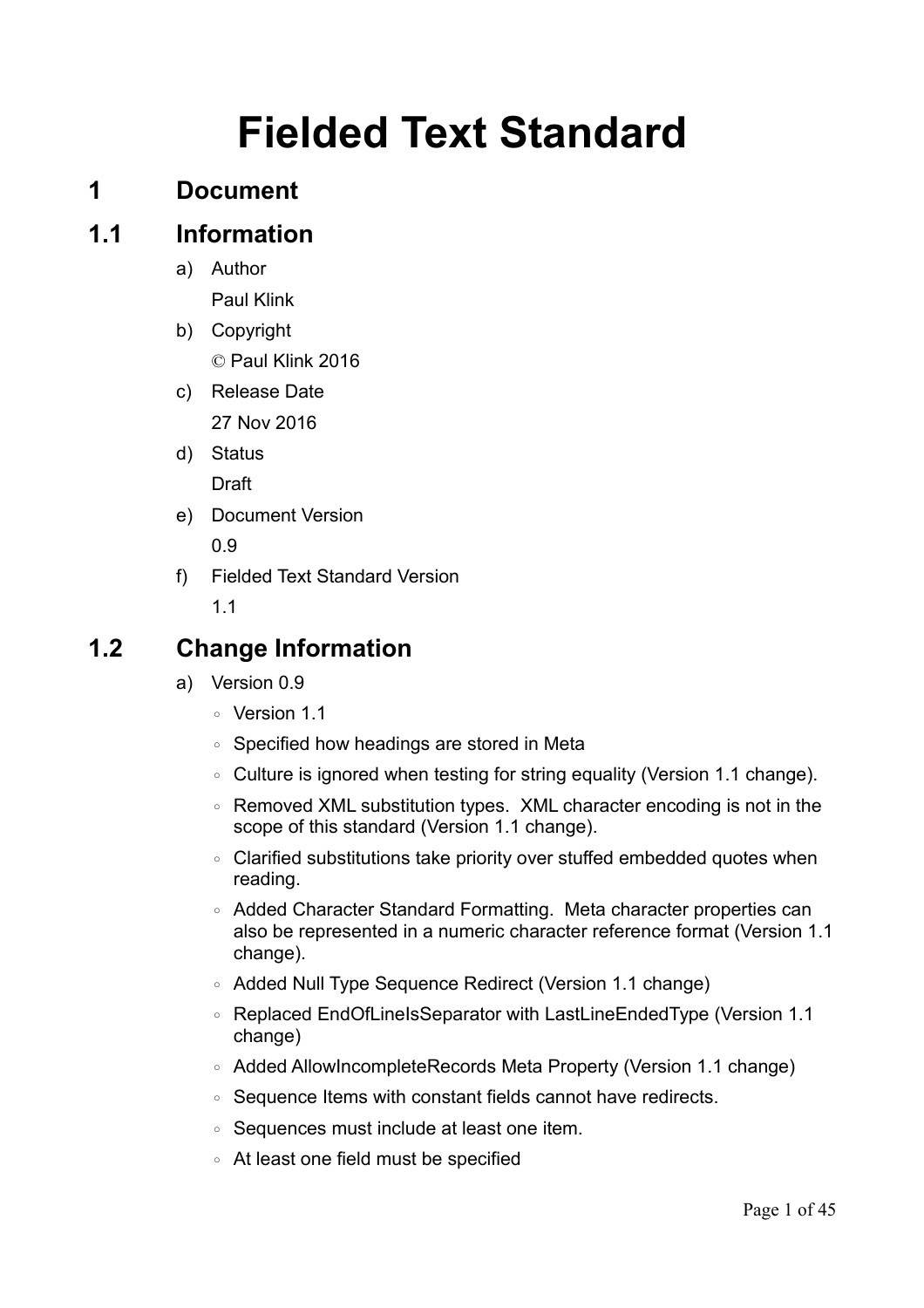- Changed Raw Value to Value Text.
- b) Version 0.8.1
	- Description of Culture has been significantly improved.
	- Minor improvements to other descriptions in document.
- c) Version 0.8
	- Added EndOfLineIsSeparator
	- Added DateTime format strings (Preliminary)
	- Document Formatting and description improvements.
	- Minor changes to terms.

# **2 Introduction**

# **2.1 Definition**

Fielded Text is a standard which provides structure and schema definition to text files which contain tables of values. Typically, a line in these text files represents a record (or row) and the line itself is divided into fields (or columns). Comma Separated Variable (CSV) files and Tab Delimited files are examples of Fielded Text Files.

### **2.2 Purpose**

The purposes of the Fielded Text standard are:

- a) To make it easier to parse files containing fielded information (ie tables of values).
- b) To assist in generating files which conform to a specified format.
- c) To increase the chances of the information in a file being correctly interpreted.
- d) Improve methods of transferring and exchanging tables of data.
- e) Allow files containing fielded information to be accessed with database like techniques.

# **2.3 Compatibility**

The Fielded Text standard aims to be compatible with nearly all existing files containing fielded information. It supports the following capabilities to provide compatibility with existing files:

- a) Fields separated by a delimiter character,
- b) Fixed Length Fields,
- c) Mixed Fixed Length and Delimiter separated fields in a line,
- d) Quoted Fields (Optional or Explicit),
- e) New Lines in Quotes,
- f) Automatic New Line detection or specified New Line character,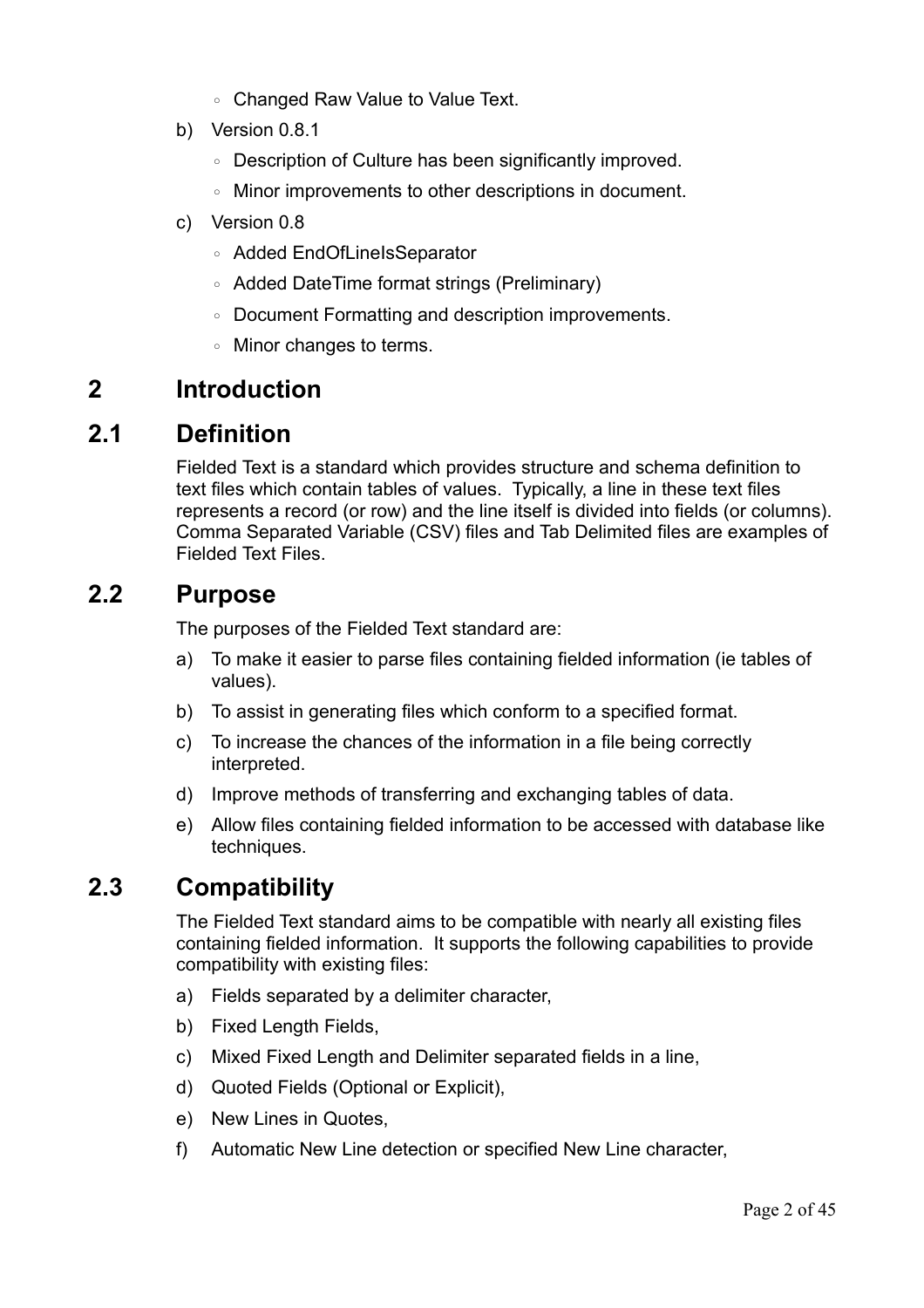- g) End Of Line as record separator (instead of terminator),
- h) Comments,
- i) Ignoring Blank Lines,
- j) Ignoring extra characters/fields in lines,
- k) Handling region cultures,
- l) Character Encodings,
- m) Multiple Heading Lines (both delimited and fixed length),
- n) Substitutions (escape sequences),
- o) Embedded (Stuffed) Quote Characters,
- p) Boolean, DateTime, Decimal, Float, Integer and String fields,
- q) Field Heading Constraints,
- r) Null fields,
- s) Constant fields,
- t) Specify format and styles of fields,
- u) Lines can have different sequences of fields based on the value of "key" fields.

# **3 Files**

# **3.1 Files and Streams**

In order to make this standard more readable, it refers to Fielded Text "files" and Fielded Text Meta "files". However, in most cases, "file" can be respectively construed as any content or stream of data containing fielded information or XML data which is Meta for fielded text. For example, it can also represent: web pages, memory streams, other IO streams etc.

# **3.2 Fielded Text Meta Files**

The "Meta" of a text file specifies the format of a fielded text file. It specifies items such as:

- a) Fields in the file,
- b) Sequence of fields in the file,
- c) The format and type of each field,
- d) What character is used to delimit fields,
- e) The substitutions used in the file.

The Meta is specified in an XML file. The schema for this XML file is specified in this document.

# **3.3 Declared and Undeclared Fielded Text files**

Fielded Text files can either be declared or not declared. Declared Fielded Text Files begin with 2 lines which contain the following information: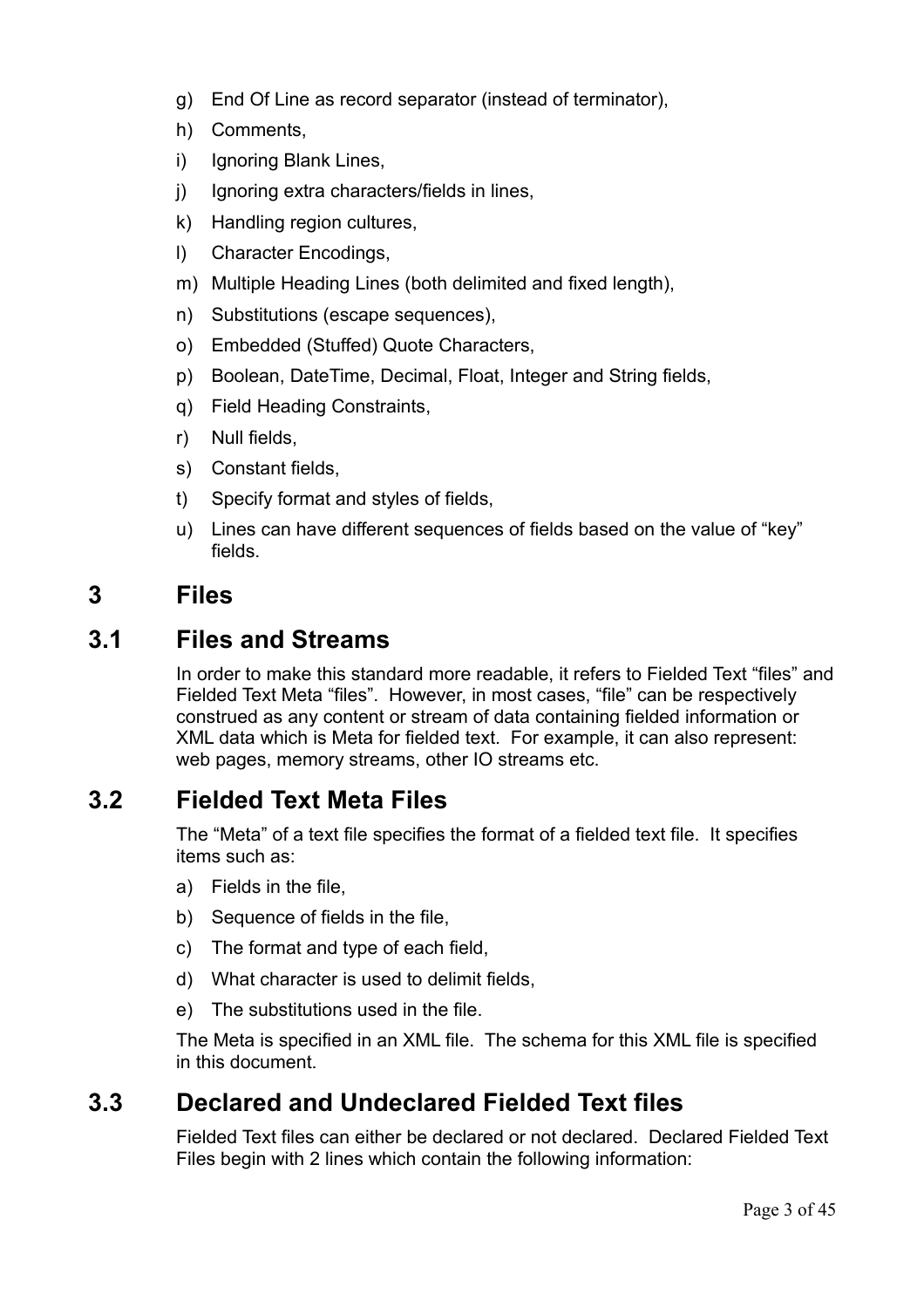- a) A special string which identifies the file as being a Fielded Text file.
- b) The version of the Fielded Text Standard which this file conforms to.
- c) A link to the Meta which specifies the format of this Fielded Text File
- 4) Custom/File specific information

Undeclared Fielded Text files do not begin with these two lines and do not contain the information. When these files are parsed, then Meta file needs to be explicitly specified. Existing CSV or Tab Delimited or other text files containing fielded information are undeclared Fielded Text files.

# **3.4 Character Encoding**

The character encoding of Fielded Text files is not specified in the Meta for the files. For Fielded Text files, character encoding is considered a transport issue and outside the scope of this standard. The standard contains references to ASCII and Unicode characters however these are provided for example only.

Fielded Text Meta files are XML files and use XML conventions for specifying their character encoding.

### **3.5 Culture**

Different countries and regions throughout the world have different conventions concerning how to display dates and numbers. To support these different conventions, formatting is always done within the context of a culture. This culture is specified by the "Culture" property in the Meta. The value of this property is specified in accordance with RFC 4646 however it is not case sensitive.

The culture specifies various parameters used in field formatting. These parameters are described in [Culture Parameters \(5.3\)](#page-36-0). The parameters always reflect the conventions of the country or region. Generally these are not expected to change, but if the conventions do change in a country/region, then the language rules and parameters for the corresponding culture will also change accordingly.

Culture should be ignored when testing if strings are equal. Strings should be compared on a character by character basis when testing for equality and language linguistics should not be taken into account. For example, in the German culture, ß should not match ss.

There is one culture which is not dependent on any country or region and is guaranteed not to change. This is the "Invariant Culture". The parameters associated with this culture are specified in "[Invariant Culture Parameter](#page-36-1)  [Values"](#page-36-1) [\(5.3.1\)](#page-36-1). If cultural considerations are not important, then it is recommended that the invariant culture be used. It provides the highest reliability that the data will be correctly interpreted as its parameters are well defined and are not subject to change.

If the Culture is not specified in the Meta or its value only contains a zero length string, then the Invariant Culture is to be used.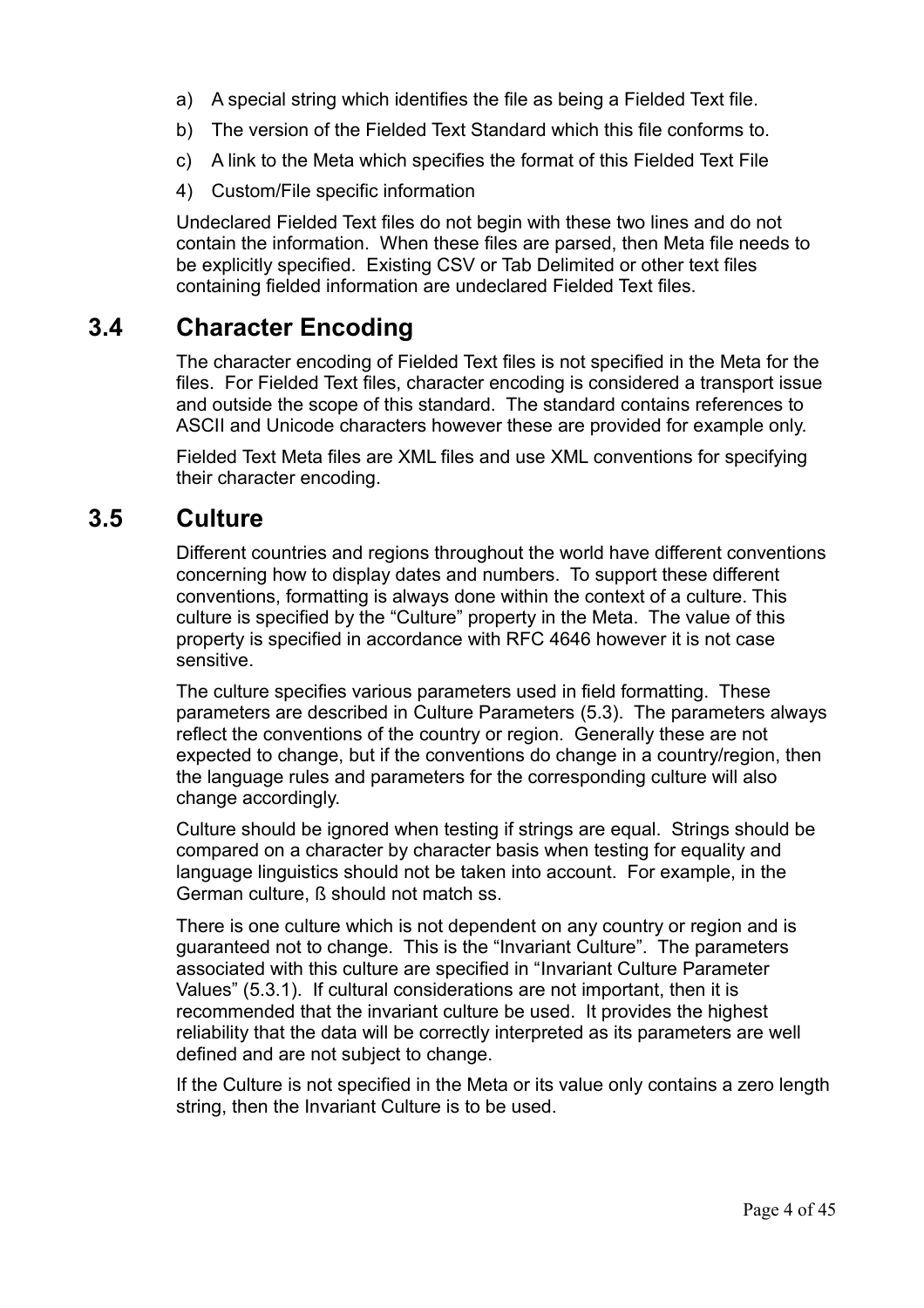# **3.6 Whitespace**

Whitespace Characters are printable characters which provide horizontal and vertical separation and do not provide a visual mark. The following characters are treated as white space:

- a) Horizontal Tab (ASCII 9)
- b) Line Feed (ASCII 10)
- c) Vertical Tab (ASCII 11)
- d) Form Feed (ASCII 12)
- e) Carriage Return (ASCII 13)
- f) Space (ASCII 32)
- g) Whitespace categorised Unicode Characters.

Whitespace characters can have special significance in certain contexts within a Fielded Text file. For example, a Line Feed character may mark the end of a record. The special uses of whitespace characters will be further covered throughout the rest of this document.

### **3.7 Lines**

A Fielded Text file consists of 0 or more lines. How a line starts and ends, and the types of lines in a fielded text file is described below.

**3.7.1 Start and End of a Line**

A line starts with either the first character in a file or the first character after the End of Line (EoL) character(s) that flagged the end of the previous line. A line ends with the first EoL character(s) encountered after the start of the line. The last line in the file can either end when the EoL characters are encountered or when the end of the file (EoF) is reached. The EoL character(s) are not considered part of the line.

#### **3.7.1.1 EndOfLineType and EndOfLineChar**

The "EndOfLineType" Meta property determines which character(s) are the End of Line character(s). This property can have one of three values:

1) "Auto"

Auto specifies that any of the following 3 character sequences will flag the end of a line:

- <Carriage Return> (ASCII 13)
- <Line Feed> (ASCII 10)
- <Carriage Return><Line Feed> (ASCII 13 followed by ASCII 10)
- 2) "Char"

Char specifies that the EoL character is specified by the "EndOfLineChar" Meta property. The "EndOfLineChar" property must contain a string with one character only in it. This character becomes the EoL character.

3) "CrLf"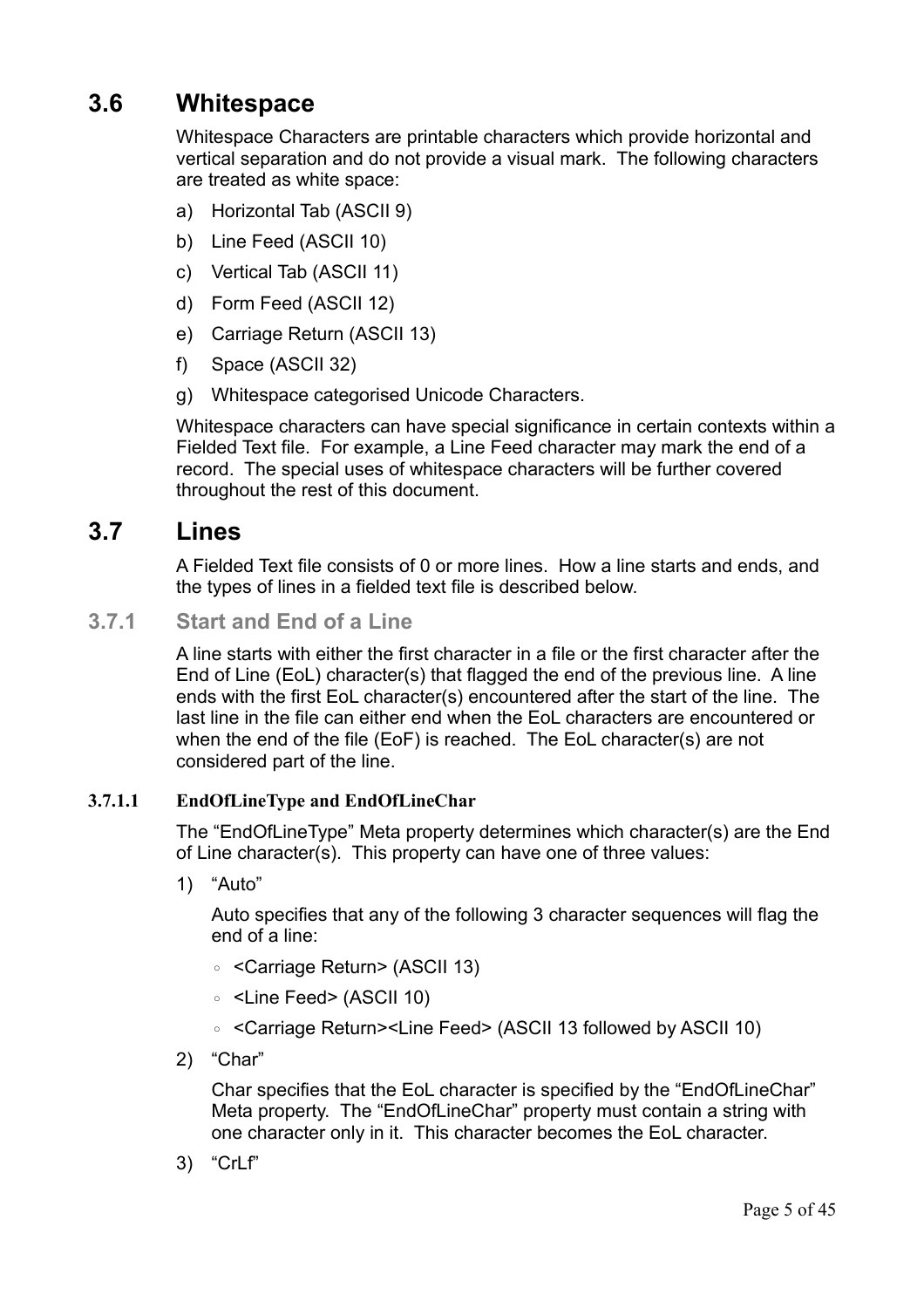CrLf specifies that the character sequence <Carriage Return><Line Feed> (ASCII 13 followed by ASCII 10) flags the end of a line.

#### **3.7.1.2 EndOfLineAutoWriteType**

When generating files, the "EndOfLineAutoWriteType" Meta property specifies which character(s) should be used to mark the end of a line if the "EndOfLineType" is "Auto". The "EndOfLineAutoWriteType" property can have one of the following values:

a) "CrLf"

The EoL characters are <Carriage Return><Line Feed> (ASCII 13 followed by ASCII 10).

b) "Cr"

The EoL character is a <Carriage Return> (ASCII 13).

c) "Lf"

The EoL character is a <Line Feed> (ASCII 10).

d) "Local"

One of the above EoL character sequences is used based on the local environment / operating system. This value ensures that any Fielded Text files generated on a computer can be correctly viewed with other programs on that same computer.

#### **3.7.1.3 LastLineEndedType**

<span id="page-5-0"></span>The "LastLineEndedType" Meta property specifies whether the last line in the file is followed by the EoL character(s). This property can have one of the following values:

a) "Never"

The EoL character(s) must not follow the last line in a file. If the EoL character(s) are the last character(s) in a file, then the file contains one more blank line after these character(s).

b) "Always"

The EoL character(s) must follow the last line in a file. If the EoL character(s) are not the last character(s) in a file, then the file is not correctly formatted (unless it is a zero length file which is not required to end with the EoL character(s)).

c) "Optional"

The EoL character(s) are optional at the end of a file unless the last line is a blank line. If the last line is a blank line, then the EoL character(s) must be included otherwise they can be ignored.

#### **3.7.1.4 EndOfLineIsSeparator**

The EoL character(s) can also be used to separate lines rather than terminate them. The "EndOfLineIsSeparator" Meta property specifies if EoL character(s) are line separators. If this property is True, then the last line in the file must not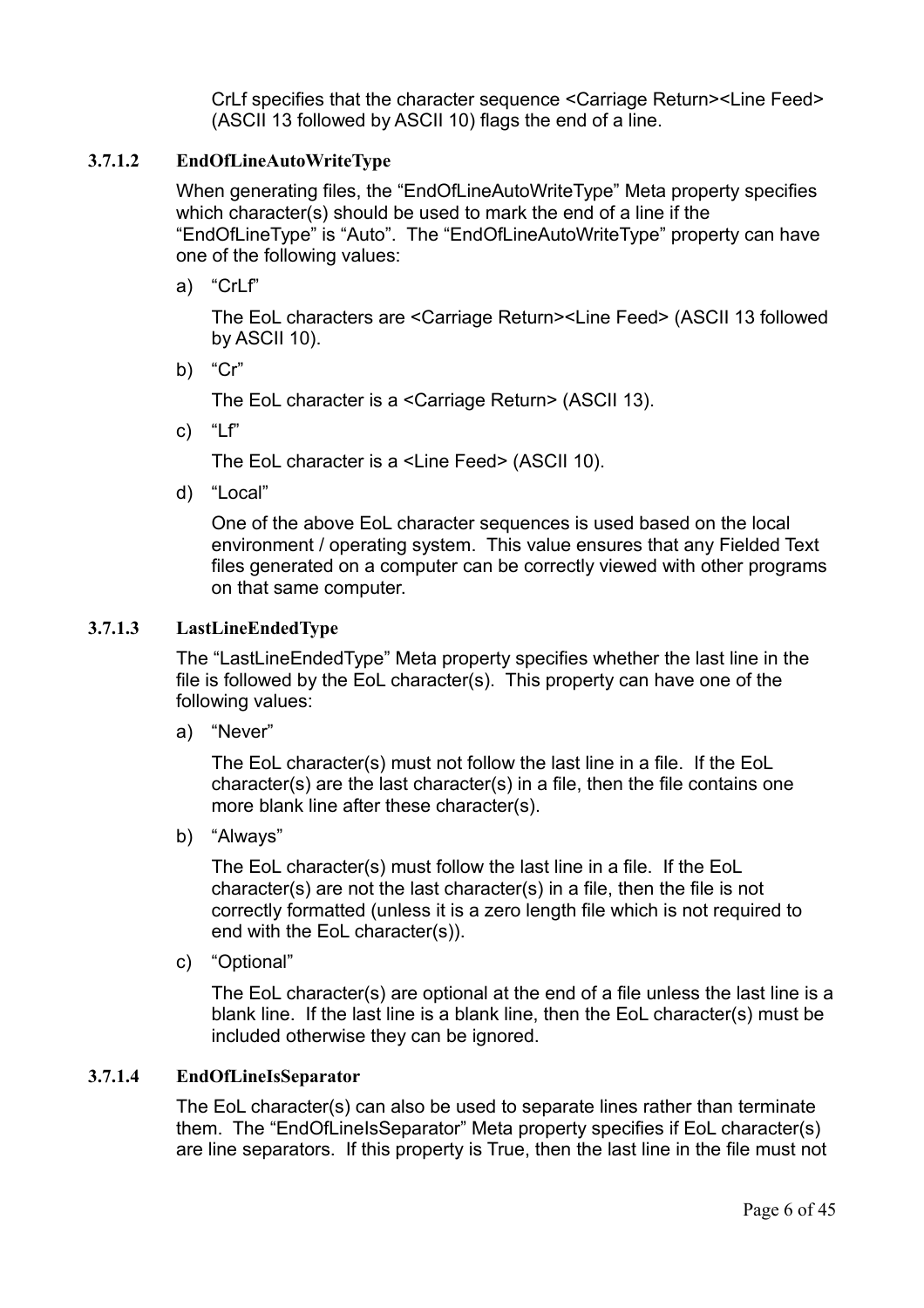be followed by the EoL character(s). This property has been deprecated in version 1.1 of the Fielded Text standard. It has been replaced by the LastLineEndedType property [\(3.7.1.3\)](#page-5-0).

#### **3.7.2 Line Types**

A Fielded Text file contains 4 types of lines:

1) Heading Line

A Heading line is a line in the Heading Section of a Fielded Text file. These lines correspond to Headings often placed at the top of files containing fielded information.

2) Record Lines

These lines only exist in the Body Part. They contain the actual fielded information. Typically, one line represents one record (or row) of fielded information. However if a field contains EoL character(s) (and the "AllowEndOfLineCharInQuotes" Meta Property is True), then it is possible for a record to span multiple lines.

3) Comment Lines

Fielded Text files can contain comment lines. Any line which is not a Heading Line or a Record Line or an ignored Blank Line (see below), needs to be a comment line. This allows Fielded Text files to be easily parsed by other types of Parsers.

A Comment line is a line which begins with the "Comment Character". (There are possible 2 exceptions to this, Heading Lines and New Lines embedded in a quoted field; these are covered later in this document). The "Comment Character" is either specified by the Meta or is specified by the Declaration part (if it is present).

Comment lines are generally ignored in a Fielded Text file however in 2 sections (Declaration and Embedded Meta) they are not ignored.

4) Ignored Blank Lines

Blank lines are treated like any other non-comment line if the "IgnoreBlankLines" Meta Property is False. However if this Meta Property is True, then Blank Lines become Ignored Blank Lines and are ignored. (Similarly to Comment Lines, there are possible 2 exceptions to this, Heading Lines and New Lines embedded in a quoted field; these are covered later in this document).

### **4 Structure**

### **4.1 Overall**

At the highest structural level, a fielded text file consists of 2 parts: Header and Body. Both parts are optional. In fact an empty file can be a valid Fielded Text file. The Header part always comes first and is immediately followed by the Body part.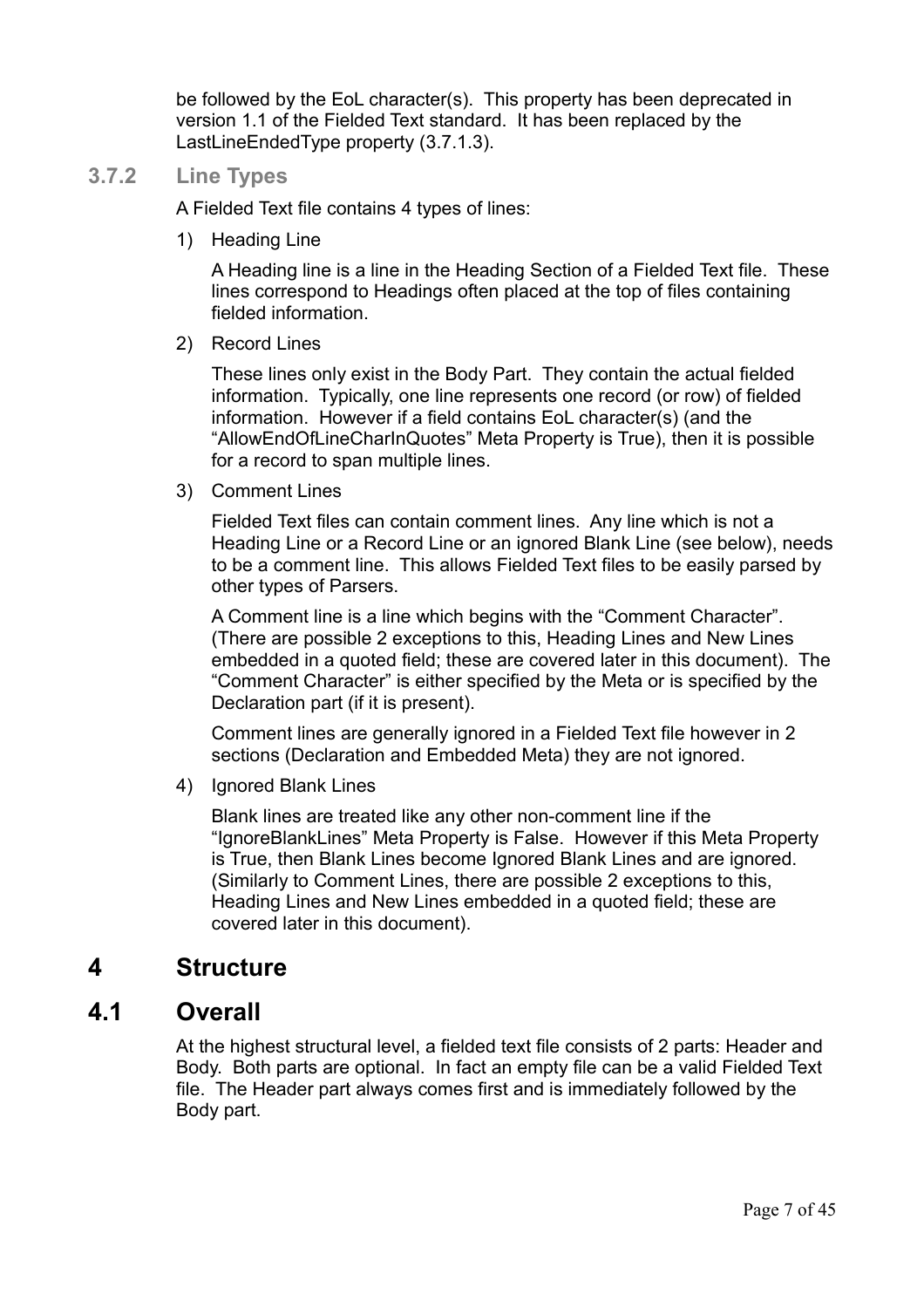# **4.2 Header Part**

The Header itself consists of up to five sections. These are:

- 1) Declaration
- 2) Comments
- 3) Embedded Meta
- 4) Comments
- 5) Heading Lines

Each of these sections are optional. If they are present, it will be in the above order.

The Declaration section, if it is present, will be the first 2 lines in the file. The first character in the first line of the declaration becomes the "Comment character". This overrides the Comment Character specified in the Meta. Each of these 2 lines in the declaration part begin with this comment character.

If the declaration specifies that the Meta should be loaded from either an external file or an external URL, then this Meta will be downloaded immediately after the 2 declaration lines. The new Meta takes affect for the  $3<sup>rd</sup>$  line onwards. If the new Meta specifies a different Comment character, then this also will take affect from the  $3<sup>rd</sup>$  line onwards.

The Comments and Embedded Meta sections can contain comment lines or ignored blank lines. Both Comments sections are ignored when parsing.

The Embedded Meta section will be present if the Declaration specifies that the Meta for this Fielded Text file is embedded within the file. This part contains the XML which is the Meta for this Fielded Text file. The lines containing a standard XML stream (conforming to the Fielded Text Meta Schema) however each line begins with the comment character and optionally followed by some white space characters. The start and end of this section is determined by the detection of specific XML tags/elements.

If an Embedded Meta is present, then this new Meta will take affect in the line that immediately follows the Embedded Meta section. If the new Meta specifies a different Comment character, then this also will take affect after the Embedded Meta section.

The number of Heading Lines contained in the header is specified by the "HeadingLineCount" property. If there is one or more Heading Line, then the first Heading Line will be the first line that is not a comment line or an ignored blank line.

The remaining Heading Lines will immediately follow the first heading line. If any of these remaining Heading Lines are blank, then they are still considered to be heading lines – even if "IgnoreBlankLines" Meta property is True. Also, if any of the remaining Heading Lines begin with a comment character they are also still considered to be heading lines (and not comments). In other words, the Heading Lines are always consecutive.

If the Meta specifies that there are no Heading Lines then the Body part starts where the Heading Lines part would have started.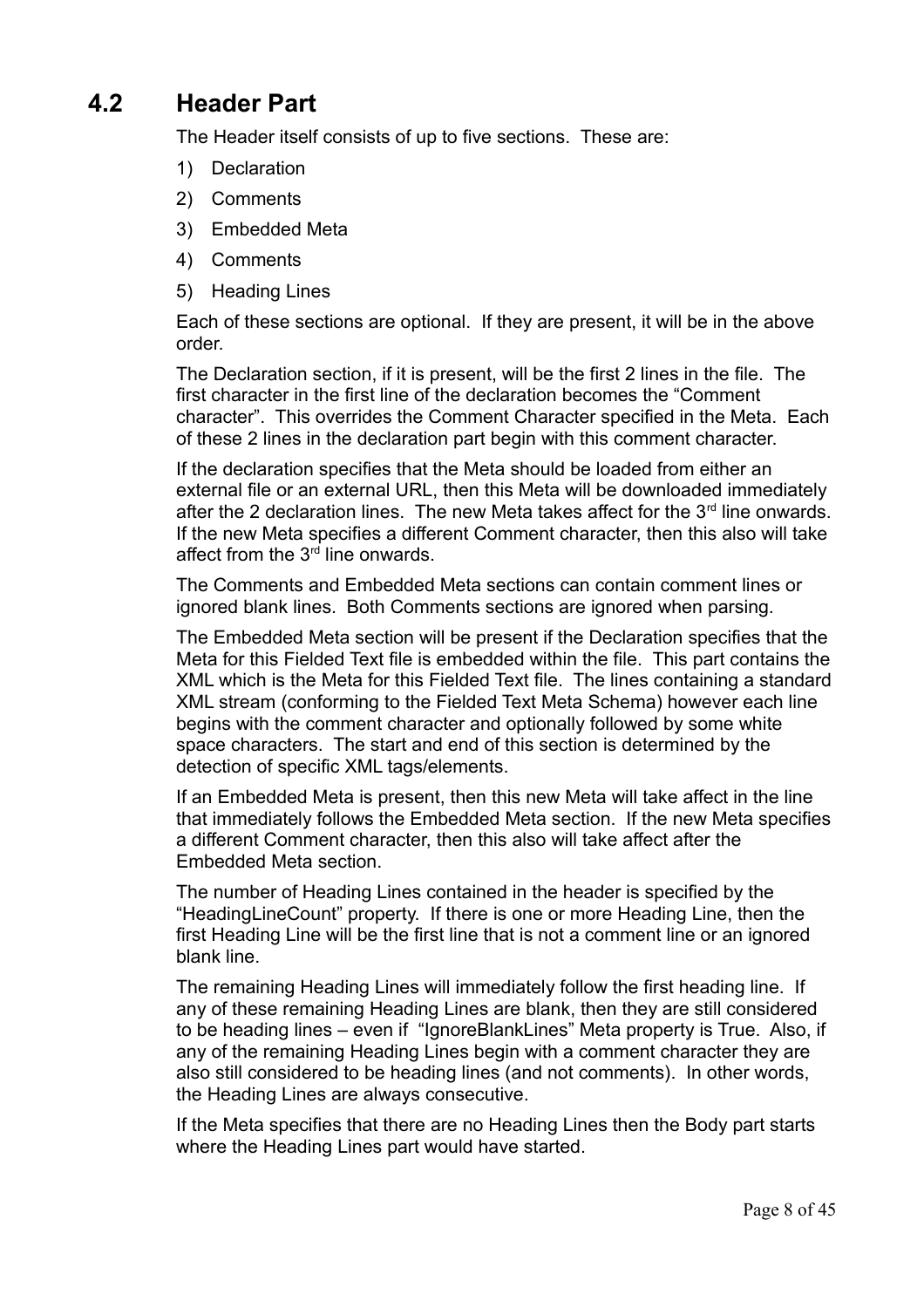# **4.3 Declaration Section**

#### **4.3.1 Signature and Comment Character**

A Declaration Section is contained within a Fielded Text file if the following 2 conditions are met:

- 1) The file contains at least 17 characters, and
- 2) The  $2^{nd}$  to 17<sup>th</sup> characters match the Fielded Text Signature string.

The signature string is "|!Fielded Text^|" (not including the surrounding quote characters and with a space character between "Field" and "Text").

If the above conditions are met, then the "Comment Character" is set to the first character in the file.

#### **4.3.2 Declaration Parameters**

The rest of the first line and all of the second line consist of Declaration Parameters.

A Declaration Parameter is a name/value pair. The name/value pairs have a format of: <name>=<value>. The value part of the name/value part is a string which is always encoded with standard string quoting (see [5.1.6\)](#page-28-0). The name part can be any string provided it does not contain the "=" character and it cannot start or end with a white space character. The name part is not case sensitive. The name and value parts are separated by an "="character. Any white space characters between the "=" character and the name or the value, are ignored.

Declaration Parameters themselves are separated by one or more white space characters. The first declaration parameter can either immediately follow the Signature string or be separated from the Signature string by one or more white space characters.

#### **4.3.3 Version Declaration Parameter**

The first declaration parameter must always be the Version declaration parameter. This parameter must always be present in a Declaration. (No other parameters are compulsory.) The Version parameter specifies the version of the Fielded Text standard which a Fielded Text file conforms to.

The name of this parameter is: "Version".

The value of the Version parameter has a format of:

 <Major Version Number>.<Minor Version Number>[.[Any string not containing white space characters]]

The "Major Version Number" and "Minor Version Number" must always be present. The "Minor Version Number" can optionally be followed by a period and then (optionally again), a string. The string cannot contain white space characters.

A Fielded Text parser should use the version parameter to determine if it supports the version of the Fielded Text standard a file conforms to.

#### **4.3.4 Meta Reference Declaration Parameters**

A Meta Reference Declaration Parameter can be included to associate a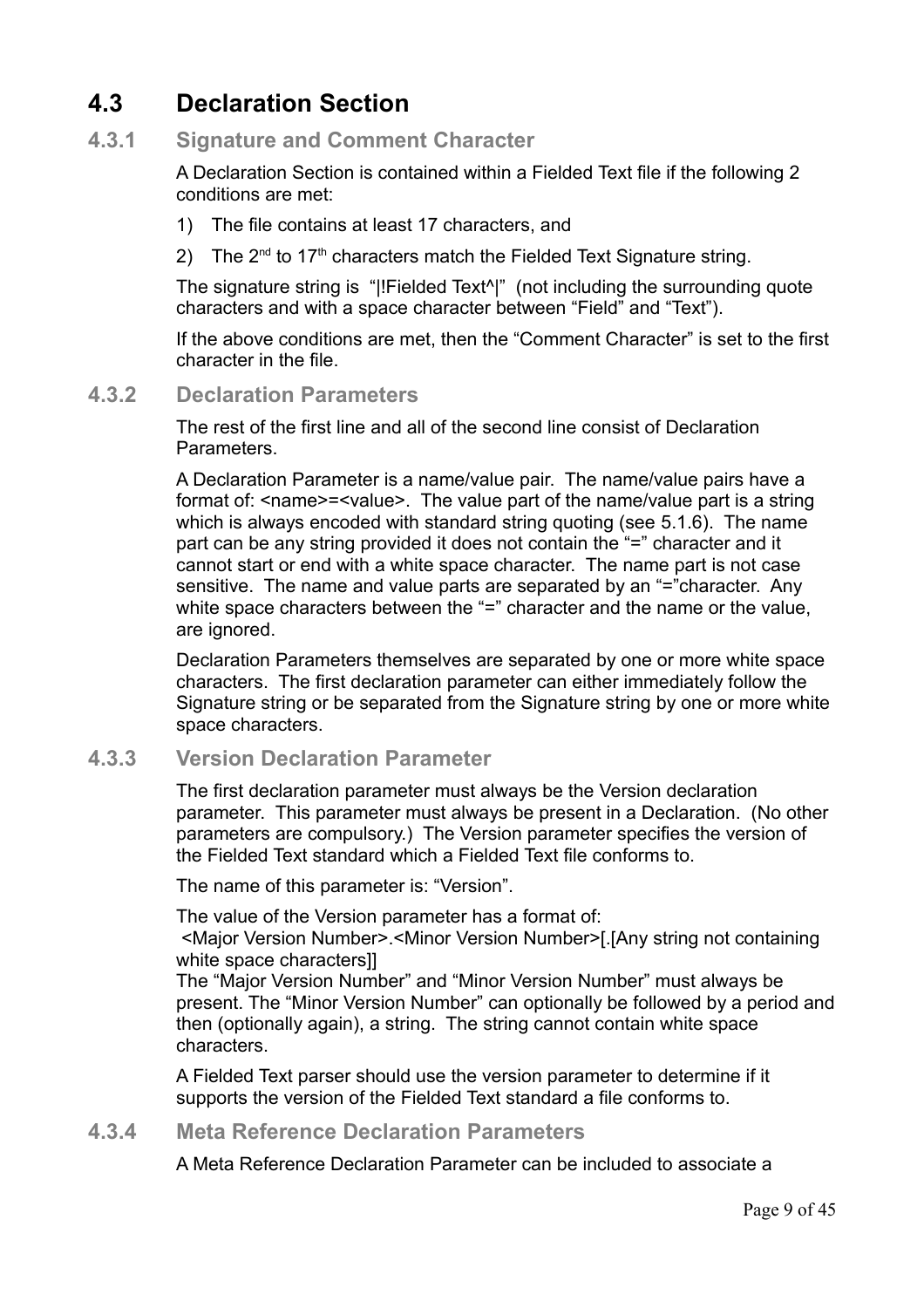Fielded Text file to its Meta. There are 3 different types of Meta Reference Declaration Parameters:

1) MetaEmbedded parameter (name: "MetaEmbedded)

If this parameter exists, then the Meta for the Fielded Text file is embedded within the Fielded Text file. The value is ignored however it is recommended that the value be set to True.

2) MetaFile parameter (name: "MetaFile")

The value for the MetaFile is a path of a file which contains the Meta for the Fielded Text file.

3) MetaUrl parameter (name: "MetaUrl")

The value for the MetaUrl parameter is a URL where the Meta for the Fielded Text file can be downloaded.

Only one of the above 3 parameters should be included in the declaration. If more than one are included, then the one with the highest priority according to above list is to be used  $(1 =$  highest). If more than one of the same type (and highest priority) are included then the first of these in the file should be used.

#### **4.3.5 Custom Declaration Parameters**

Custom or user specific declaration parameters can be added to the declaration. The name of custom declaration parameters should not conflict with any existing declaration parameters defined by this standard. To avoid conflict with declaration parameters defined in future versions of this standard, custom parameters should have names beginning with "x-" or "X-" (not including quotation characters).

# **4.4 Embedded Meta Section**

The Embedded Meta section only exists in a file if the declaration section contains the "MetaEmbedded" parameter. If this parameter is not present then even if lines representing the Meta are present, then they should be ignored (treated as comments). If the parameter is present, then the Embedded Meta section must be present otherwise the file is invalid.

All lines in the Embedded Meta section are comment lines. However if you remove the comment character that starts each line, then the lines make up the XML that represents the Meta for the file. After the comment characters have been removed from the lines, the resulting XML can be processed by any standard XML reader to get access to the Meta properties and elements.

The Embedded Meta Section is considered to be present if the string "<FieldedText" (not including quotes and case sensitive) is detected in a comment line in the header (but not in the declaration).

If the Embedded Meta section is determined to be present, then the start of the Embedded Meta section is determined as follows:

a) If a line prior to the line containing "<FieldedText", contains the string "<? xml " (not including quotes; one space character at the end; and case sensitive) then the Embedded Meta section starts from this prior line. The prior line cannot be in the declaration section.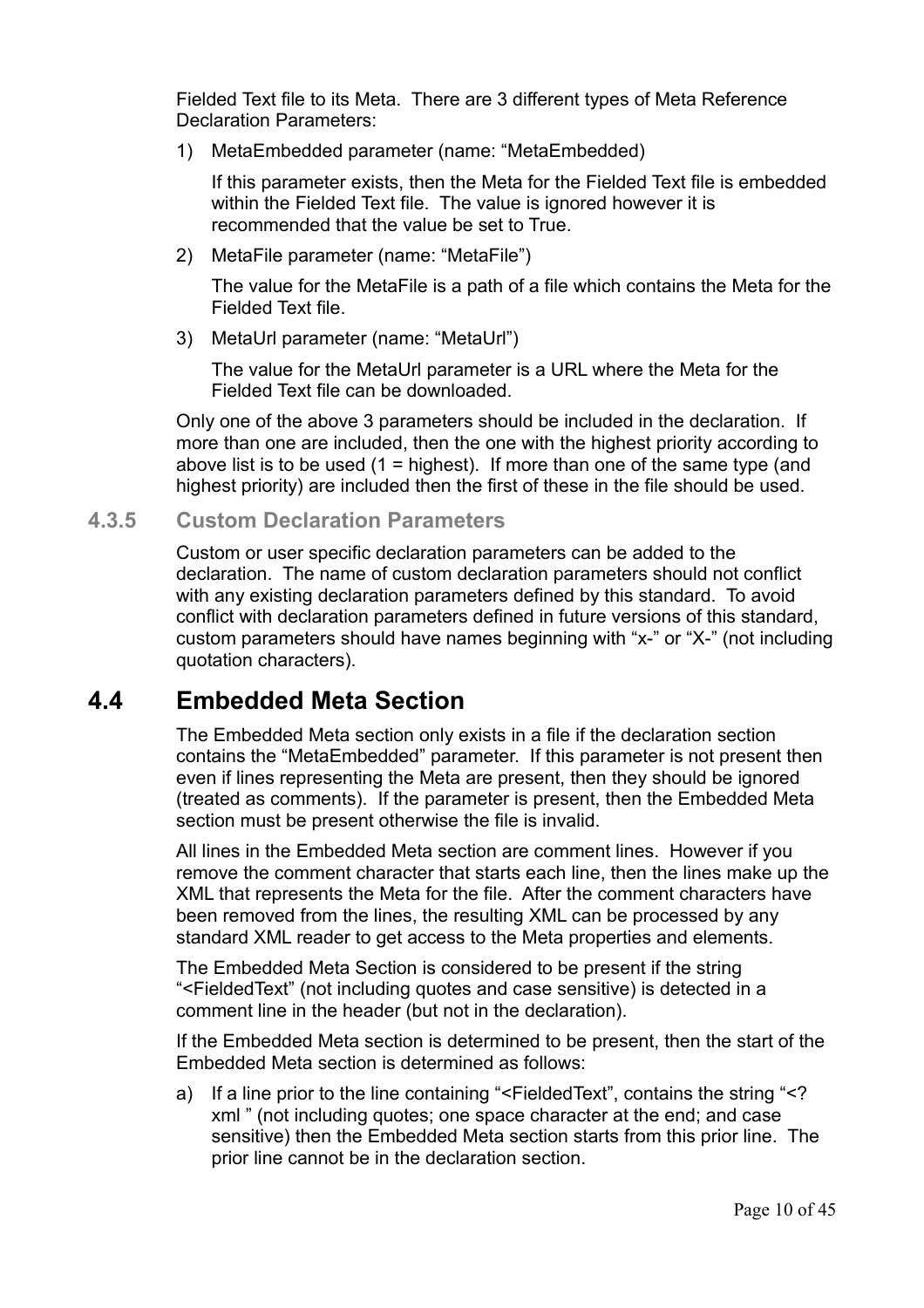b) If no prior line contains the string "<?xml", then the Embedded Meta section starts from the line containing the "<FieldedText" string.

The end of the Embedded Meta section is detected by checking if a line contains the string "</FieldedText>" (not including quotes and case sensitive). The line that contains this string is the last line of the Embedded Meta section.

The XML which makes up the Meta starts from either:

- a) The string "<?xml " if it exists on the first line and is before the "<FieldedText" string.
- b) Otherwise the XML starts from the "<FieldedText" string on the firstline.

All characters on the first line before the start of the XML are ignored.

All characters after the "</FieldedText>" string on the last line are also ignored.

All lines in the Embedded Meta section must be comment lines. If any line in this section does not begin with a comment character, then the file is invalid.

### **4.5 Comments Sections**

Both comments sections only contain comment lines. These lines are always ignored when parsing.

# **4.6 Heading Lines Section**

Heading Lines contain fielded data. However the values in these lines are the headings for the fields. Each field has an array of heading values. These values can describe the contents and purpose of a field or they can provide other supplementary information about the field.

The number of headings in a field is the same as the number of Heading lines. Both counts are therefore specified by the "HeadingLineCount" Meta property. The values in each successive heading line corresponds to equivalent indexed values in the field's array of headings.

If one or more of the heading lines is specified, then it is also necessary to specify which of these lines contains the "Main" heading. The "MainHeadingLineIndex" Meta property specifies the index of the main heading line. For example, if the first line held the main heading, then "MainHeadingLineIndex" would be set to 0. The main heading line is used in conjunction with Heading Constraints (see [Heading Constraint, 4.10.4\)](#page-13-0).

# **4.7 Body Part**

The Body Part starts immediately after the Heading Lines section, or if there are no Heading Lines, where the Heading Line section would have started.

This part contains 3 types of lines:

- 1) Record Lines
- 2) Comment Lines
- 3) Ignored Blank Lines

Comment Lines and Ignored Blank lines within the Body are ignored when parsing.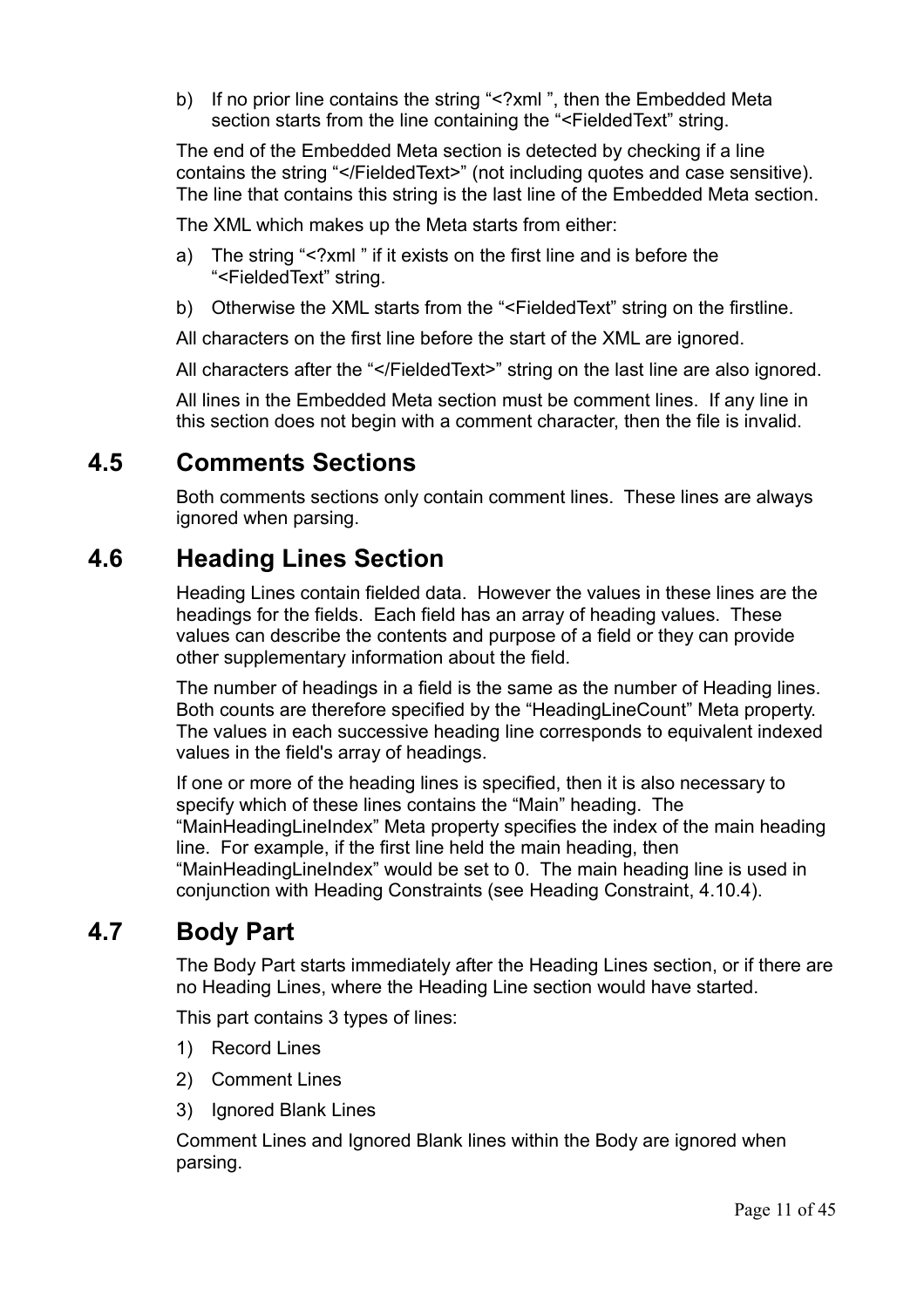Record Lines contain the fielded information. Normally one line represents one record (or row). However it is possible for a record to span multiple lines. This will occur if the EoL character(s) are embedded in a field. In this case, EoL characters do not designate the end of a record and are treated like other characters. EoL characters are allowed to be embedded in a field if the following 2 conditions are met:

- 1) The "AllowEndOfLineCharInQuotes" Meta property is True, and
- 2) The field is quoted. That is, the field is surrounded by quote characters.

If an EoL characters are embedded in a field, then the subsequent line is a record line – even if it starts with a comment character or it is blank line. Comment Lines and Ignored Blank Lines cannot occur within a record that spans multiple lines.

### **4.8 Record**

Records contain the fielded data in a fielded text file. Each record contains an ordered set of values which correspond to the fields and sequences defined in the Meta. Typically a record corresponds to one line in the fielded text however it can span multiple lines as described above.

The Meta defines the Fields which a record can contain. At least one field must be defined. The order of the fields in a record is defined by the Sequences in the Meta. If no sequences are defined in the Meta, then an implicit sequence is used. The implicit sequence consists of the list of all fields in the order they are declared in the Meta.

Each value in a record must conform to the properties of its corresponding field in the record. If there is only one sequence or the implicit sequence is used, then the list of fields will be the same for all records. If there is more than one sequence in the Meta, then it is possible for records to have different lists of fields. This is further described in the [Sequences \(4.13\)](#page-21-0) section.

Fields can either be "Fixed Length" or "Delimited". If a field is "Fixed Length", then the subsequent field begins immediately after the last character in this field. If a field is "Delimited", then the Delimiter Character (specified by the "DelimiterChar" Meta property) determines when the field ends. The first Delimiter character after the start of the field, which is not embedded in the field, flags the end of the field. The last character of the field is the one prior to the delimiter character. The subsequent field starts immediately after the delimiter character.

The "IgnoreExtraChars" Meta property determines if any extra characters can occur in a line after the last field in a record. If this property is False, then the EoL character(s) must immediately occur after the last field in a record. However, if it is True, then all characters after the last field are ignored until the EoL character(s).

If the last field in a line is a delimited field, then if the "IgnoreExtraChars" Meta property is False, then the Delimiter Char must not end this field. Since it is the last field in a line, the EoL characters will end this field. If the

"IgnoreExtraChars" Meta property is True, then the last field can be ended by either the Delimiter Char or by the EoL character(s).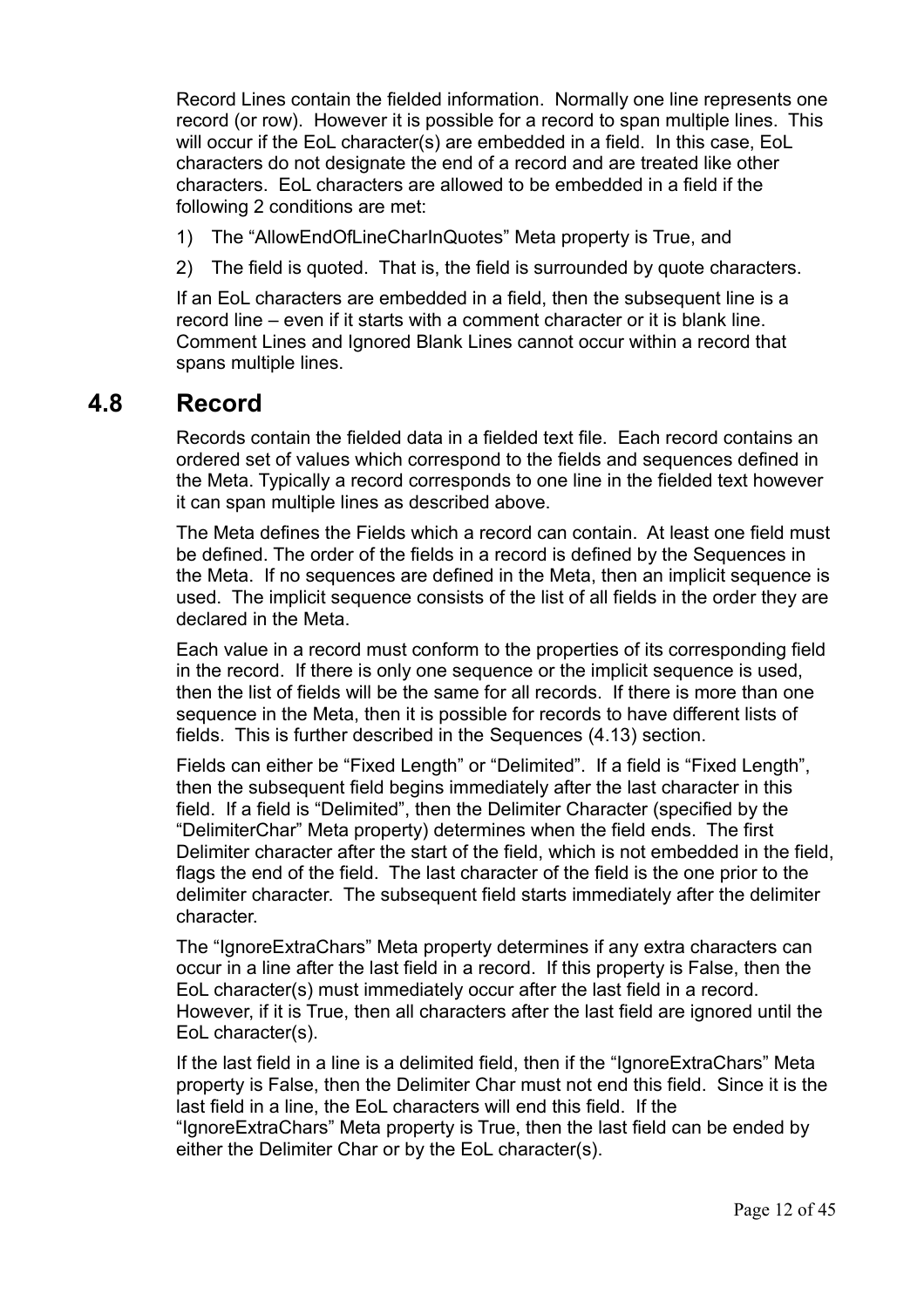Normally a record line in the text file must include all fields expected by the record. However sometimes a line may have less fields than expected records. For example, this can occur if a record ends with a repeating field or set of fields. The number of maxium number of repeats may be known however lines may have less than the maximum number of repeats. The

"AllowIncompleteRecords" Meta property specifies that a line does not need to supply all the fields expected by a record. If this property is True, then it is not an error for the line to end before all fields are given a value. The fields included in the line must be correctly parsed and the line cannot end with an incompletely parsed field.

The last field in the last line of a file can also be ended by the End Of File (EoF). The "LastLineEndedType" property indicates whether the last line can be ended by EoF or whether it needs to be ended with the EoL character(s).

# **4.9 Order of fields in a Record**

The order of fields in a record is determined by sequences (see [Sequences,](#page-21-0) [4.13\)](#page-21-0). However a Meta may not specify any sequences. In this case the order of fields in a record is determined by the "implicit sequence". The implicit sequence is itself determined from the resolved order of fields using:

- a) The order of the Field elements in the Meta, and
- b) The value of the "Index" property in a field Element.

See ["Calculating resolved order of elements"](#page-25-0) [\(4.14\)](#page-25-0) for details of how a resolved order is determined from a list of elements.

The resolved order of fields forms the implicit sequence.

# **4.10 Field**

A field specifies the type of data a value in a record contains. It also specifies how that data is formatted. Each field is defined in the Meta with a "Field" element.

#### **4.10.1 Field Name**

Each field has a name. The "Name" field Meta property specifies a field's name. Names do not have to be unique within a Meta however it is recommended that they be unique. Field names are also not case sensitive. When searching for a field by name, the search should be case insensitive. Also note that a field's name can be a blank string.

The main heading in a field can also be a field's name. If the "NameIsMain" heading constraint is selected then:

- a) When parsing a fielded text file, the field name is set to the value in the field's main heading.
- b) When generating a fielded text file, a field's name is used as the field's main heading.

#### **4.10.2 Field Id**

Each field has an "Id" Meta property. This property holds a 32 bit signed integer. The purpose of an Id is to allow fields to be identified via an integer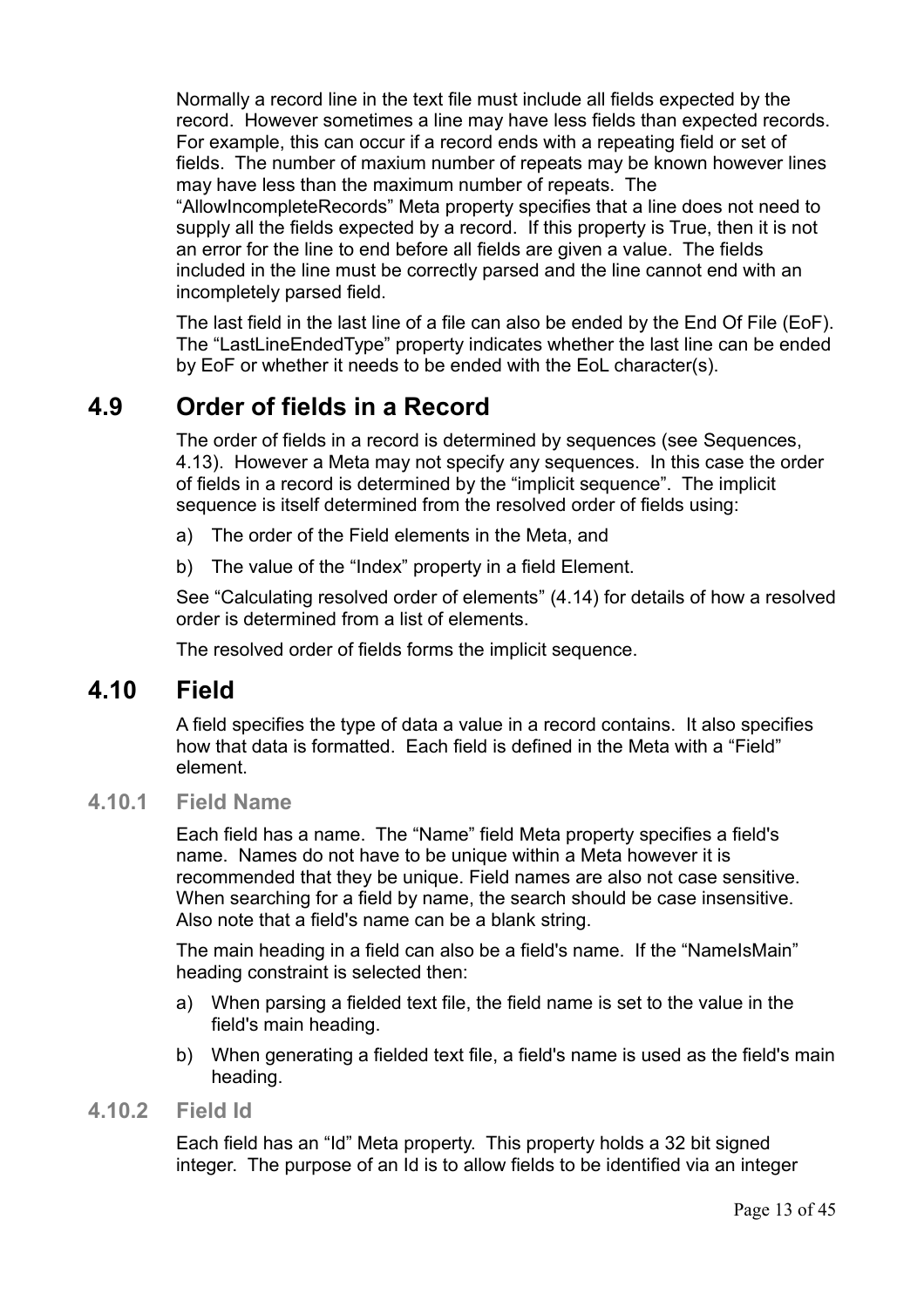instead of a name. This makes it easier to use fields in switch/case statements. However the Id can be used for other purposes.

#### **4.10.3 Headings**

The Meta can contain the heading values expected for a field. Each field's expected headings are stored in "Headings" property in the Field's Meta as standard [String CommaText.](#page-28-1) The actual headings themselves are in the Fielded Text file however these values can be validated against the heading values stored in the Meta. A field has as many headings as specified by the "HeadingLineCount" Meta property, however the Meta does not need to store that many headings. If less are stored in the Meta, then the remaining headings are set to empty strings and if more are stored, then the excess are ignored. Headings are stored in "Headings" field Meta property using standard CommaText format.

#### **4.10.4 Heading Constraint**

<span id="page-13-0"></span>A field's "HeadingConstraint" property specifies how the a fields headings in the Fielded Text file should be validated when the Fielded Text file is parsed. This property can have one of 5 values:

- 1) "None": No validation.
- 2) "AllConstant": The field's headings in the Fielded Text file must match the heading values for that field stored in the Meta. The comparison is case sensitive.
- 3) "MainConstant": The field's main heading in the Fielded Text file must match the corresponding heading value for that field stored in the Meta. The comparison is case sensitive.
- 4) "NameConstant": The field's main heading in the Fielded Text file must match field's name. The comparison is case insensitive.
- 5) "NameIsMain": If this constraint is selected, then, when a Fielded Text file is parsed, the field's name is set to the field's main heading value. When a file is generated, the field's main heading is set to the field's name. This constraint allows field names to be dynamically assigned directly from the text file.

#### **4.10.5 Field Text, Value Text and Value**

The data stored in a field for a record can be interpreted in several ways. This document refers to this data in the following ways:

#### **4.10.5.1 Field Text**

The Field Text is the complete string for a field as it exists in the file. For delimited fields, the string includes quote characters where fields are quoted and any whitespace around the quote characters. It does not include the delimiter character.

#### **4.10.5.2 Value Text**

The Value Text is the string for a field after it has been processed for quotes, substitutions, stuffed embedded quotes and End of Value (for fixed width fields).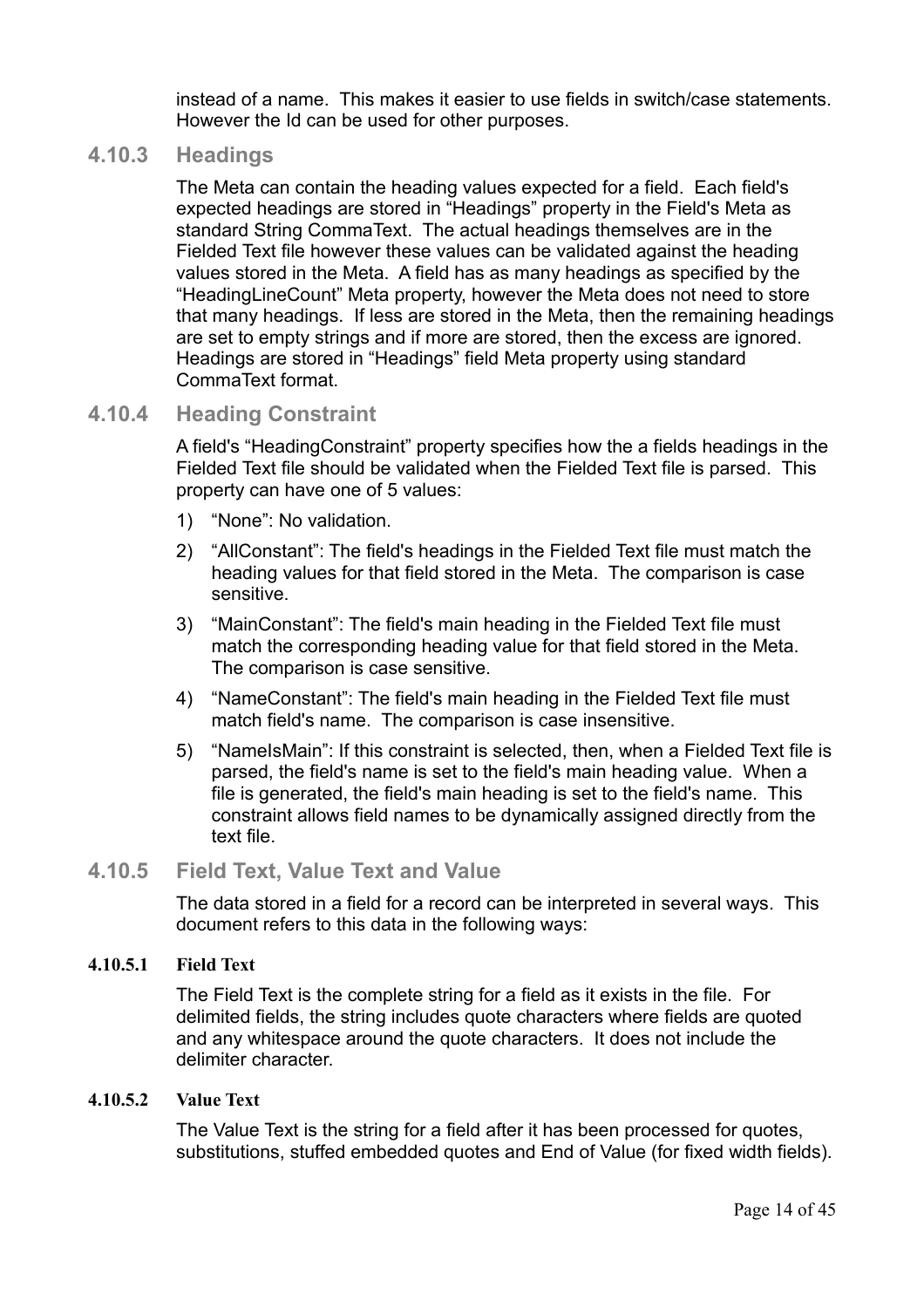It is the string value which will be cast to the data type corresponding to the field's data type (eg. Integer, DateTime). When writing a text file, the Value Text is the string that is obtained after converting the field's value to a string value.

#### **4.10.5.3 Value**

A field's data as a type corresponding to the field's "DataType" property.

#### **4.10.6 Constant Fields**

The "Constant" field Meta property specifies whether a field is constant. A Constant field has its value defined in the Meta. When a Fielded Text file is parsed, each value in the file for that field, must match the constant specified in the Meta. If it does not match, then a parsing error occurs. When a file is generated, the constant value specified in the Meta is always written out to the fielded Text file.

The constant value itself is stored in the "Value" field Meta property. This property is ignored if the "Constant" property is not True. The values themselves are stored in this property using their respective standard format. That is, the culture and the field's format and style properties do not affect how data is stored in the "Value" property. See ["Standard Formatting"](#page-26-0) [\(5.1\)](#page-26-0) for a description of standard formats for all of the field data types.

A Field can also specify the constant to be Null. If the field is constant, and the "Null" meta field property is True then the field value must always be Null. See ["Field Data Types"](#page-17-0) [\(4.10.9\)](#page-17-0) for the definition of when a field value is considered to be Null. Note that the "Null" meta property is ignored if the field is not constant. Also note that "Null" field meta priority takes priority over the "Value" field meta property.

#### **4.10.7 Delimited Fields**

If the "FixedWidth" field Meta property is False or not present, then the field is a Delimited field. Delimited fields can be of variable length and they are terminated with the first non-embedded Delimiter Character after the start of the field (or the EoL character(s) if the field is the last in the record).

A Delimited field can either be quoted or not quoted. If a field is quoted, then the first non-whitespace character in the field must be the Quote character which is specified by the Meta "QuoteChar" property. Also the last nonwhitespace character prior to the terminating delimiter character, must be the Quote character. The enclosing quote characters are not part of the field's value text.

Any Delimiter characters between the enclosing quotes of a quoted field are not treated as delimiters. They are simply treated as characters in the value text (unless they they are a substitution token).

The Quote character itself can be included within a quoted field if the "StuffedEmbeddedQuotes" Meta property is True. In this case, if there are 2 successive quote characters within a quoted field, then neither of these 2 characters is the ending quote character. Instead this pair of quotes represents one normal quote character within the value text of the field. If the "StuffedEmbeddedQuotes" Meta property is False or not present, then the first quote of a successive pair would be treated as the end enclosing quote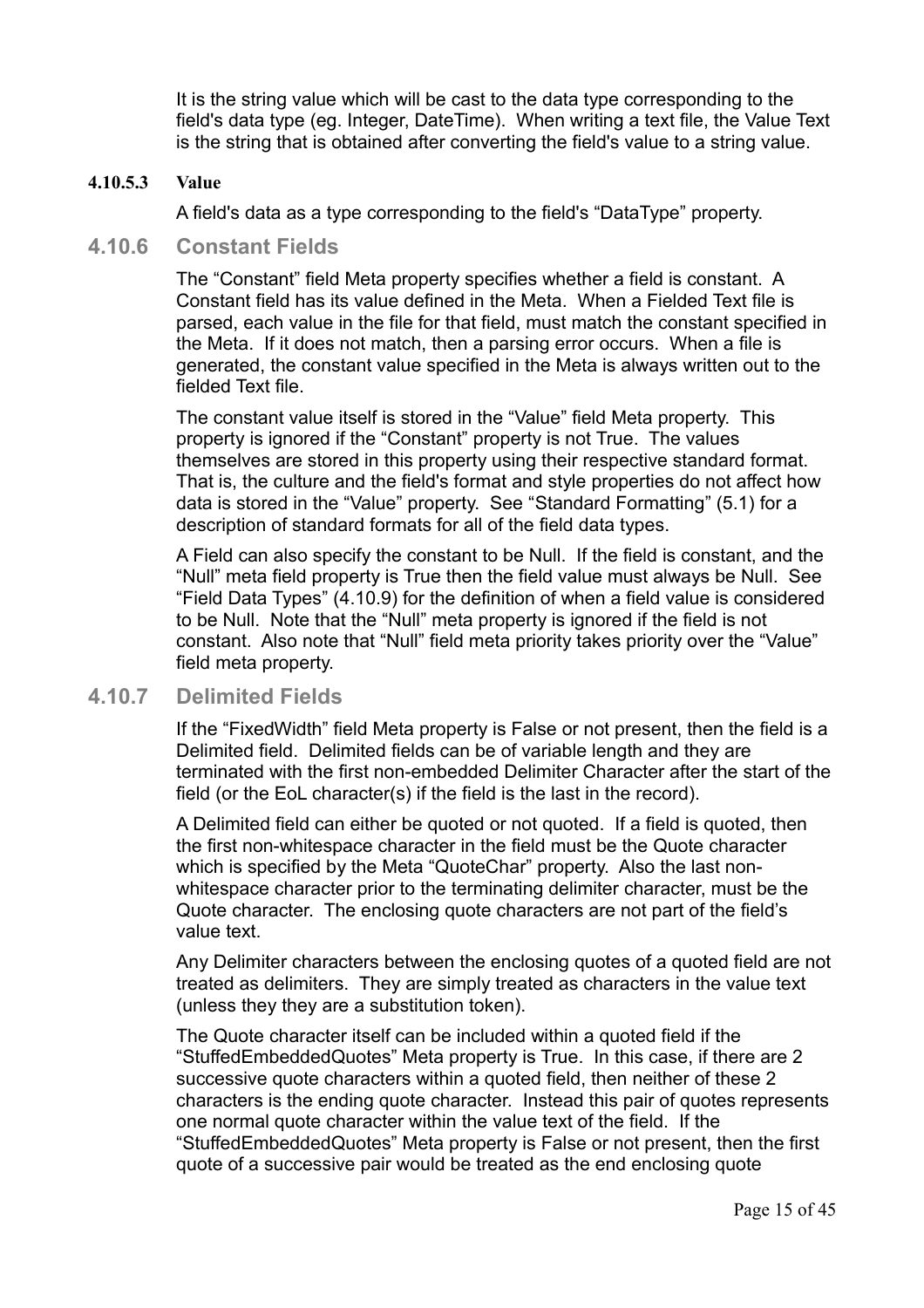character for the field.

Quoted fields also allow EoL character(s) to be included in the value text for a field. If the "AllowEndOfLineCharInQuotes" Meta property is True, then any EoL character(s) which appear within a quoted field, do not flag the end of a record. Instead they are treated like normal characters and are part of the value text of the field.

If a field is not quoted, then all the characters from the first to the one prior to the terminating delimiter character, are part of the value text of the field (after being processed for substitutions). The "StuffedEmbeddedQuotes" and the "AllowEndOfLineCharInQuotes" Meta properties do not change the behaviour of any of the characters in a field that is not quoted.

The "ValueQuotedType" field Meta property determines whether a field in a record is quoted. This property can have one of three values:

1) "Never"

Specifies that the field is never quoted.

2) "Always"

Specifies that the field will be quoted unless it has a Null value. (Fields with a Null value are never quoted).

3) "Optional"

When parsing a text file, if the first non-whitespace character is the Quote character, then the field is quoted. Otherwise it is not quoted.

When writing a text file a field will be quoted if the field is not Null and any of the following conditions are met:

- a) The "ValueAlwaysWriteOptionalQuote" field Meta property is True.
- b) The the first non-whitespace character in the value text (the text that represents the field's value) is the Quote Character.
- c) The "ValueWritePrefixSpace" field Meta property is True and the first character in the value text is a whitespace character.
- d) The value text contains the Delimiter character.
- e) The value text contains any of the EoL character(s).

When generating a fielded text field, you can use the "ValueWritePrefixSpace" field Meta property to place an extra space in front of a delimited field. This visually increases the separation between the fields and may make the field easier to review. Prefixing a space can be done on a field by field basis and is activated by setting this field property to True. If a field has a Null value, then it will not be prefixed by a space – even if this property is True. Be careful when using this property with "String" data type fields which are flagged as Never quoted as the space will be considered as part of the field value when the generated file is parsed.

#### **4.10.8 Fixed Width**

If the field's "FixedWidth" Meta property is True, then the field always consists of the same number of characters. Unlike Delimited fields, Fixed Width fields are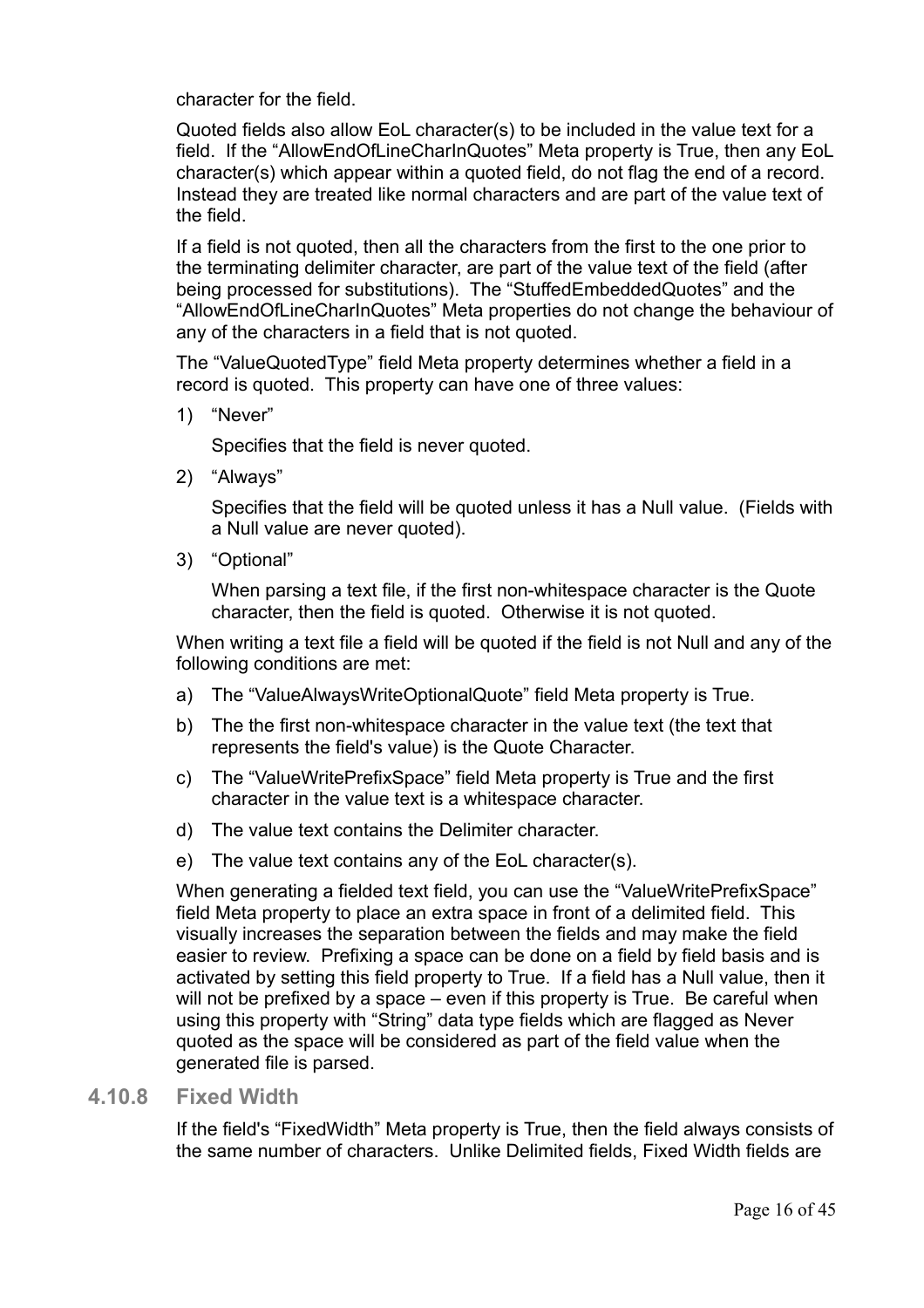not terminated by a special character. The subsequent field immediately follows the last character of the field. Also, Fixed Length fields are never quoted and do not contain substitutions.

The "Width" field Meta property specifies the number of characters in the field. It must have a value that is one or greater.

If a field's value is Null (file value – not the field's constant value), then field text written to the file will be a string of Null characters. The Null character is specified by the field's "ValueNullChar" Meta property. The length of this field text will always be width of the field. Likewise, when reading the value of a FixedWidth field, if all the characters in the field text are the Null character, then the value is Null.

When reading or writing the value text for a Fixed Length field it is quite possible that the value text does not exactly match the width of the field. Several field meta properties determine how to resolve the mismatch between the value text length and the field width.

#### **4.10.8.1 Padding Properties (value text shorter than field width)**

If the value text is shorter than the field width, then the value text will be padded so that its length becomes equal to the field's width.

The field's "ValuePadAlignment" Meta property indicates whether the padding will occur on the left or the right side of the value text. This property can also be set to "Auto", in which case the alignment will automatically be set to the default for each field data type.

The field's "ValuePadCharType" Meta property indicates how the padding character is to be selected. It can have one of the following 3 values:

1) "Auto"

The padding character is automatically chosen based on the data type of the field. ["Field Data Types"](#page-17-0) [\(4.10.9\)](#page-17-0) identifies what character is used for each data type. Note that if "Auto" is selected, then the other Padding properties are ignored when reading files – that is, Padding properties are only used when generating files.

2) "Specified"

The padding character is specified by the "ValuePadChar" field Meta property.on the data type of the field. Note that if "Specified" is selected, then the other Padding properties are ignored when reading files – that is, Padding properties are only used when generating files.

3) "EndOfValue"

The first padding character after the value text is the character specified by the "ValueEndOfValueChar" field Meta property. This character flags the end of the value. By selecting "EndOfValue", the value text will match the original value text as the padding can be identified when reading and discarded. Unlike as in the "Auto" and "Specified" values, if "EndOfValue" is selected, then the other Padding properties are used for both reading and writing.

If more than one padding character is required, then all padding characters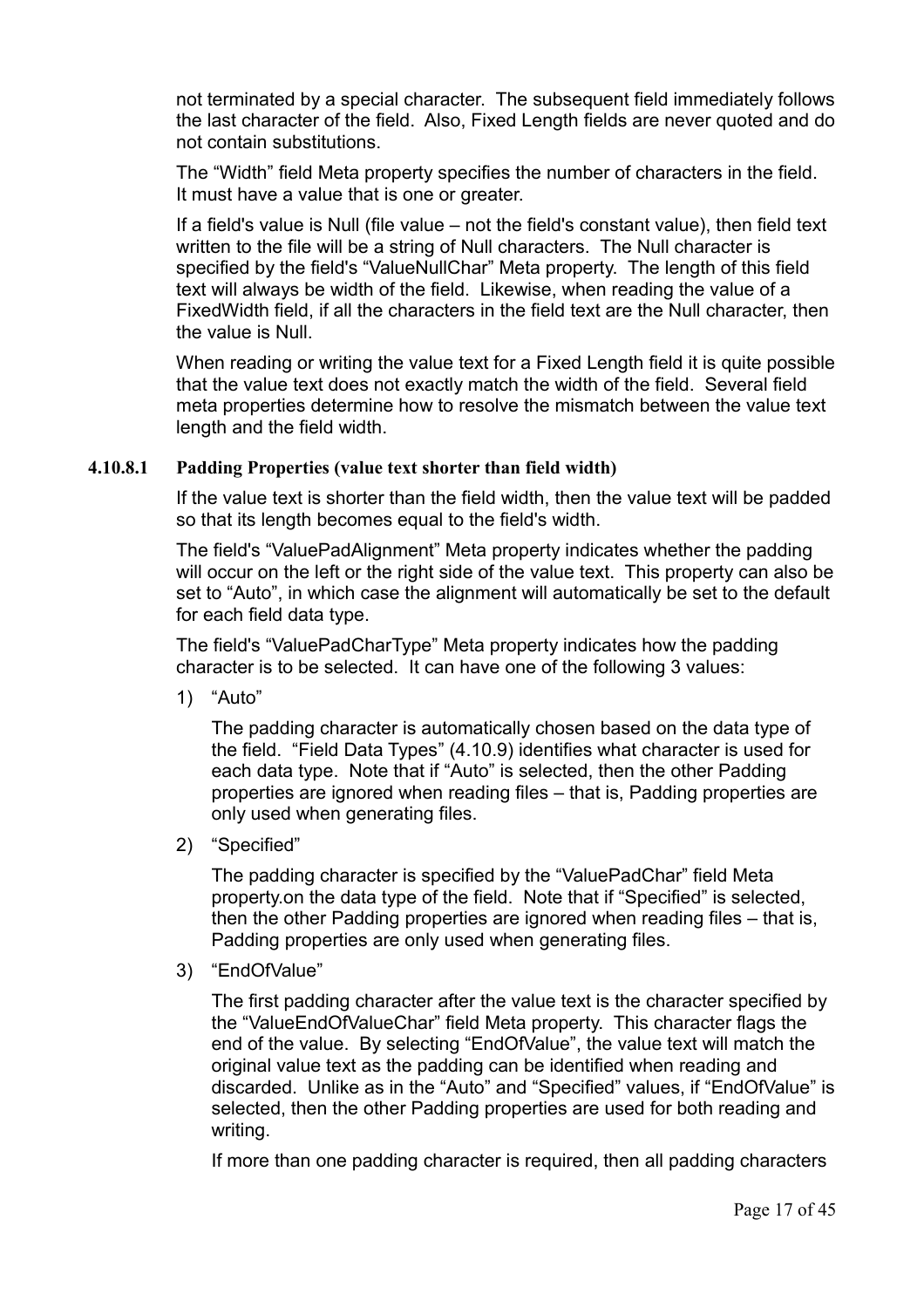after the first padding character are ignored when reading. When writing, it is recommended that the "Auto" character be used as the subsequent padding characters.

The above description of "EndOfValue" applies to Right aligned padding. If the padding is left aligned, then the first character before the value will be the character specified by the "ValueEndOfValueChar" field Meta property and all characters prior to this will be ignored when reading.

#### **4.10.8.2 Truncate Properties (value text longer than field width)**

If the value text cannot fit into the width of the field, then information will be lost when the file is generated. The field's "ValueTruncateType" Meta property specifies how the truncation is to be done. It can have one of the following values:

a) "Left"

The left side of the value text is truncated.

b) "Right"

The right side of the value text is truncated.

c) "TruncateChar"

The field text is set to a string of repeated characters. The character is specified by the field's "ValueTruncateChar" Meta property. The length of the string matches the width of the field.

d) "NullChar"

The field text is set to a string of repeated characters. The character is specified by the field's "ValueNullChar" Meta property. The length of the string matches the width of the field. If this value is selected, then the field value will be considered as Null when it is read.

e) "Exception"

If a value text needs to be truncated, the software component or library writing the file should raise an exception. The higher level software can then use this exception to handle this condition.

Note that the Truncate properties are ignored when reading files – they are only applicable when writing files.

#### **4.10.9 Field Data Types**

<span id="page-17-0"></span>A field can hold different types of data values. The type of data value a field has is specified by the field's "DataType" Meta property. Depending on the type of data a field holds, the field will also have some extra Meta properties which specifies the field's format and style. The format and style properties specify how conversion between the field's value and its value text is carried out. This is described below in detail for each Field Data type.

Note that a field's value can also be Null – irrespective of its data type. A field's data value is always Null if it is a delimited field which is always quoted and its field text only contains whitespace. For Fixed Length fields, the data value will be Null if all its characters are the Null Character. Some of the data types also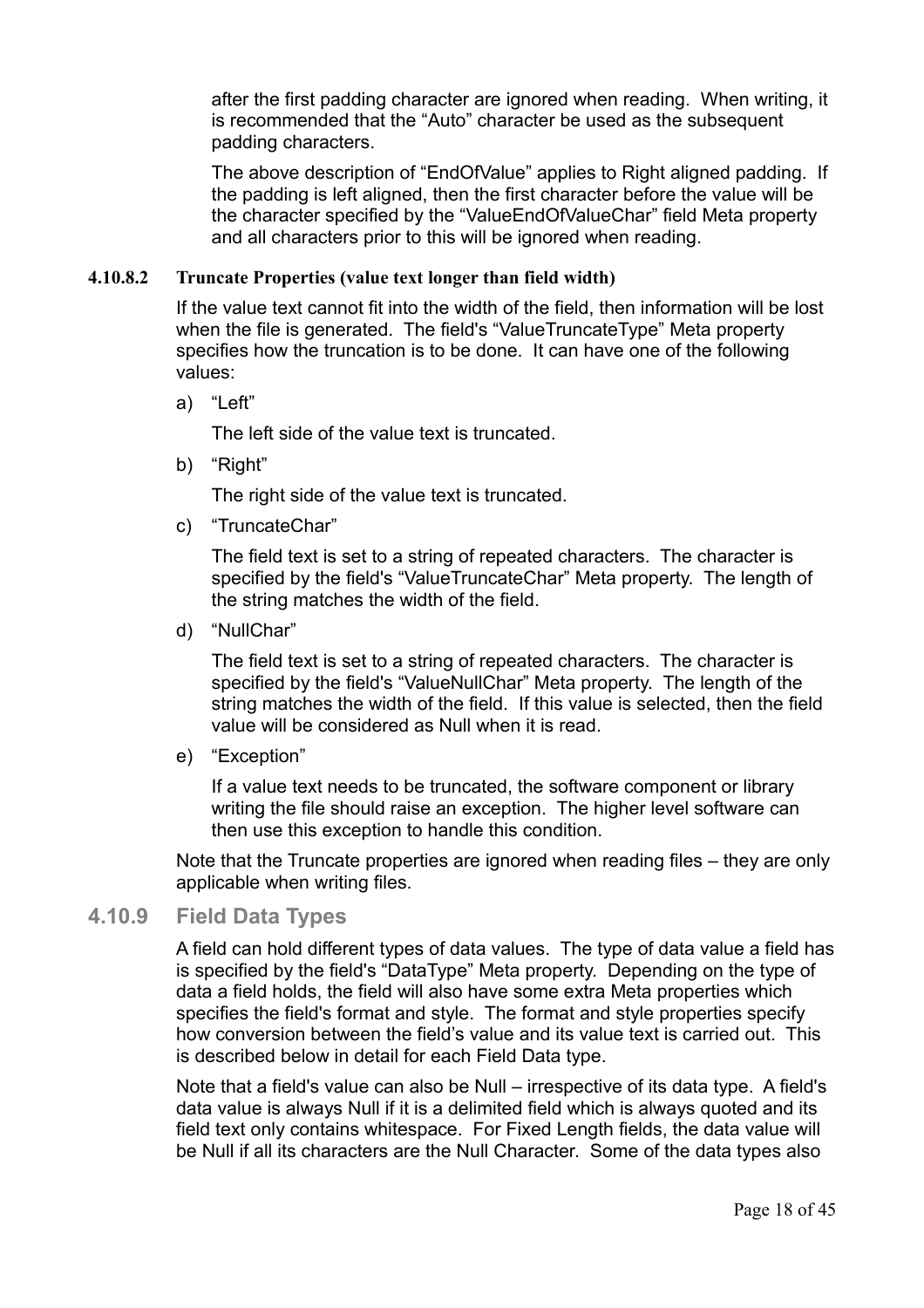have other conditions in which the field's value is Null. These are also described below.

A field's "DataType" Meta property can have the following values.

a) "String"

Specifies that the field's data is a string; that is, a series of characters. The string can be up to 2,147,483,647 characters in length.

The Auto Pad character is a space (ASCII 32) and the Auto Pad alignment is Right Pad.

b) "Boolean"

The field's data is either the boolean True or False. The field Meta properties "FalseText", "TrueText" and "Styles" specify how to convert between the Field's Value and its Value Text. This conversion is described in detail in ["Field Formatting,](#page-29-0) [Boolean"](#page-29-1) [\(5.2.1\)](#page-29-1). If the Field Text is an empty string or only contains only whitespace, then the Value is Null.

The Auto Pad character is a space (ASCII 32) and the Auto Pad alignment is Right Pad.

c) "Integer"

The field's data is a signed Integer. The range is that of a 64 bit signed integer. The field Meta properties "Format" and "Styles" specify how to convert between the Field's Value and its Value Text. This conversion is described in detail in ["Field Formatting,](#page-29-0) [Integer"](#page-30-0) [\(5.2.2\)](#page-30-0). If the Field Text is an empty string or only contains only whitespace, then the Value is Null.

The Auto Pad character is a space (ASCII 32) and the Auto Pad alignment is Left Pad.

d) "Float"

The field's data is a Floating point number. The range and precision is that of a IEEE 754 Double Precision (64 bit) Floating Point number . The field Meta properties "Format" and "Styles" specify how to convert between the Field's Value and its Value Text. This conversion is described in detail in ["Field Formatting,](#page-29-0) [Float"](#page-31-0) [\(5.2.3\)](#page-31-0). If the Field Text is an empty string or only contains only whitespace, then the Value is Null.

The Auto Pad character is a space (ASCII 32) and the Auto Pad alignment is Left Pad.

e) "Decimal"

The Decimal type is similar to the Float type however it is appropriate for financial calculations requiring large numbers of significant integral and fractional digits and no round-off errors. Decimal numbers support a range of 922337203685477.5808 to 922337203685477.5807 and can have up to 4 decimal places.

Similar to the "Float" data type, the field Meta properties "Format" and "Styles" specify how to convert between the Field's Value and its Value Text. This conversion is described in detail in ["Field Formatting,](#page-29-0) [Float"](#page-31-0) [\(5.2.3\)](#page-31-0). If the Field Text is an empty string or only contains only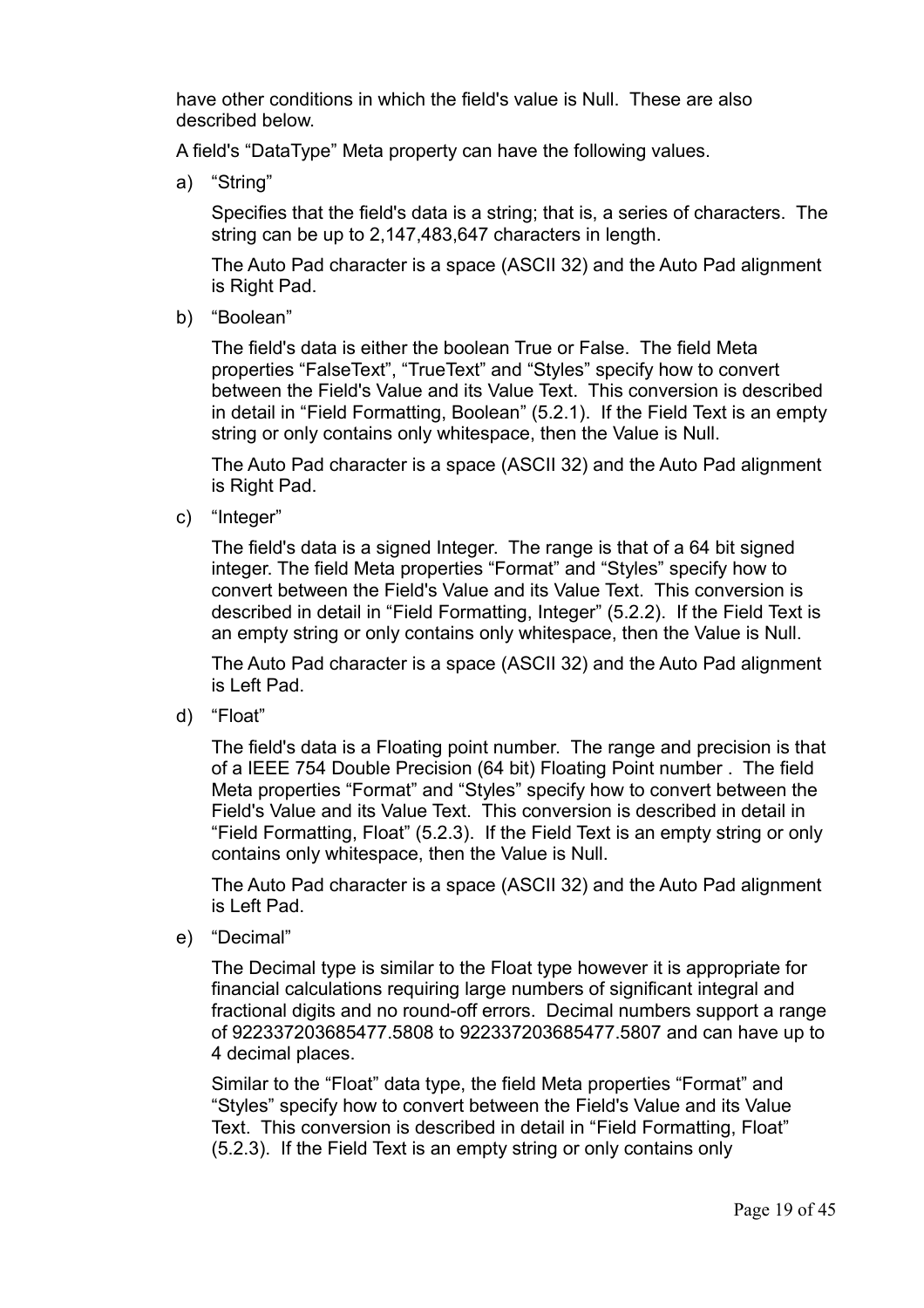whitespace, then the Value is Null.

The Auto Pad character is a space (ASCII 32) and the Auto Pad alignment is Left Pad.

f) "DateTime"

The field's data is a date and/or time. The date can range from 1 January 0001 to 31 December 9999. The time can be specified down to an accuracy of 10<sup>-7</sup> seconds (100 nanosecond). The field Meta properties "Format" and "Styles" specify how to convert between the Field's Value and its Value Text. This conversion is described in detail in "[Field Formatting,](#page-29-0) [DateTime"](#page-34-0) [\(5.2.6\)](#page-34-0). If the Field Text is an empty string or only contains only whitespace, then the Value is Null.

The Auto Pad character is a space (ASCII 32) and the Auto Pad alignment is Left Pad.

# **4.11 Heading Lines**

Heading Lines are similar to records in that they consist of successive fields of values. However in this case, each value is a heading for the field. They are parsed and generated similarly to records however with the following differences.

- a) Each heading field value is a string regardless of the data type of the field.
- b) A Field's value becomes one of the headings for that field. The index of the Heading Line determines which heading in the field is set to the value.
- c) A heading line can be blank. If a heading line is blank, all its corresponding heading values in fields are empty strings.
- d) Headings are formatted in the same way as string data type fields. The list below shows the field Meta properties which determine the formatting of heading fields. The equivalent property which affects the formatting of string fields in records is shown in brackets:
	- "FixedWidth"
	- "Width"
	- "HeadingQuotedType" ("ValueQuotedType")
	- "HeadingAlwaysWriteOptionalQuote" ("ValueAlwaysWriteOptionalQuote")
	- "HeadingWritePrefixSpace" ("ValueWritePrefixSpace")
	- "HeadingPadAlignment" ("ValuePadAlignment")
	- "HeadingPadCharType" ("ValuePadCharType")
	- "HeadingPadChar" ("ValuePadChar")
	- "HeadingTruncateType" ("ValueTruncateType")
	- "HeadingTruncateChar" ("ValueTruncateChar")
	- "HeadingEndOfFieldChar" ("ValueEndOfFieldChar")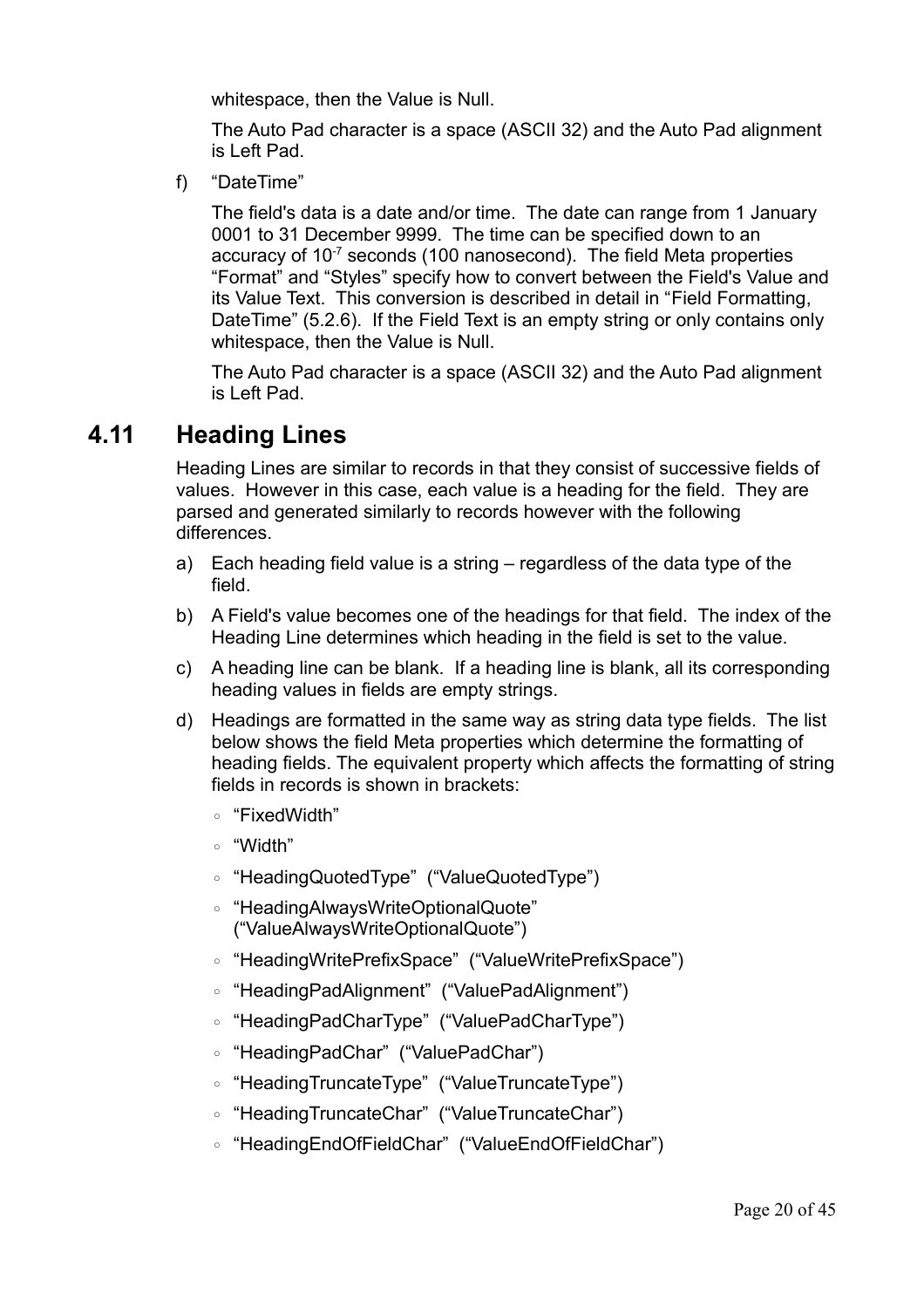Refer to the field sections for a description of how these properties affect field formatting. The above properties behave in exactly the same way for Heading fields as they for record fields.

- e) The values of Heading Fields are subject to the field's "HeadingConstraint" property.
- f) Heading lines can only have fields as specified by the root sequence or the implicit sequence. Sequence redirections cannot occur in heading lines.

### **4.12 Substitutions**

#### **4.12.1 Use of Substitutions**

Substitutions allow strings and characters to be represented in a Fielded Text file with tokens. This can be useful in circumstances such as:

- a) Field values contain non-printable characters.
- b) Long strings are used repeatedly within a text file
- c) Field values contain characters which have special purposes within a fielded text file.
- d) A fielded text file is within a context where particular strings should not be present (for example, XML).

Substitutions are analogous to escape sequences as used in the C programming language though not exactly the same.

#### **4.12.2 Identifying Substitutions**

Substitutions exist within Field Text as pairs of characters. The first character of the pair is the Substitution Character. This character is analogous to the Escape Character in 'C' escape sequences. The Meta property "SubstitutionChar" specifies which character is the substitution character for the file.

The second character is the token character. If a substitution is defined in the Meta which specifies this token, then this substitution will be applied at this point in the file. If no substitution has this token, then the token character itself is the substitution.

Note that substitutions are only enabled if the "SubstitutionsEnabled" Meta property is True. If this property is not True, then the Meta "SubstitutionChar" property is ignore and all substitutions defined in the Meta are also ignored. Also, substitutions do not occur in Fixed Width fields.

#### **4.12.3 Substitution Elements**

The substitutions are specified by "Substitution" elements in the Meta. There is one element for each substitution. A Substitution element has the following Meta properties:

a) "Token"

Specifies the character which is the token for this substitution.

b) "Type"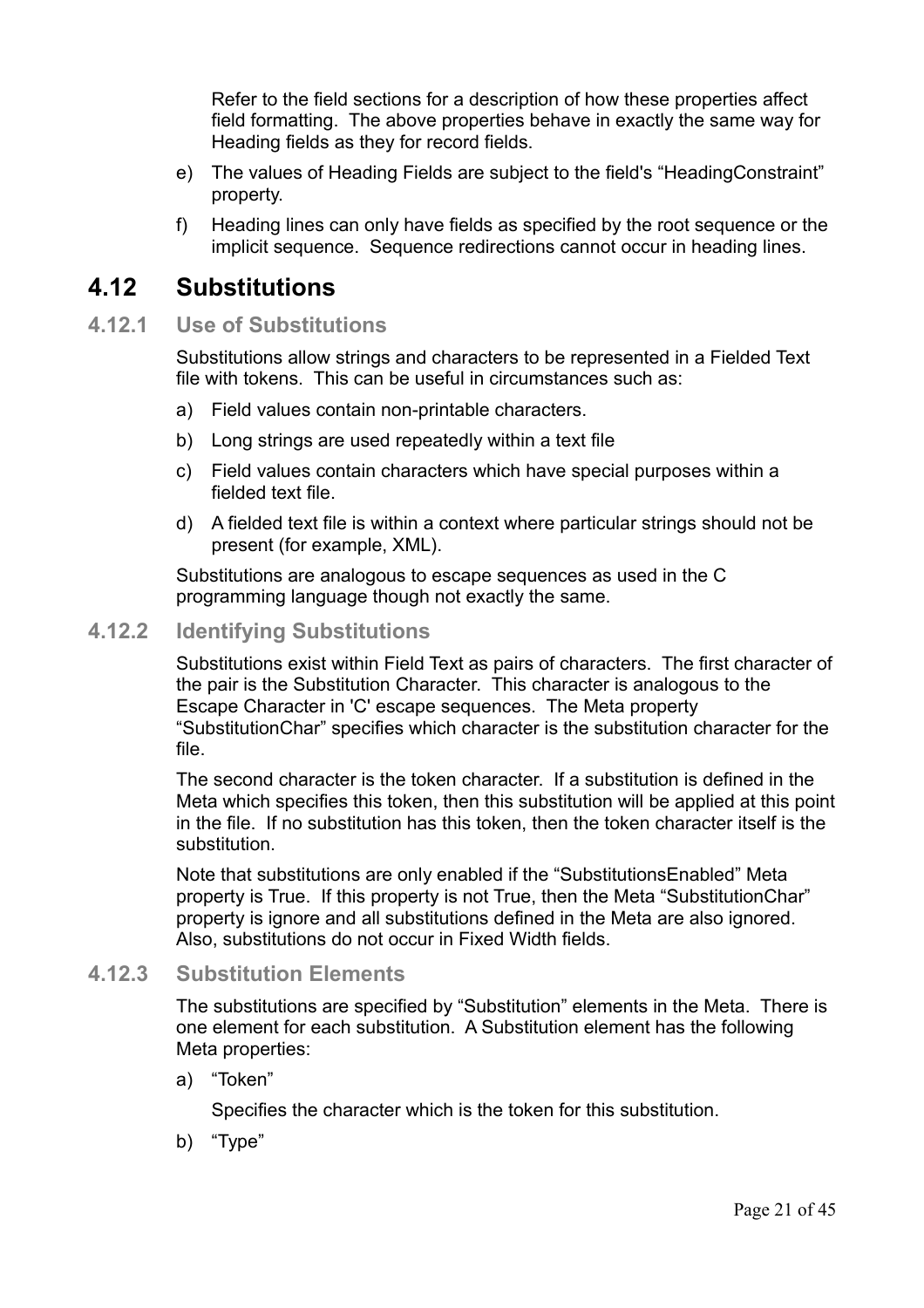There are several different types of substitutions. This property can have one of the following values:

◦ "String"

The substitution pair (Substitution character and token) are replaced by a string. The string is specified by the Substitution's "Value" Meta property

◦ "AutoEndOfLine"

The substitution pair are replaced by the EoL character(s) specified by the " EndOfLineAutoWriteType" main Meta property. Note that if the " EndOfLineAutoWriteType" has a value of "Local", then these substitutions will place EoL character(s) into the text that are easily readable on the local computer.

c) "Value"

Specifies the string or character to be substituted if the substitution type is "String".

#### **4.12.4 Processing Substitutions**

Substitutions are processed when converting headings or value text to field text (writing) and when converting field text to headings or value text (reading).

When reading, if a string gets substituted into a field, then none of the characters in a substituted string (or the single character) have any special significance – they are simply treated as characters in the value text. For example, if a character in a substituted string is the same as the character specified by the Meta "DelimiterChar" property, then that character is **not** treated as a delimiter. This also applies to characters which follow the substitution character but are not included as a token in any substitution elements.

Also when reading, substitutions are processed before stuffed embedded quotes. So if the quote character is also a token, and a substitution character is followed by 2 quote characters and StuffedEmbeddedQuotes is enabled, then the substitution would first be processed and the 2 quote characters would not be considered as one stuffed embedded quote character. If the replacement string ends with a quote character then this also would not be combined with the subsequent quote character and considered as a single embedded quote character.

When writing, the heading or value text is scanned for strings or characters which can be substituted. Where-ever possible, strings or characters in the heading or value text which match one of the substitution elements, should be replaced by that substitution. If at any point in the processing, more than one substitution can be applied, then the one declared earlier in the Meta will have priority and be used.

### **4.13 Sequences**

<span id="page-21-0"></span>Sequences define the order in which fields occur in records.

With Sequences, you can specify Fielded Text files where records can contain different fields based on the value of a key field. For example, an accounting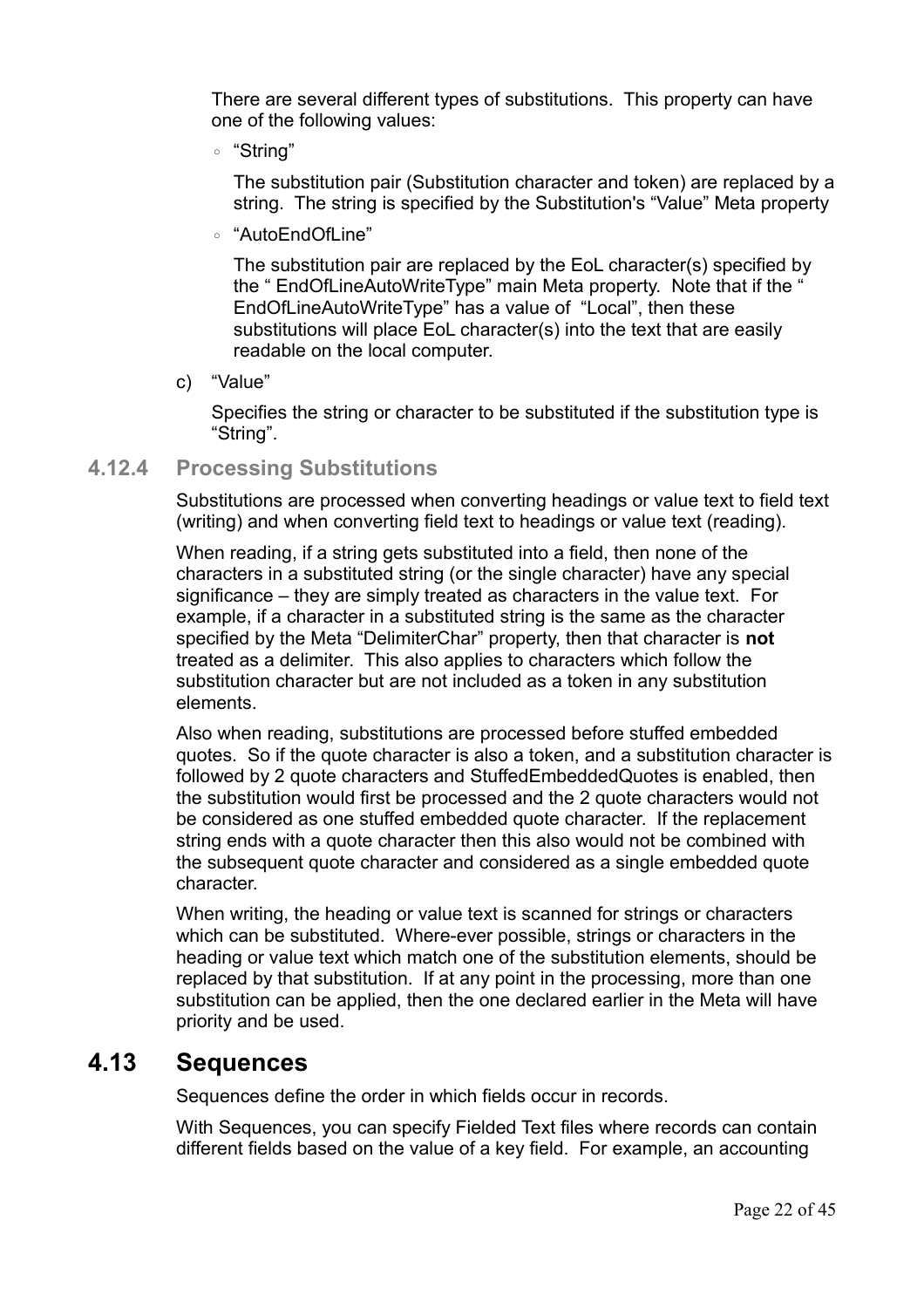Fielded Text file may specify both clients and transactions. If the value in the second field holds the value "C", then the line (record) specifies a client; if the second field contains the value "T", then the line specifies a transaction. All Client lines contain the same fields and all Transaction lines contain the same fields however fields in Client lines differ from the fields in Transaction lines.

To support these types of files, all different sequence of fields in a Fielded Text file need to be identified. In the above example, there would be 3 sequences defined:

- 1) First 2 fields of all records (Root),
- 2) Fields after the first 2 fields in Client records (Client),
- 3) Fields after the first 2 fields in Transaction records (Transaction).

One sequence is defined as the Root sequence. All records begin with the root sequence. In the above example, the sequence consisting of the first 2 fields is the Root sequence.

In addition to defining an ordered list of fields, a sequence can also associate one or more "Sequence Redirects" with a field. A Sequence Redirect contains a condition and the name of a sequence. If a field is associated with Redirects, then for each record in a file, the field's value is compared against the all the field's Redirect conditions. If the value matches a Redirect's condition, then the fields in the Sequence specified by the Redirect are invoked. That is for that record, the next and successive fields will be those fields listed in the sequence identified by the Redirect. Alternatively, the fields can be invoked after the current sequence comes to an end.

In the above example, the  $2^{nd}$  field of the root sequence will have 2 Redirects. One Redirect will have the condition of match "C" and specify the Client sequence. The other Redirect will have the condition of match "T" and specify the Transaction sequence.

Any sequence can invoke a new sequence with a redirect; not just the root sequence. Accordingly, a record can be subjected to multiple sequence redirects. It is also valid for one sequence to be invoked multiple times in the same record.

The Meta does not have to explicitly define any sequences. If no sequences are defined, it will be implicitly inferred from the order of the "Field" elements in the Meta. Typically, if all records in a Fielded Text file contain the same fields in the same order, then the sequence is not explicitly defined and the implicit sequence is used.

#### **4.13.1 Sequence Elements**

Sequences are specified by "Sequence" elements in the Meta.

Each element is identified by the Sequence's "Name" Meta property. All Sequences need to have a unique name. However sequence names are not case sensitive. So if 2 sequences have names that only differ by the casing of letters, then these names are not unique.

Only one sequence can have the sequence Meta property "Root" with a value of "True". This defines that sequence as the Root sequence. Whenever a record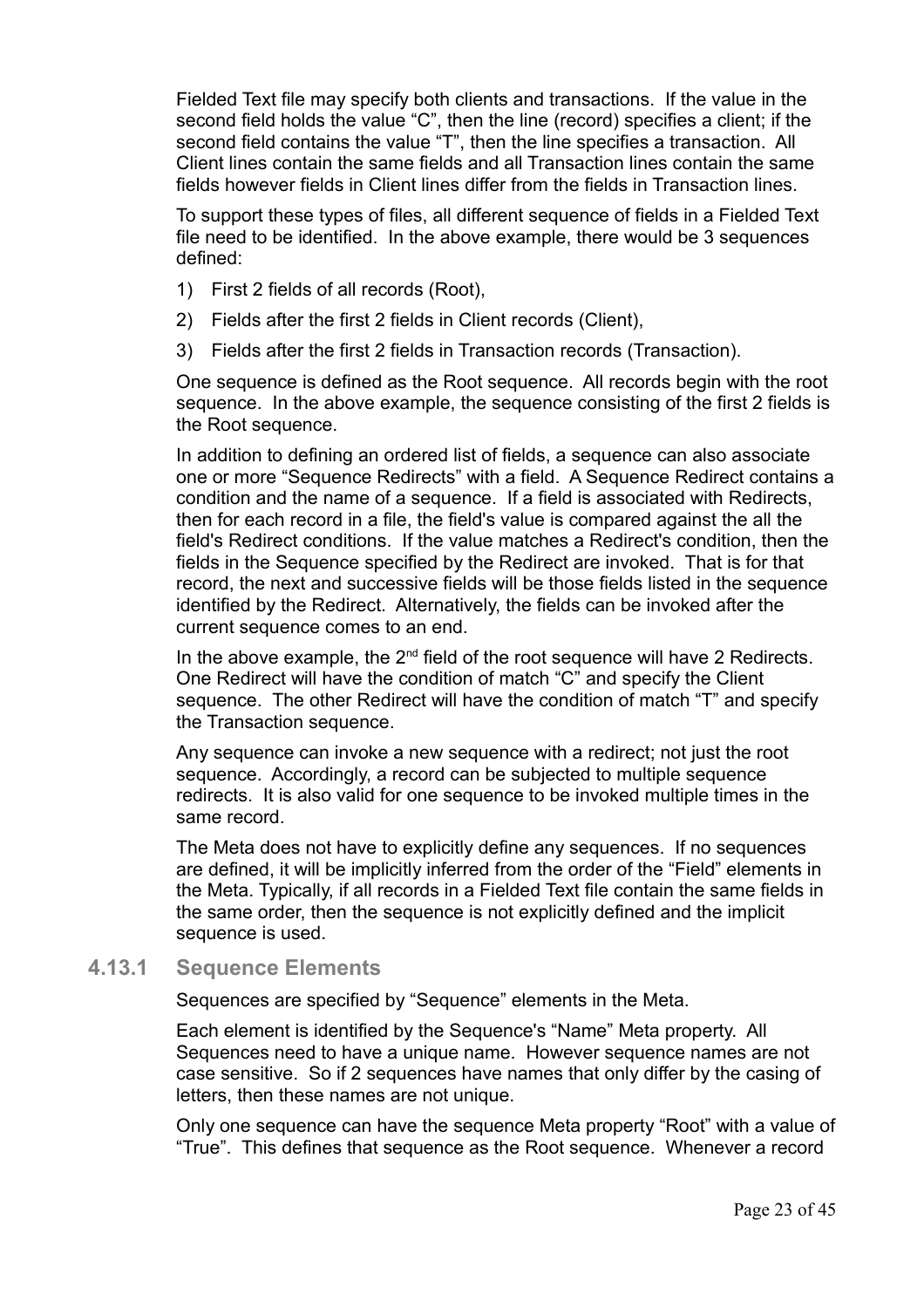(or heading line) is parsed, the root sequence is used to determine the order of the fields from the  $1<sup>st</sup>$  field onwards. Note that for records (but not heading lines) other sequences can be invoked during the parsing of a records fields, if any of the field values match a redirect condition.

If none of the sequences have a "Root" property set to True, then the root sequence will be the first declared in the Meta which does not have a "Root" Meta property.

Each sequence has an ordered list of sequence items. Each Sequence Item specifies a field and optionally specifies one or more Sequence Redirects associated with that field.

A Sequence's items (SequenceItems) can be defined in 2 ways:

1) Sequence Item elements

The "SequenceItem" element is used to define the items. The implicit order of these items is the order they appear in the Meta. However a Sequence Item can explicitly specify its position in the order with its "Index" property.

2) FieldIndices property

Sequence Elements can also be specified by the FieldIndices property. This property contains an array of Integers in Standard [Integer CommaText](#page-29-2) format [\(5.1.8\)](#page-29-2). Each integer is the index of the a field (in the resolved fields order).

The array specifies a list of Sequence Items, each of which has the field specified by the Integer value. These Sequence Items cannot have an "Index" property so their position is always specified by the implicit order. They also do not have any redirects.

The resolved order of the items is determined by the implicit order of those specified by elements, followed by those specified by the "FieldIndices" property. Items specified by an element, however can have their position explicitly set. This is further explained in ["Calculating resolved order of](#page-25-0)  [elements"](#page-25-0) [\(4.14\)](#page-25-0).

If the Meta does not contain any sequences, then the order of fields is determined from the "implicit sequence". The implicit sequence is determined from the resolved order of fields as described in ["Calculating resolved order of](#page-25-0)  [elements"](#page-25-0) [\(4.14\)](#page-25-0).

#### **4.13.2 Sequence Item elements**

A Sequence must have one or more Sequence Item elements.

Each Sequence Item must specify an existing Field. If a Sequence Item was specified with a "SequenceItem" element, then the element must contain the "FieldIndex" property. This property specifies the index of a field using the fields' resolved order.

If an Item was specified with its Sequence's "FieldIndices" property, then its (resolved) field index will be its Integer value in the "FieldIndices" integer array.

Sequence Item's specified by an element can also have an "Index" property. The value of this property explicitly specifies the Items position in its Sequence's resolved order of Sequence Items.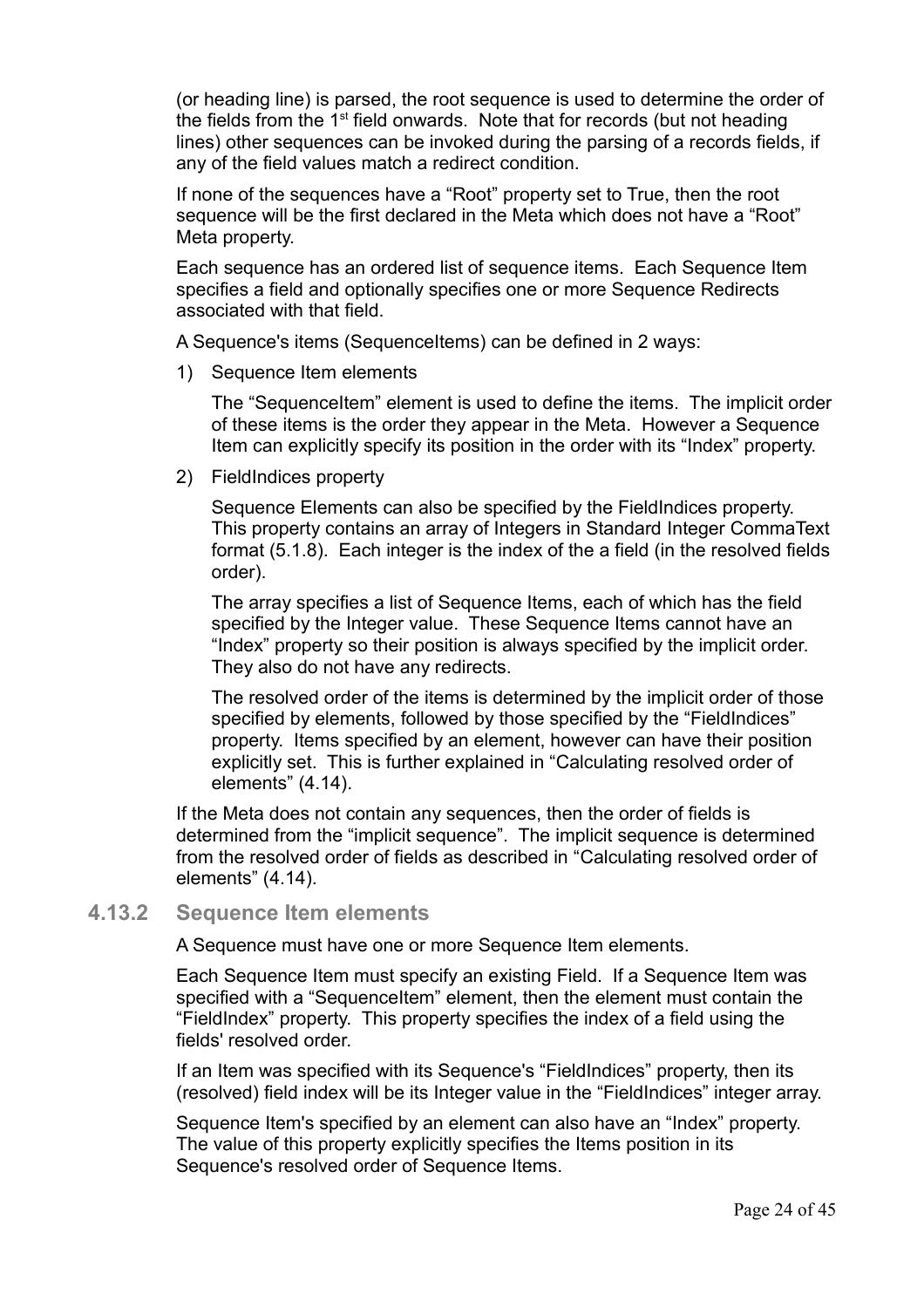Sequence Items can contain zero or more Sequence Redirects. A Sequence Redirect is specified by a "Redirect" element within the Sequence Item element.

#### **4.13.3 Sequence Redirect elements**

A Sequence Redirect is used to change the order of fields in a record. A Redirect specifies a condition, a sequence and an invokation delay. If the field's value matches the condition, then the fields in the sequence specified in the redirect will be used in the record. The Redirect can specify that the new fields should be invoked immediately after the current field or they can be invoked after the current sequence is finished.

A record can have more than one redirect invoke a new sequence.

The Redirect Meta property "SequenceName" specifies the name of the sequence a redirect will invoke.

The Redirect Meta property "InvokationDelay" specifies whether the fields in the new sequence are to be invoked immediately after the current field or after the current sequence is finished. If a Redirect specifies that new fields should be invoked after the current sequence ends, then any Redirects in subsequent Sequence Items in the current sequence are to be ignored.

A sequence item can have more than one redirect. When checking for a match, the first redirect whose condition matches is applied. The redirects have a resolved order. This order is determined by the order in which they appear in the Meta (the implicit order) and whether a redirect has an "Index" Meta property. The "Index" Meta property explicitly specifies the order position for that sequence redirect. ["Calculating resolved order of elements"](#page-25-0) [\(4.14\)](#page-25-0) details how the resolved order is determined from implicit element order and the "Index" property.

The "Type" Redirect Meta property specifies what type of condition a Meta contains. It can have one of the following values:

a) "ExactString"

The field value needs to match the string stored in the Redirect's "Value" Meta property. The comparison is case sensitive.

b) "CaseInsensitiveString"

The field value needs to match the string stored in the Redirect's "Value" Meta property. The comparison is not case sensitive.

c) "Boolean"

The field value needs to match the Boolean value stored in the Redirect's "Value" Meta property. The Boolean is stored in the Meta using Standard Boolean formatting.

d) "ExactInteger"

The field value needs to exactly match the Integer value stored in the Redirect's "Value" Meta property. The Integer is stored in the Meta using Standard Integer formatting.

e) "ExactFloat"

The field value needs to exactly match the Float value stored in the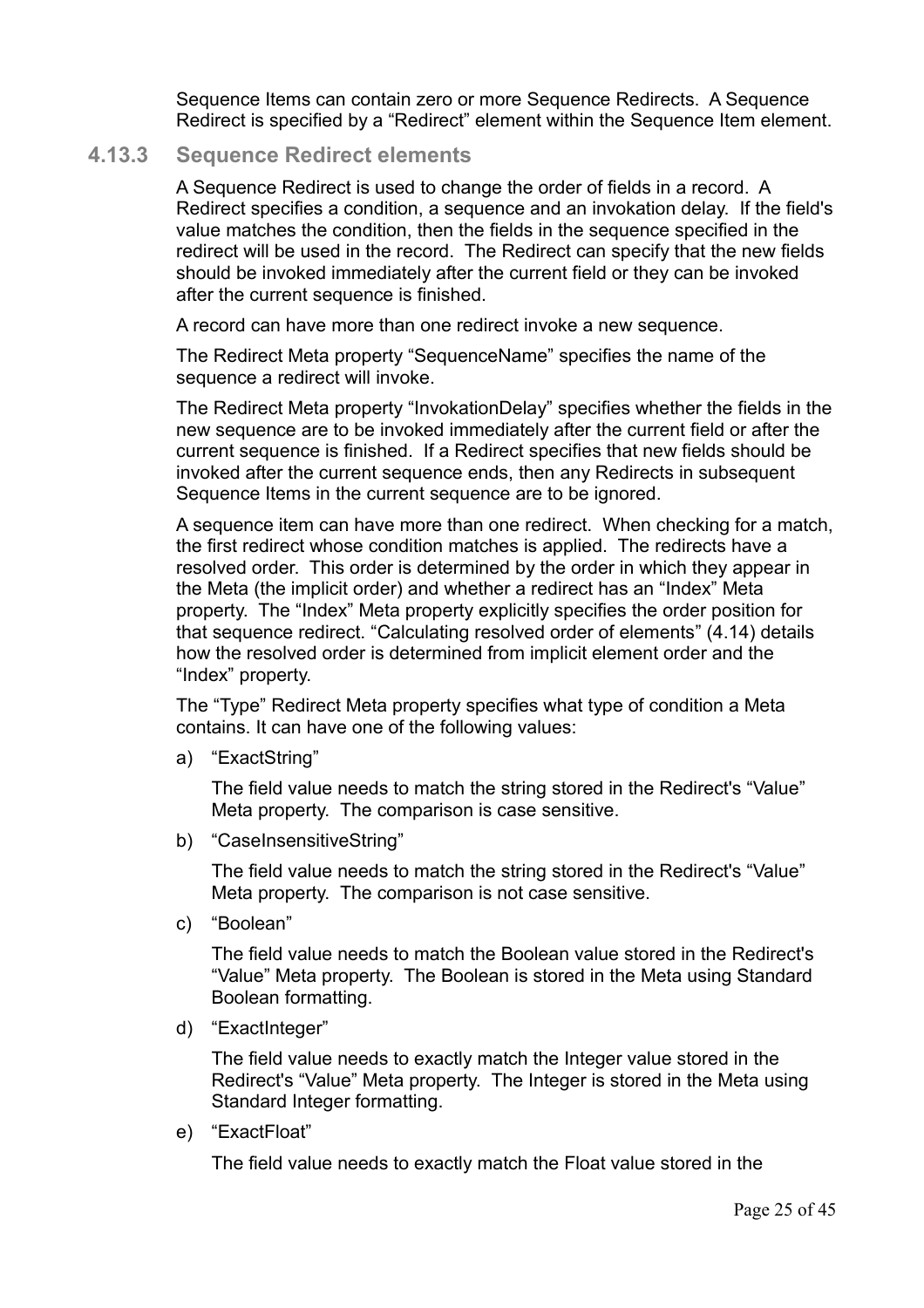Redirect's "Value" Meta property. The Float is stored in the Meta using Standard Float formatting.

f) "ExactDateTime"

The field value needs to exactly match the DateTime value stored in the Redirect's "Value" Meta property. The DateTime is stored in the Meta using Standard DateTime formatting.

g) "Date"

The date portion of the field value needs to exactly match the date portion of the DateTime value stored in the Redirect's "Value" Meta property. The Time portions are ignored in the comparison. The DateTime is stored in the Meta using Standard DateTime formatting.

h) "ExactDecimal"

The field value needs to exactly match the Decimal value stored in the Redirect's "Value" Meta property. The Decimal is stored in the Meta using Standard Float formatting.

i) "Null"

The field value is null.

If a Sequence Item contains a Redirect condition whose data type differs from the Sequence Item's field's data type, then the comparison should be undertaken with the following steps:

- 1) Try to convert the field's value to the same data type as expected by the Redirect condition. If this conversion fails, then the field value is considered as not matching the condition.
- 2) Carry out the comparison with the converted field value.

It is recommended that Sequence Items use Redirects which expect the same data type as provided by the Sequence Item's field. Different implementations of Fielded Text may carry out Data Type conversions in different manners – leading to different interpretations of the data in a fielded text file.

Sequence Redirects can not be included in a Sequence Item with a constant field value.

# **4.14 Calculating resolved order of elements**

<span id="page-25-0"></span>The order of the elements in the Meta determines the implicit order, however "Index" property can override the position in the implicit order.

# **5 Value Formats and Styles**

Various types of values need to be converted to and from text representations in both Fielded Text files and Fielded Text Meta files. These conversions are specified by formatting. There are 2 types of formatting:

1) [Standard Formatting \(5.1\)](#page-26-0)

A simplified formatting used in Fielded Text Meta Files and Declaration section in Fielded Text files.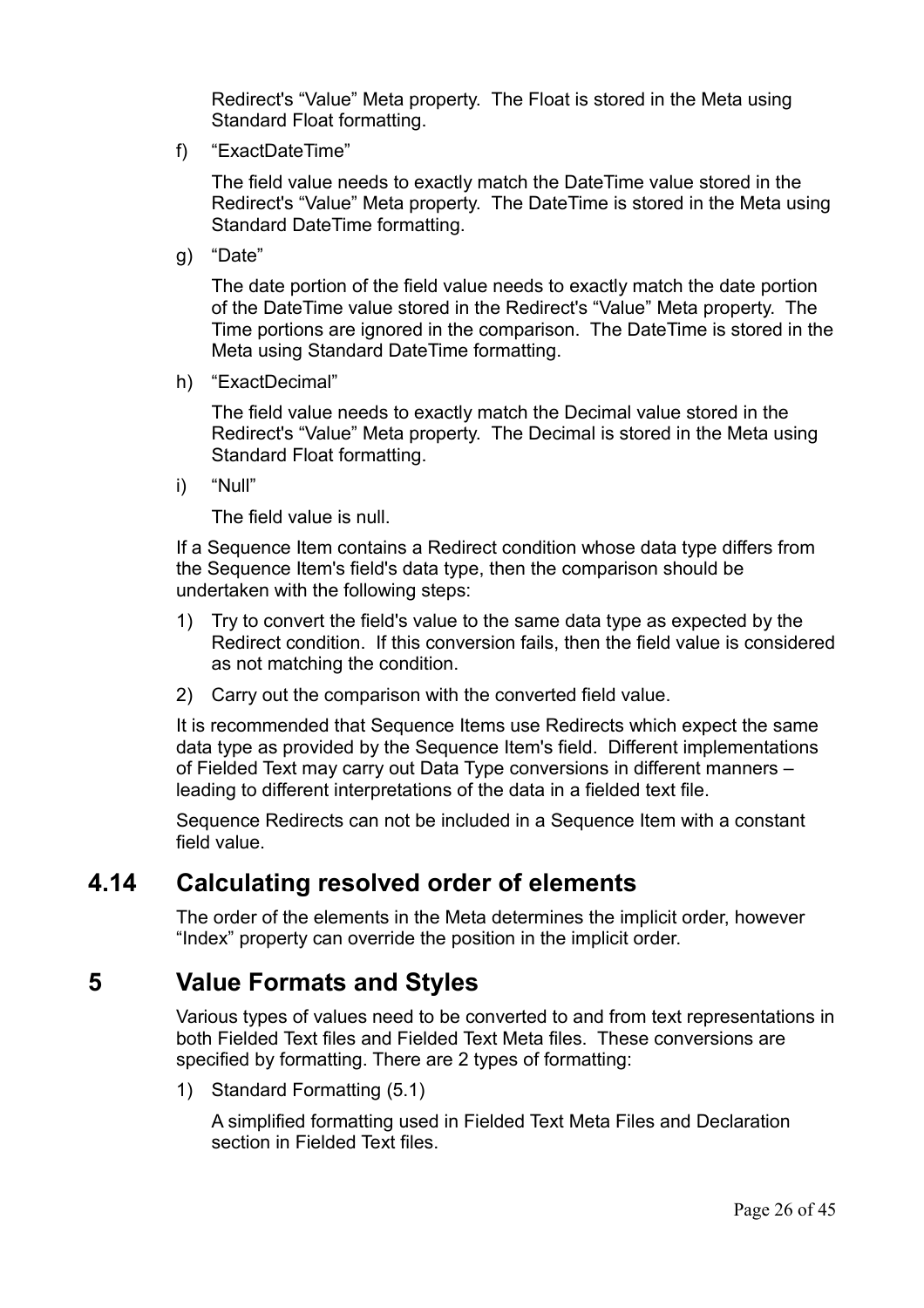2) [Field Formatting \(5.2\)](#page-29-0)

A more comprehensive formatting used by fields in Fielded Text files.

# **5.1 Standard Formatting**

<span id="page-26-0"></span>Standard Formatting allows you to express values as strings using a simplified fixed format which is not affected by styles or culture.

In Standard Formatting only the following characters are considered as Whitespace characters:

- 1) Horizontal Tab (ASCII 9)
- 2) Line Feed (ASCII 10)
- 3) Vertical Tab (ASCII 11)
- 4) Form Feed (ASCII 12)
- 5) Carriage Return (ASCII 13)
- 6) Space (ASCII 32)
- 7) Any whitespace categorised Unicode character

The following Data Types and Data Type arrays have standard formats:

#### **5.1.1 Boolean**

Standard formatted Booleans can be one of the following 2 string values:

- 1) "True"
- 2) "False"

These values are not case sensitive.

#### **5.1.2 Integer**

Standard formatted Integers have the following format:

Items in square brackets ([and ]) are optional; and the values of the other items are as follows.

a) ws

A series of white space characters.

b) sign

A culture invariant positive sign or negative sign character.

c) digits

A sequence of digits ranging from 0 to 9.

#### **5.1.3 Float**

Both Float and Decimal numbers can be stored in the Standard Float Format. Standard formatted Float numbers have the following format:

[ws][sign]integral-digits[.[fractional-digits]][e[sign]exponential-digits][ws]

<sup>[</sup>ws][sign]digits[ws]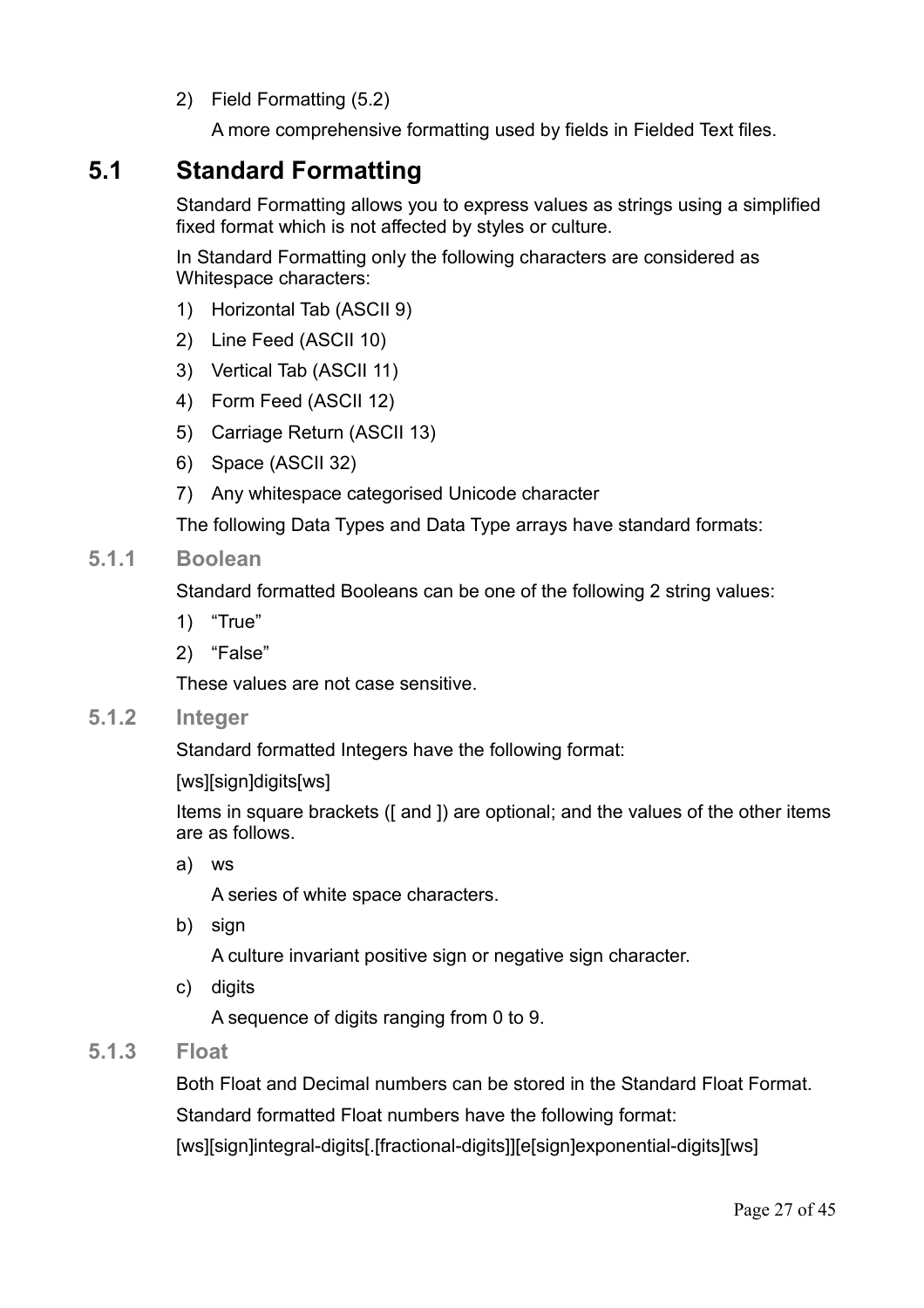Optional items are framed in square brackets ([ and ]). Items containing the term "digits" consist of a series of numeric characters ranging from 0 to 9. The values of the items are:

a) ws

A series of white space characters.

b) sign

A culture invariant negative sign or positive sign symbol.

c) integral-digits

A series of digits specifying the integral part of the number. Integral-digits can be absent if there are fractional-digits.

d) '.'

A culture invariant decimal point symbol (a period).

e) fractional-digits

A series of digits specifying the fractional part of the number.

f) 'e'

An uppercase or lowercase character 'e', indicating exponential (scientific) notation.

g) exponential-digits

A series of digits specifying an exponent.

#### **5.1.4 DateTime**

Standard formatted DateTimes have one of the following formats:

a) yyyyMMdd

Specifies a DateTime where the time portion is either 0 or irrelevant. It consists of an 8 character string containing a 4 digit year, a 2 digit month and a 2 digit day.

b) hhmmss

Specifies a DateTime where the date portion is irrelevant. It consists of 6 character string containing a 2 digit hour, a 2 digit minute and a 2 digit seconds.

c) yyyyMMddhhmmss

Specifies a DateTime with both date and time portions. The first 8 characters specify the date as described above. The next 6 characters specify the time as described above.

d) yyyyMMddhhmmss.<digit>[0 to 6 <digits>]

Specifies a DateTime with fractional seconds. The first 8 characters specify the date as described above. The next 6 characters specify the time as described above. This is then followed by a period character (ASCII 46) and at least one digit (ranging from 0 to9). The digits after the period specify the fractional seconds. Up to 7 digits can be used to specify the fractional seconds – allowing time to be specified to an accuracy of 100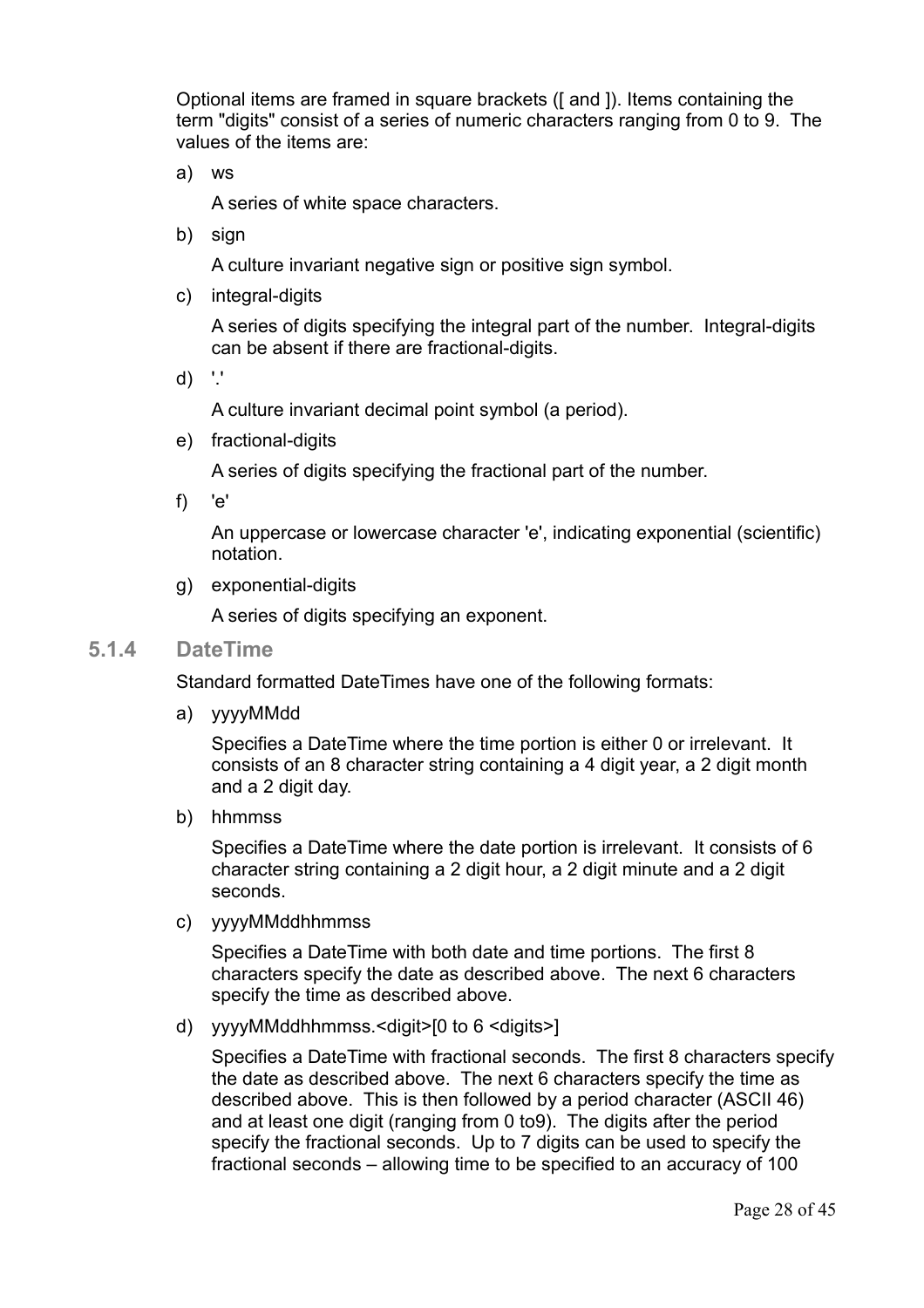nanoseconds.

e) 'hhmmss.<digit>[0 to 6 <digits>]

Specifies a Time with fractional seconds. The date portion of the DateTime is irrelevant. The first 6 characters specify the time as described above. This is then followed by a period character (ASCII 46) and at least one digit (ranging from 0 to9). The digits after the period specify the fractional seconds. Up to 7 digits can be used to specify the fractional seconds – allowing time to be specified to an accuracy of 100 nanoseconds.

#### **5.1.5 Characters**

Characters can have one of the following formats.

1) The character itself

If the character is a valid XML character, then it can be used in standard formatting.

2) Numeric character reference format

A string containing the ordinal value of the Unicode UTF32 representation of the character. The string can be formatted in one of the following 2 wys:

◦ #<digits>

The # chararacter followed by one or more digits representing the ordinal value.

◦ #x<hex digits>

The string "#x" followed by one or more hex digits representing the ordinal value as a hexadecimal string.

This format can be used to represent any character.

Where possible, it is recommended to use the character itself. However if the character is not a valid XML character or it cannot be graphically presented with typical fonts, then it is best to use the numeric character reference format.

#### **5.1.6 String Quoting**

<span id="page-28-0"></span>Standard String Quoting is implemented as follows:

- a) The Quote character is always " (ASCII 34).
- b) All existing Quote Characters in a string are replaced with 2 Quote Characters ("").
- <span id="page-28-1"></span>c) A Quote Character is placed at the start and the end of the string.

#### **5.1.7 String CommaText**

Standard String CommaText allows you to express an array of strings as a single string. It is implemented as follows:

- a) A string in the array must be quoted with standard string quoting if it meets any of the following conditions.
	- The string contains one or more Comma Characters (ASCII 44)
	- The first non-white space character in the string is the Quote Character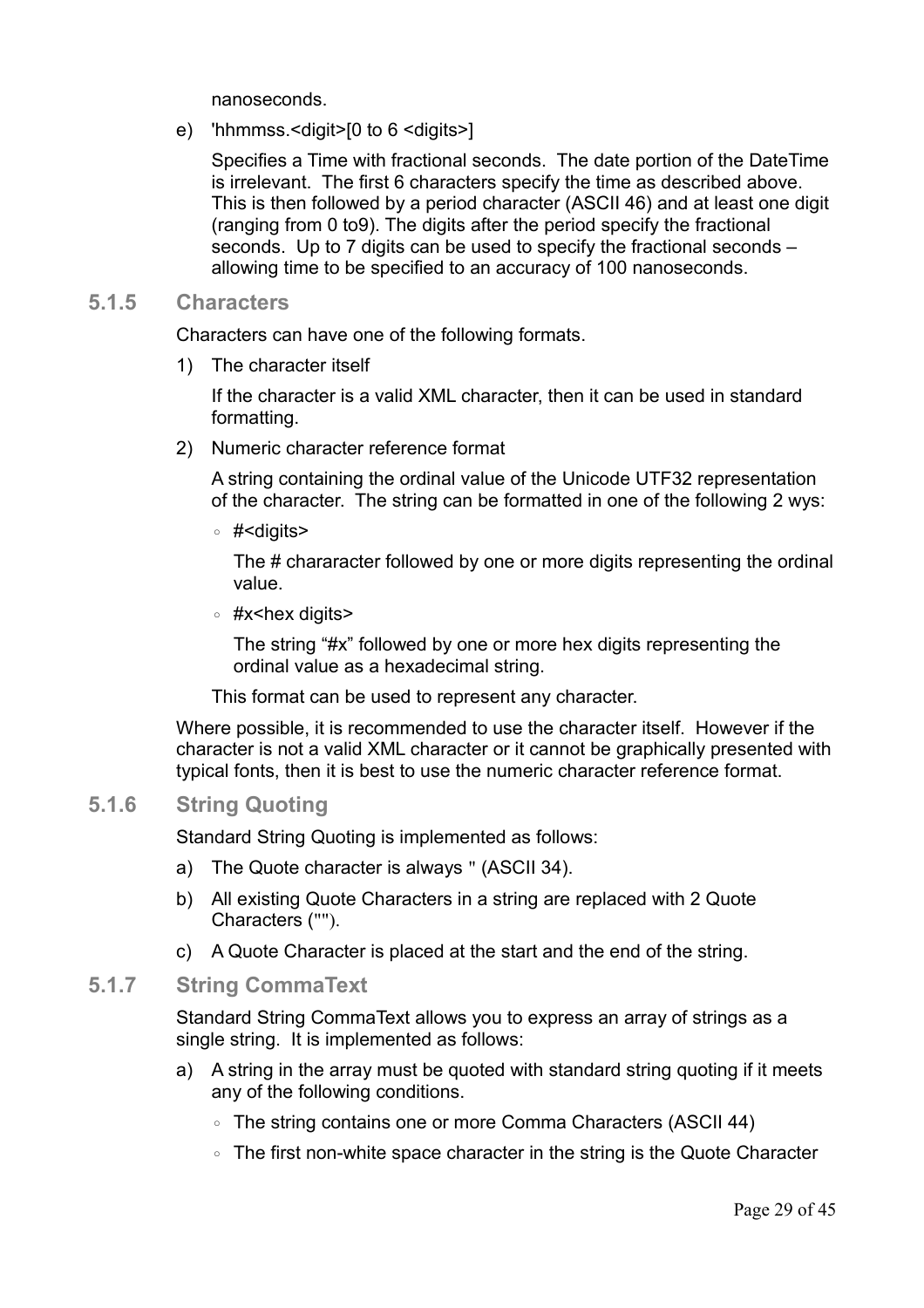(ASCII 34).

- b) Even if a string in the array does not meet any of the above conditions, it still can be optionally quoted with standard string quoting.
- c) The resultant strings (after quoting if required) are then combined into one long string with separators. This is done by placing them in the string in their order according the array. The separator between each array string is one Comma character (ASCII 44).
- d) If an array string is quoted, then optional white space characters can be placed between the enclosing quote characters and the Comma Character (or the start or end of the resultant string if the array string is respectively the first or last in the array). Otherwise, no other characters can appear in the string.

#### **5.1.8 Integer CommaText**

<span id="page-29-2"></span>Standard Integer CommaText allows you to express an array of Integers as a single string. It is implemented as follows:

- a) Each Integer in the array is converted to a string using Standard Integer formatting.
- b) The resultant string array is then converted to a single string using Standard [String CommaText](#page-28-1) formatting [\(5.1.7\)](#page-28-1).

# **5.2 Field Formatting**

<span id="page-29-0"></span>Field formatting used used to convert between field values and the text representation. It uses styles and the culture specified by the Meta. Field formatting is far more comprehensive than [Standard Formatting \(5.1\)](#page-26-0) and aims to support most text representations of values.

**5.2.1 Boolean**

#### **5.2.1.1 Format**

<span id="page-29-1"></span>Two Meta properties determine whether a text string represents a True or False value:

- 1) The "FalseText" Meta property specifies the string which represents a value of False.
- 2) The "TrueText" Meta property specifies the string which represents a value of True.

When a text string is parsed, it is firstly compared against the Meta TrueText string. If these 2 strings match, then the value is True. If they do not match, then the text string is compared with the Meta FalseText string. If these match then the Value is False, otherwise there is a parsing error.

#### **5.2.1.2 Styles**

Styles provide some additional capabilities when parsing a text string. These styles only apply to parsing and not when generating strings.

a) IgnoreCase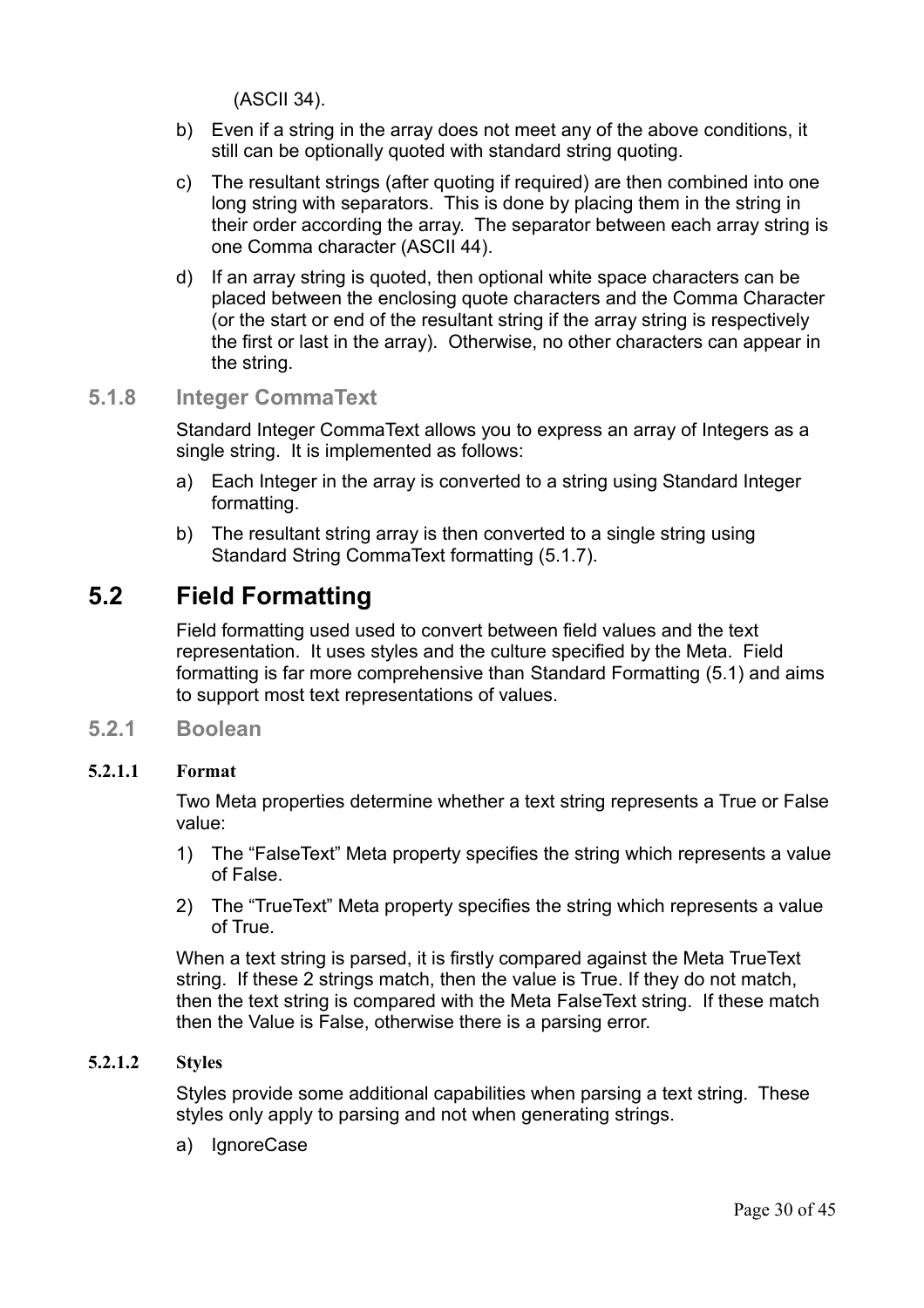Case is ignored when text strings are compared to the Meta FalseText and TrueText strings.

b) MatchFirstCharOnly

Only the first characters of the text string and the Meta FalseText and TrueText strings are compared.

c) IgnoreTrailingChars

If the text string is longer than the Meta FalseText, then the comparison ignores all characters in the text string which are beyond the length of the Meta FalseText string. For example, if this style is selected then the text string "Failure" would match the Meta FalseText "Fail". The same applies when comparing the text string with the Meta TrueText.

d) FalseIfNotMatchTrue

If the text string matches the Meta TrueText, then the value is True. If it does not match, then the value is False. That is, the text string is not compared against the Meta FalseText.

The styles themselves are stored in the "Styles" Meta Property. This property contains the names of all applied styles as a Standard Comma Text string.

#### **5.2.1.3 Writing**

<span id="page-30-0"></span>Either the string specified by the FalseText or TrueText Meta property is written to a file depending on the value of the boolean.

**5.2.2 Integer**

#### **5.2.2.1 Format**

The format of a string is as follows.

[ws][sign]digits[ws]

Items in square brackets ([ and ]) are optional; and the values of the other items are as follows.

a) ws

An optional white space.

b) sign

An optional sign.

c) digits

A sequence of digits ranging from 0 to 9.

#### **5.2.2.2 Styles**

Styles either restrict or allow additional formatting on strings. The styles affect the parsing of fields but not the generating of fields.

Integers can have the Numeric styles applied as described in "[Numeric Styles"](#page-32-0) [\(5.2.5\)](#page-32-0). Note that not all numeric styles are applicable to Integers.

The styles themselves are stored in the "Styles" Meta Property. This property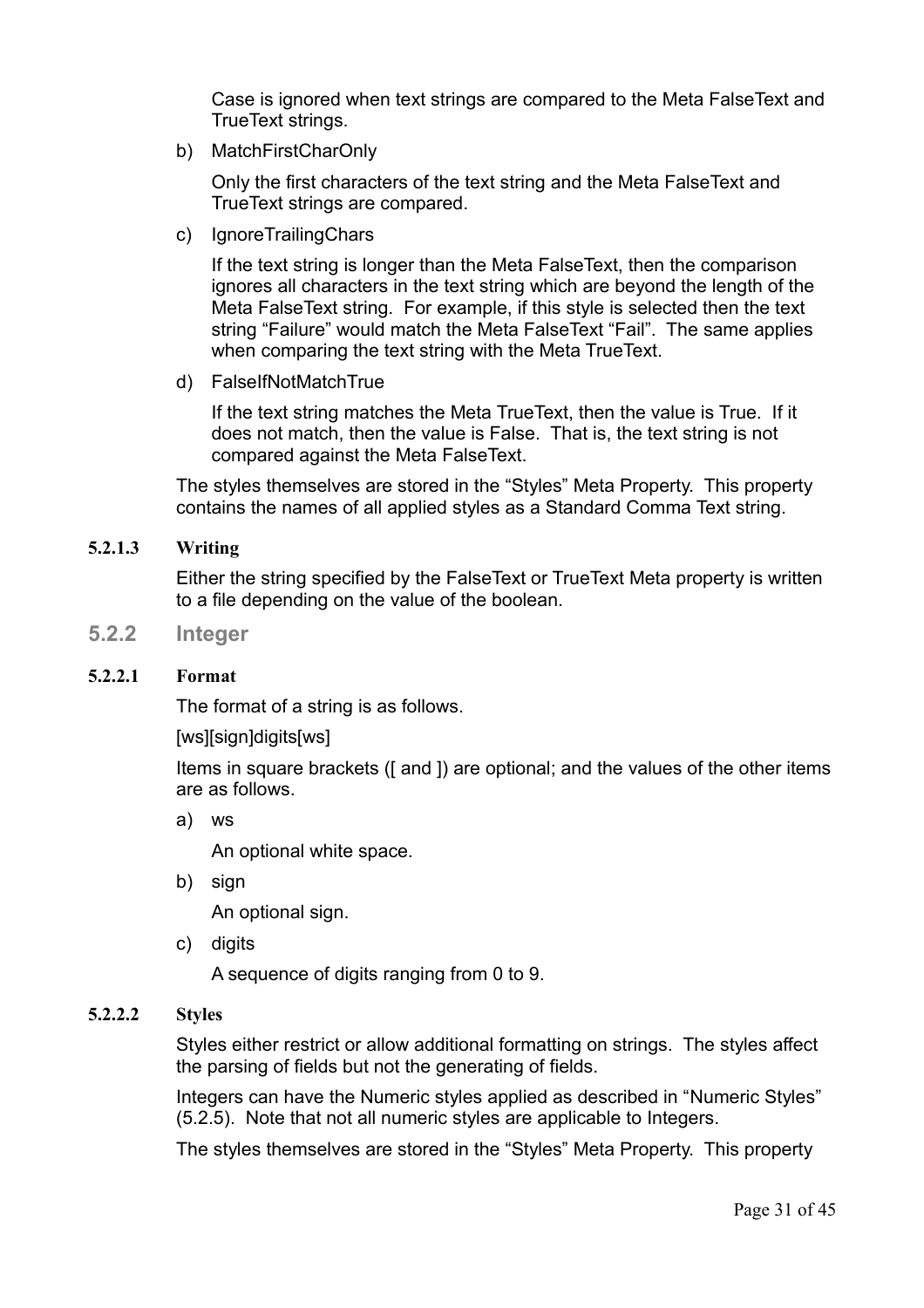<span id="page-31-0"></span>contains the names of all applied styles as a Standard Comma Text string.

**5.2.3 Float**

#### **5.2.3.1 Format**

When parsing floating point number strings, the basic format of a string is as follows.

[ws][sign]integral-digits[.[fractional-digits]][e[sign]exponential-digits][ws]

Optional items are framed in square brackets ([ and ]). Items containing the term "digits" consist of a series of numeric characters ranging from 0 to 9.

a) ws

A series of white space characters.

b) Sign

A negative sign or positive sign symbol.

c) integral-digits

A series of digits specifying the integral part of the number. Runs of integraldigits can be partitioned by a group-separator symbol. (For example, in some cultures a comma (,) separates groups of thousands.) Integral-digits can be absent if there are fractional-digits.

d) '.'

A culture-specific decimal point symbol.

e) fractional-digits

A series of digits specifying the fractional part of the number.

f) 'e'

An uppercase or lowercase character 'e', indicating exponential (scientific) notation.

g) exponential-digits

A series of digits specifying an exponent.

#### **5.2.3.2 Styles**

Styles either restrict or allow additional formatting on strings. The styles affect the parsing of fields but not the generating of fields.

Floating point numbers can have the Numeric styles applied as described in ["Numeric Styles"](#page-32-0) [\(5.2.5\)](#page-32-0). Note that not all numeric styles are applicable to floating point numbers.

The styles themselves are stored in the "Styles" Meta Property. This property contains the names of all applied styles as a Standard Comma Text string.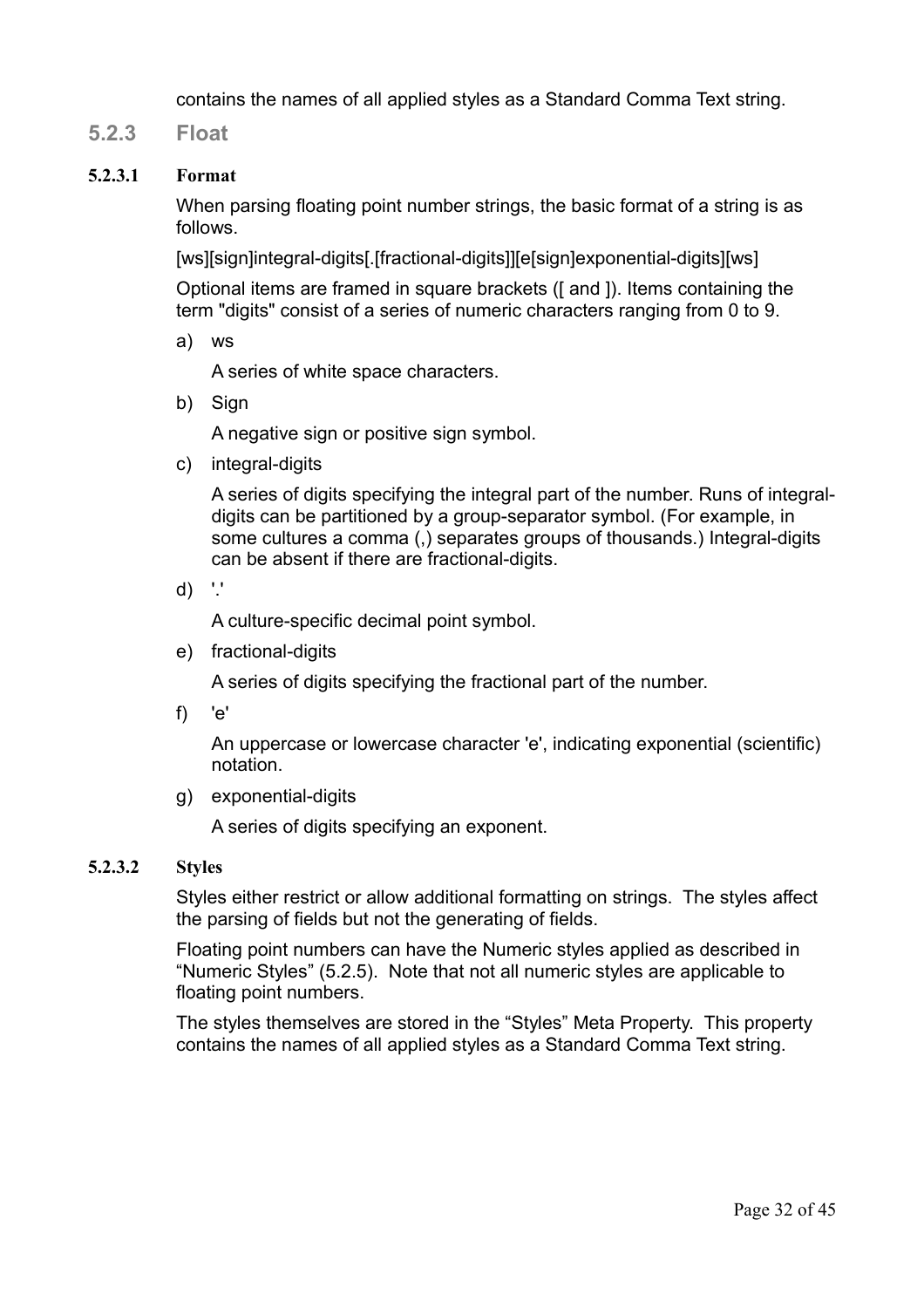#### **5.2.3.3 Writing**

**5.2.4 Decimal**

#### **5.2.4.1 Format**

When parsing decimal number strings, the basic format of a string is as follows.

[ws][sign]integral-digits[.[fractional-digits]][e[sign]exponential-digits][ws]

Optional items are framed in square brackets ([ and ]). Items containing the term "digits" consist of a series of numeric characters ranging from 0 to 9.

a) ws

A series of white space characters.

b) Sign

A negative sign or positive sign symbol.

c) integral-digits

A series of digits specifying the integral part of the number. Runs of integraldigits can be partitioned by a group-separator symbol. (For example, in some cultures a comma (,) separates groups of thousands.) Integral-digits can be absent if there are fractional-digits.

d) '.'

A culture-specific decimal point symbol.

e) fractional-digits

A series of digits specifying the fractional part of the number.

f) 'e'

An uppercase or lowercase character 'e', indicating exponential (scientific) notation.

g) exponential-digits

A series of digits specifying an exponent.

#### **5.2.4.2 Styles**

Styles either restrict or allow additional formatting on strings. The styles affect the parsing of fields but not the generating of fields.

Floating point numbers can have the Numeric styles applied as described in ["Numeric Styles"](#page-32-0) [\(5.2.5\)](#page-32-0). Note that not all numeric styles are applicable to decimal numbers.

The styles themselves are stored in the "Styles" Meta Property. This property contains the names of all applied styles as a Standard Comma Text string.

#### **5.2.4.3 Writing**

#### **5.2.5 Numeric Styles**

<span id="page-32-0"></span>Numeric Styles either restrict or allow additional formatting on strings. They are used when strings containing integers or floating point numbers are parsed.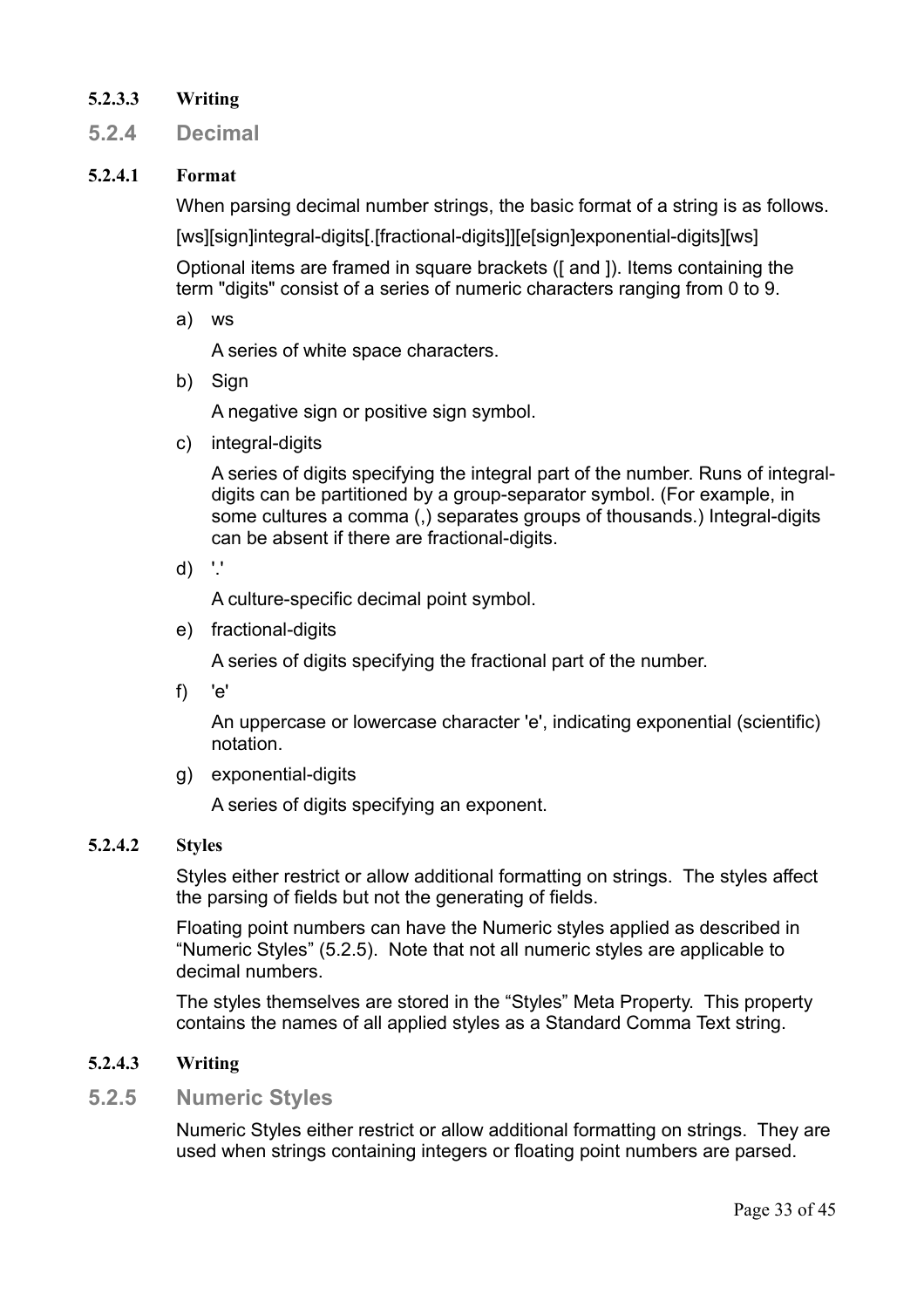There are 2 types of Numeric Styles: Basic and Composite.

- 1) A Basic Style specifies a particular restriction or enhancement to formatting.
- 2) A Composite Style specifies a set of Basic styles. Composite styles are provided to conveniently specify combinations of styles frequently used.

#### **5.2.5.1 Basic Styles**

a) AllowCurrencySymbol

The string is parsed as a currency if it contains the currency symbol. The selected culture determines which character is the currency symbol and how currencies should be parsed.

b) AllowDecimalPoint

The string can contain a decimal point. The selected culture determines which character is used as the decimal point.

c) AllowExponent

The string can be in exponential notation.

d) AllowHexSpecifier

The string contains a hexadecimal string. In addition to digits (0-9), strings can also contain characters A-F and a-f.

e) AllowLeadingSign

The number in the string can have a leading sign. The selected culture determines which character is used as the positive sign and the negative sign.

f) AllowLeadingWhite

Any leading whitespace characters in the string are ignored when parsing.

g) AllowParentheses

The number in the string can be enclosed in one pair of parentheses.

h) AllowThousands

The number in the string can be separated into groups, for example a character can be placed between every 3 digits to show thousands. The selected culture determines how digits are grouped.

i) AllowTrailingSign

The number in the string can have a trailing sign. The selected culture determines which character is used as the positive sign and the negative sign.

j) AllowTrailingWhite

Any trailing whitespace characters in the string are ignored when parsing.

#### **5.2.5.2 Composite Styles**

a) Any

All styles are used except AllowHexSpecifier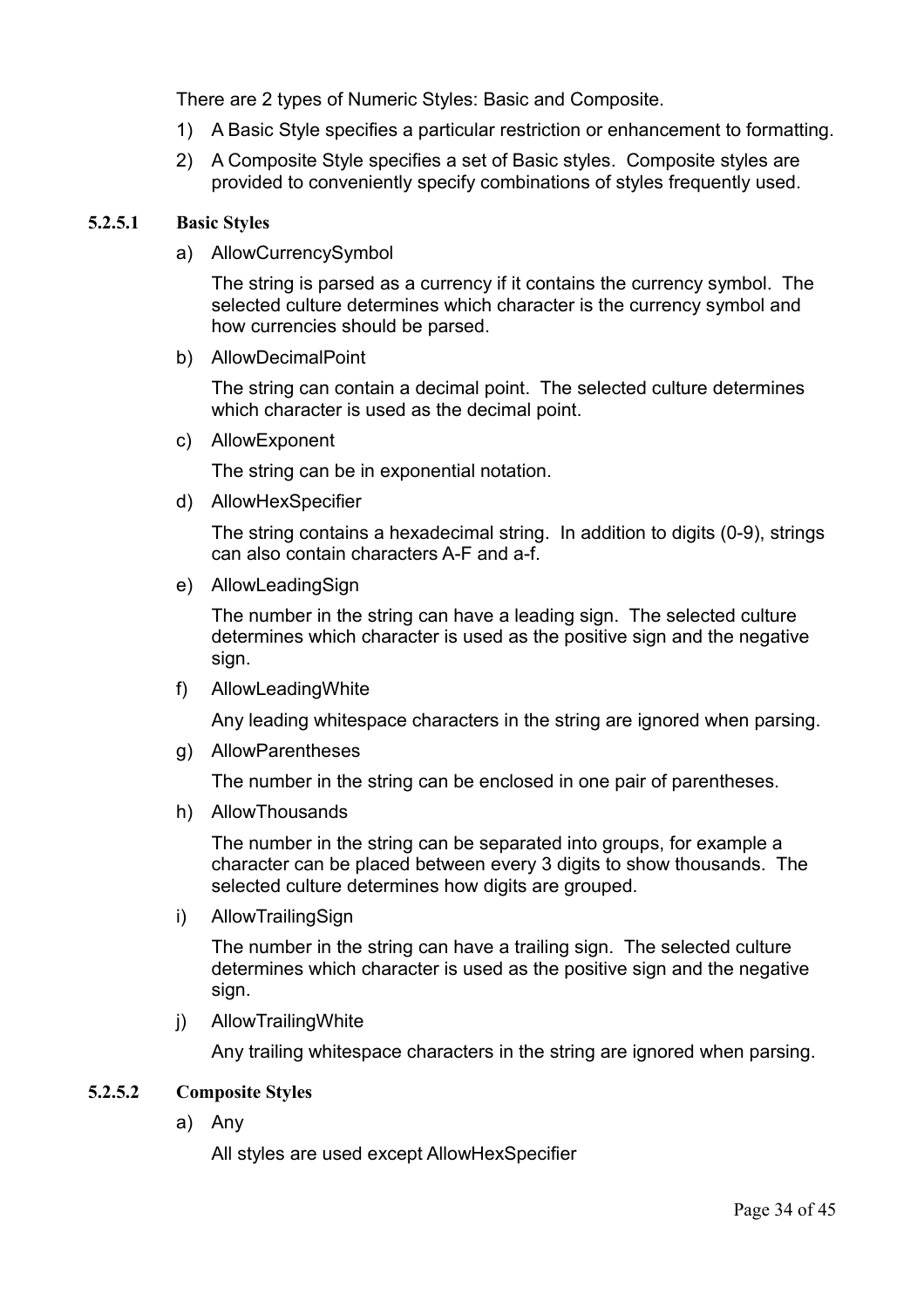b) Currency

All styles are used except AllowHexSpecifier and AllowExponent

c) Float

AllowLeadingWhite, AllowTrailingWhite, AllowDecimalPoint and AllowExponent styles are used.

d) HexNumber

AllowLeadingWhite, AllowTrailingWhite and AllowHexSpecifier styles are used.

e) Integer

AllowLeadingWhite, AllowTrailingWhite and AllowLeadingSign styles are used.

f) None

No styles are used.

g) Number

<span id="page-34-0"></span>AllowLeadingWhite, AllowTrailingWhite, AllowLeadingSign, AllowTrailingSign, AllowDecimalPoint and AllowThousands styles are used.

#### **5.2.6 DateTime**

#### **5.2.6.1 Format**

The format of the DateTime in a string is specified by the "Format" Meta property. The "Format" property contains a string which specifies how a DateTime is formatted as text. It is described in ["DateTime Format string"](#page-34-1) [\(5.2.7\)](#page-34-1) below.

#### **5.2.6.2 Styles**

Read Styles provide some additional capabilities when parsing a text string. These styles only apply to parsing and not when generating strings.

a) AllowInnerWhite

Extra whitespace characters in the text string are ignored when parsing – unless the whitespace characters are specified in the format string.

#### **5.2.7 DateTime Format string**

<span id="page-34-1"></span>DayOfMonth\_NoLeading0, // d

DayOfMonth\_Leading0, // dd

AbbreviatedNameOfDayOfWeek, // ddd

FullNameOfDayOfWeek, // dddd

10thOfSecond Trailing0, // f

100thOfSecond Trailing0, // ff

1000thOfSecond\_Trailing0, // fff

10000thOfSecond Trailing0, // ffff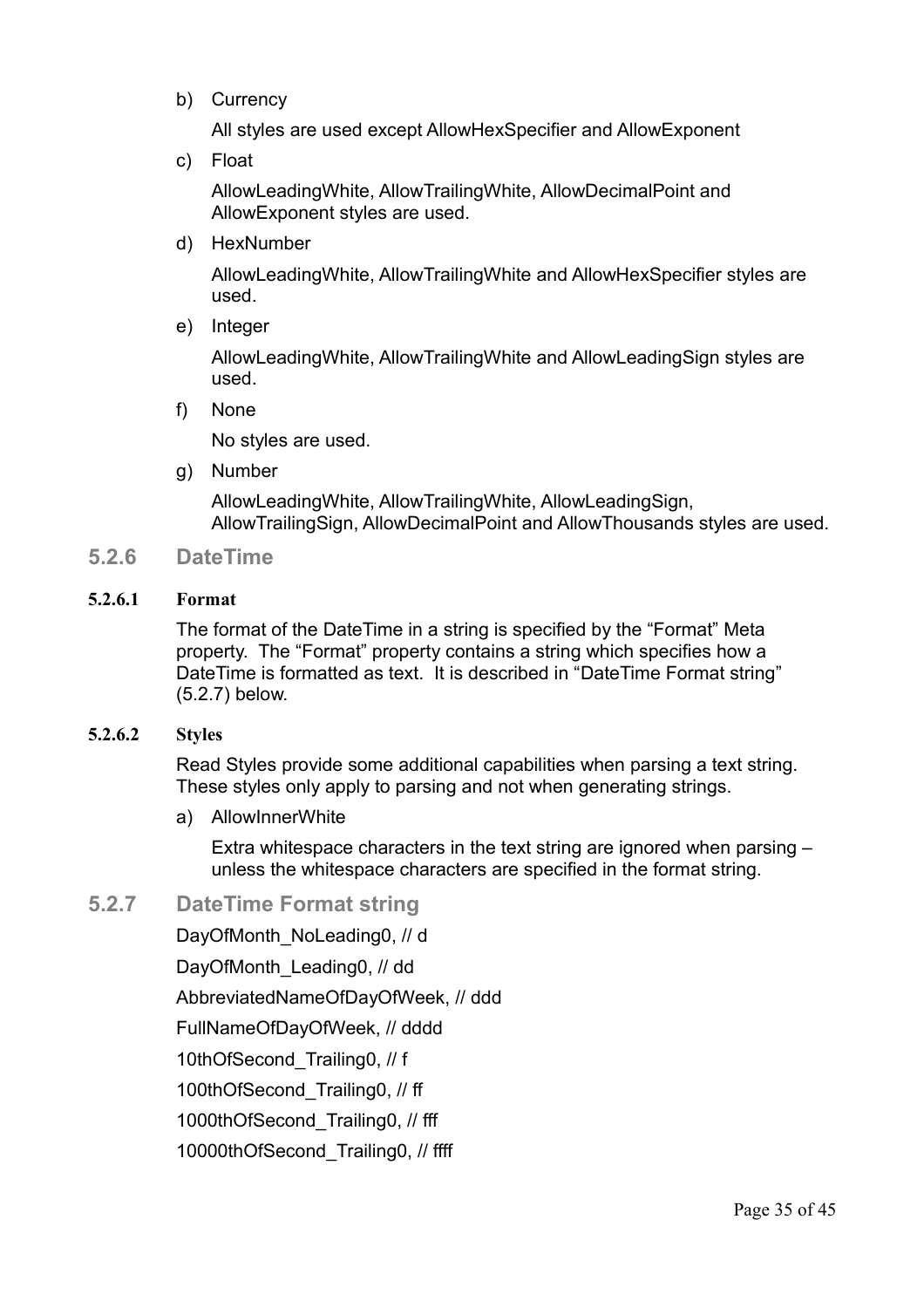100000thOfSecond\_Trailing0, // fffff 1000000thOfSecond\_Trailing0, // ffffff 10000000thOfSecond\_Trailing0, // fffffff 10thOfSecond NoTrailing0, // F 100thOfSecond\_NoTrailing0, // FF 1000thOfSecond\_NoTrailing0, // FFF 10000thOfSecond\_NoTrailing0, // FFFF 100000thOfSecond\_NoTrailing0, // FFFFF 1000000thOfSecond\_NoTrailing0, // FFFFFF 10000000thOfSecond NoTrailing0, // FFFFFFF Era,  $\theta$  g gg Hour 12 NoLeading0, // h Hour 12 Leading0, // hh Hour 24 NoLeading0, // H Hour 24 Leading0, // HH TimeZoneInformation, // K Minute\_NoLeading0, // m Minute\_Leading0, // mm Month\_NoLeading0, // M Month\_Leading0, // MM AbbreviatedNameOfMonth, // MMM FullNameOfMonth, // MMMM Second NoLeading0, // s Second Leading0, // ss OneCharAmPmDesignator, // t AmPmDesignator, // tt 2DigitYear\_NoLeading0, // y 2DigitYear\_Leading0, // yy 3DigitYear\_Leading0, // yyy 4DigitYear\_Leading0, // yyyy 5DigitYear\_Leading0, // yyyyy HoursOffsetFromUtc\_NoLeading0, // z HoursOffsetFromUtc\_Leading0, // zz HoursMinutesOffsetFromUtc, // zzz TimeSeparator, // :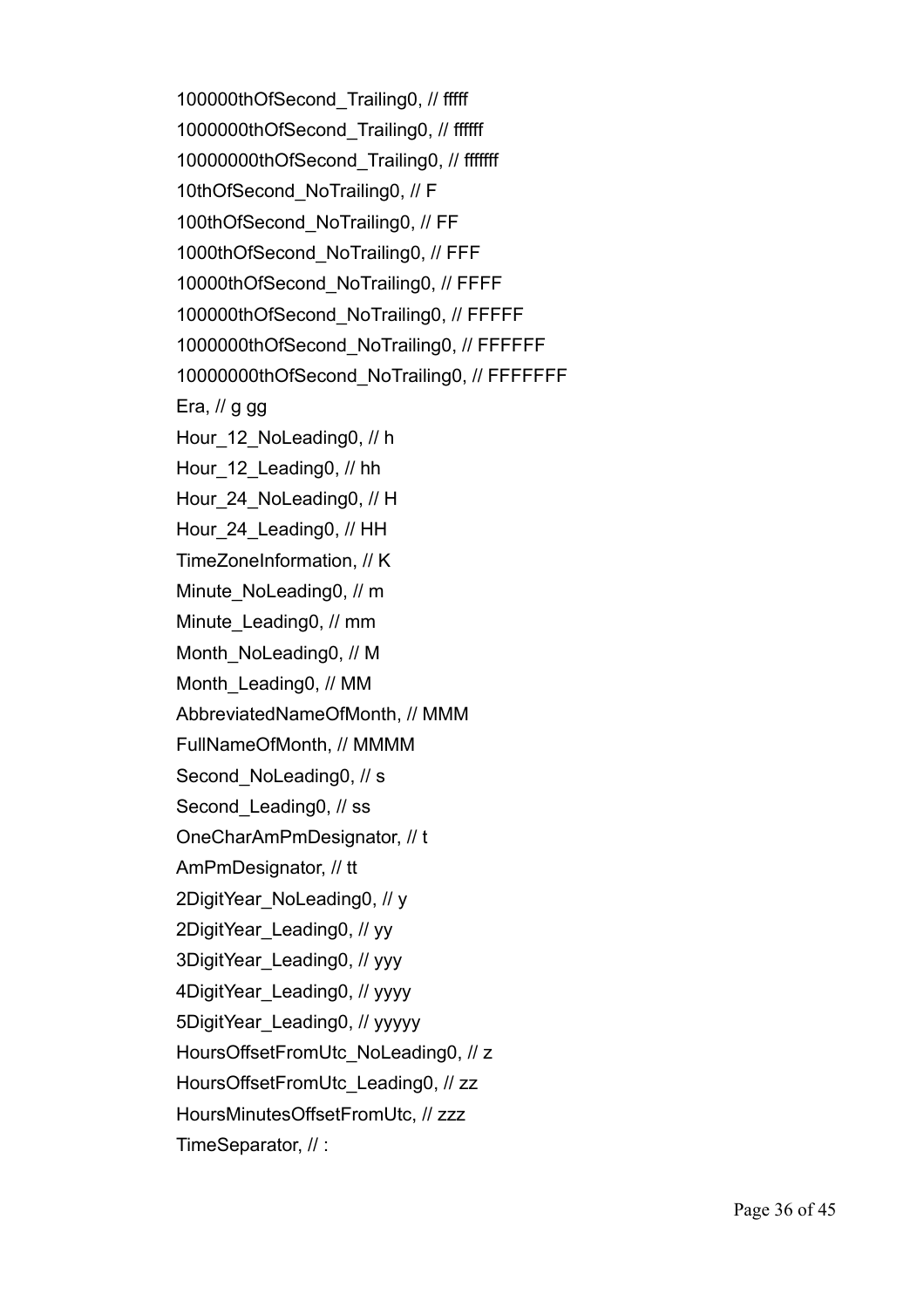DateSeparator, // / Literal, // / ' " other

# **5.3 Culture Parameters**

<span id="page-36-0"></span>The selected culture is used to set the following parameters used by [Field](#page-29-0)  [Formatting \(5.2\)](#page-29-0)

- a) Currency symbol character
- b) Number decimal separator character
- c) Negative sign character
- d) Positive sign character
- e) Number group separator character
- f) Number group size character
- g) Full day of week names
- h) Abbreviated day of week names
- i) Full month names
- j) Abbreviated month names
- k) AM/PM designator
- l) One character AM/PM designator
- m) Date separator character
- n) Time separator character

Currently there is no well established standard for the determination of the value of these parameters for all the cultures identified by RFC 4646. The following document can be used as a guide [https://msdn.microsoft.com/en](https://msdn.microsoft.com/en-us/goglobal/bb896001.aspx)[us/goglobal/bb896001.aspx](https://msdn.microsoft.com/en-us/goglobal/bb896001.aspx) to the parameter values for cultures.

#### **5.3.1 Invariant Culture Parameter Values**

<span id="page-36-1"></span>The invariant culture is used when cultural conventions want to be avoided as far as possible. Standard formatting of number and date/time values is always performed within the context of this culture. The invariant culture uses the following formatting parameter values:

- a) Currency symbol character: "\$"
- b) Number decimal separator character: "."
- c) Negative sign character: "-"
- d) Positive sign character: "+"
- e) Number group separator character: ","
- f) Number group size: 3
- g) Full and abbreviated day of week names:
	- "Monday", "Mon"
	- "Tuesday", "Tue"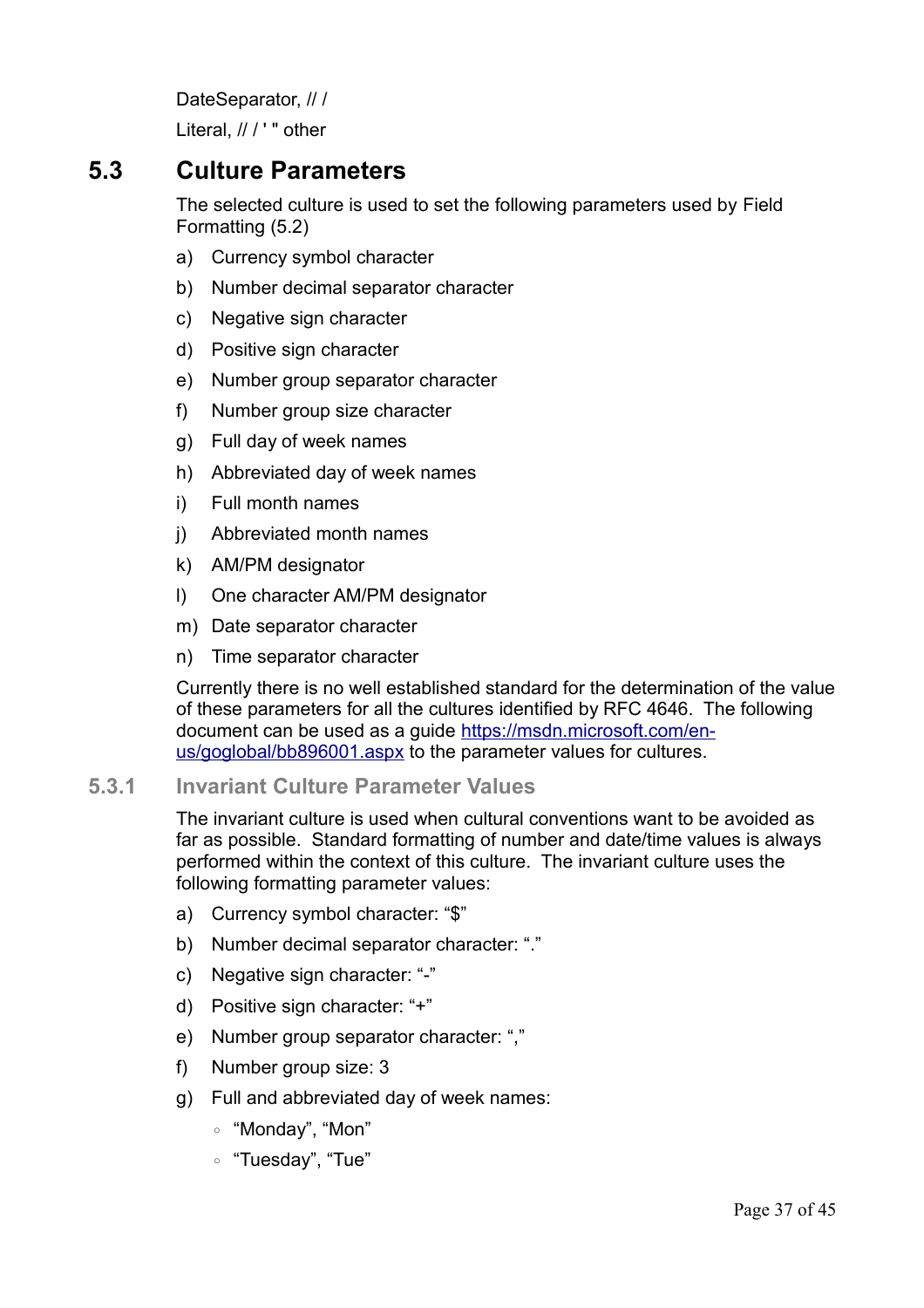- "Wednesday", "Wed"
- "Thursday", "Thu"
- "Friday", "Fri"
- "Saturday", "Sat"
- "Sunday", "Sun"
- h) Full and abbreviated month names:
	- "January", "Jan"
	- "February", "Feb"
	- "March", "Mar"
	- "April", "Apr"
	- "May", "May"
	- "June", "Jun"
	- "July", "Jul"
	- "August", "Aug"
	- "September", "Sep"
	- "October", "Oct"
	- "November", "Nov"
	- "December", "Dec"
- i) AM/PM and one character AM/PM designators:
	- "AM", "A"
	- "PM", "P"
- j) Date separator character: "/"
- k) Time separator character: ":"

It is recommended that the Invariant Culture be used when producing Fielded Text files and cultural issues do not need to be taken into consideration. These files are least likely to be affected by parsing errors due to incorrectly specified cultures or culture ambiguities.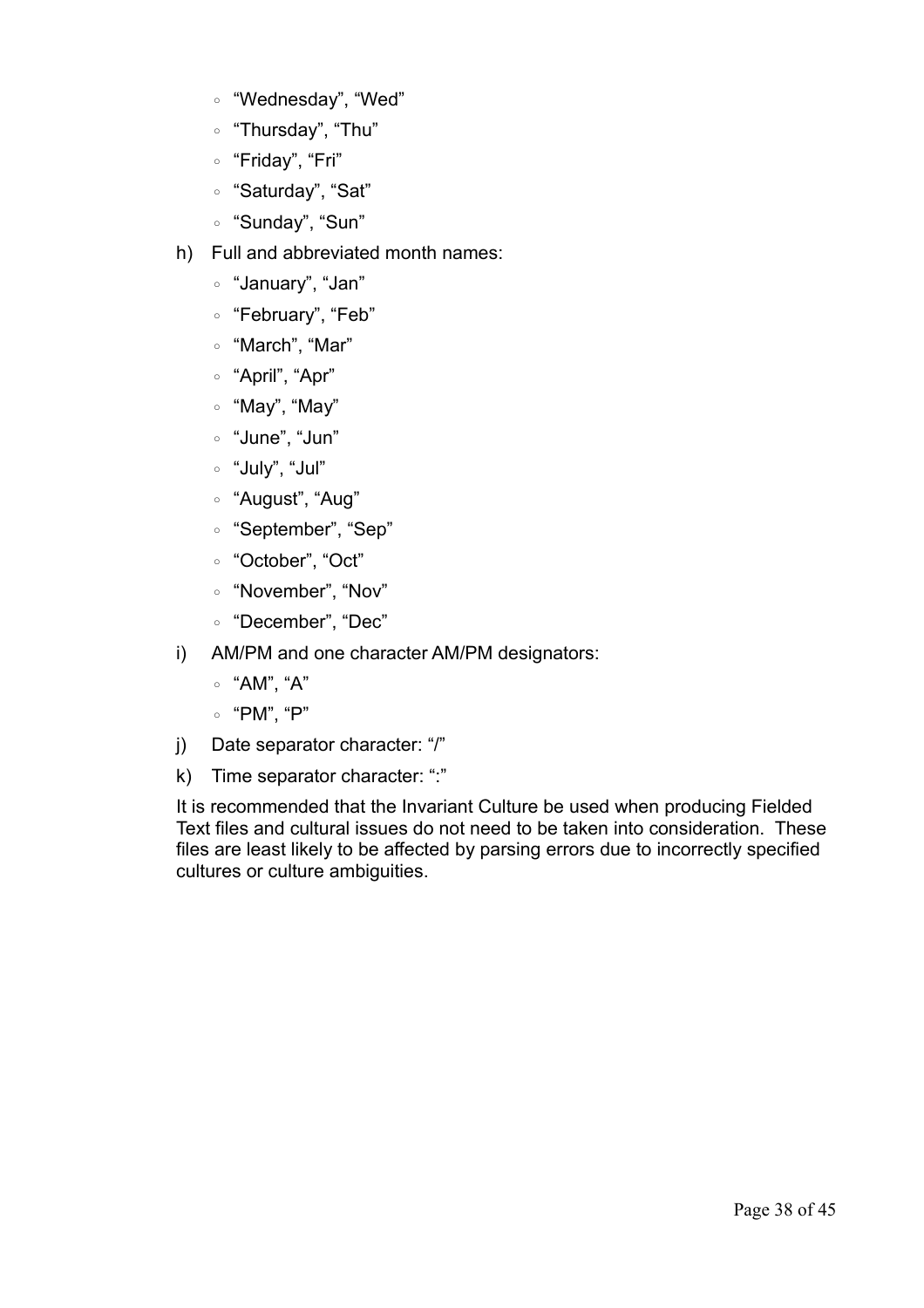| 6    | <b>Meta Reference</b>             |
|------|-----------------------------------|
| 6.1  | Root                              |
| 6.2  | <b>FieldedText</b>                |
| 6.3  | <b>Main/Root</b>                  |
| 6.4  | <b>General Attributes</b>         |
| 6.5  | <b>Culture</b>                    |
| 6.6  | <b>CharEncoding</b>               |
| 6.7  | <b>AutoDetectCharEncoding</b>     |
| 6.8  | <b>EndOfLineType</b>              |
| 6.9  | <b>EndOfLineChar</b>              |
| 6.10 | <b>EndOfLineAutoWriteType</b>     |
| 6.11 | LastLineEndedType                 |
| 6.12 | QuoteChar                         |
| 6.13 | <b>DelimiterChar</b>              |
| 6.14 | <b>LineCommentChar</b>            |
| 6.15 | <b>StuffedEmbeddedQuotes</b>      |
| 6.16 | <b>SubstitutionEnabled</b>        |
| 6.17 | <b>SubstitutionChar</b>           |
| 6.18 | <b>AllowEndOfLineCharInQuotes</b> |
| 6.19 | <b>IgnoreBlankLines</b>           |
| 6.20 | <b>IgnoreExtraChars</b>           |
| 6.21 | <b>AllowIncompleteRecords</b>     |
| 6.22 | HeadingLineCount                  |
| 6.23 | <b>MainHeadingLineIndex</b>       |
|      |                                   |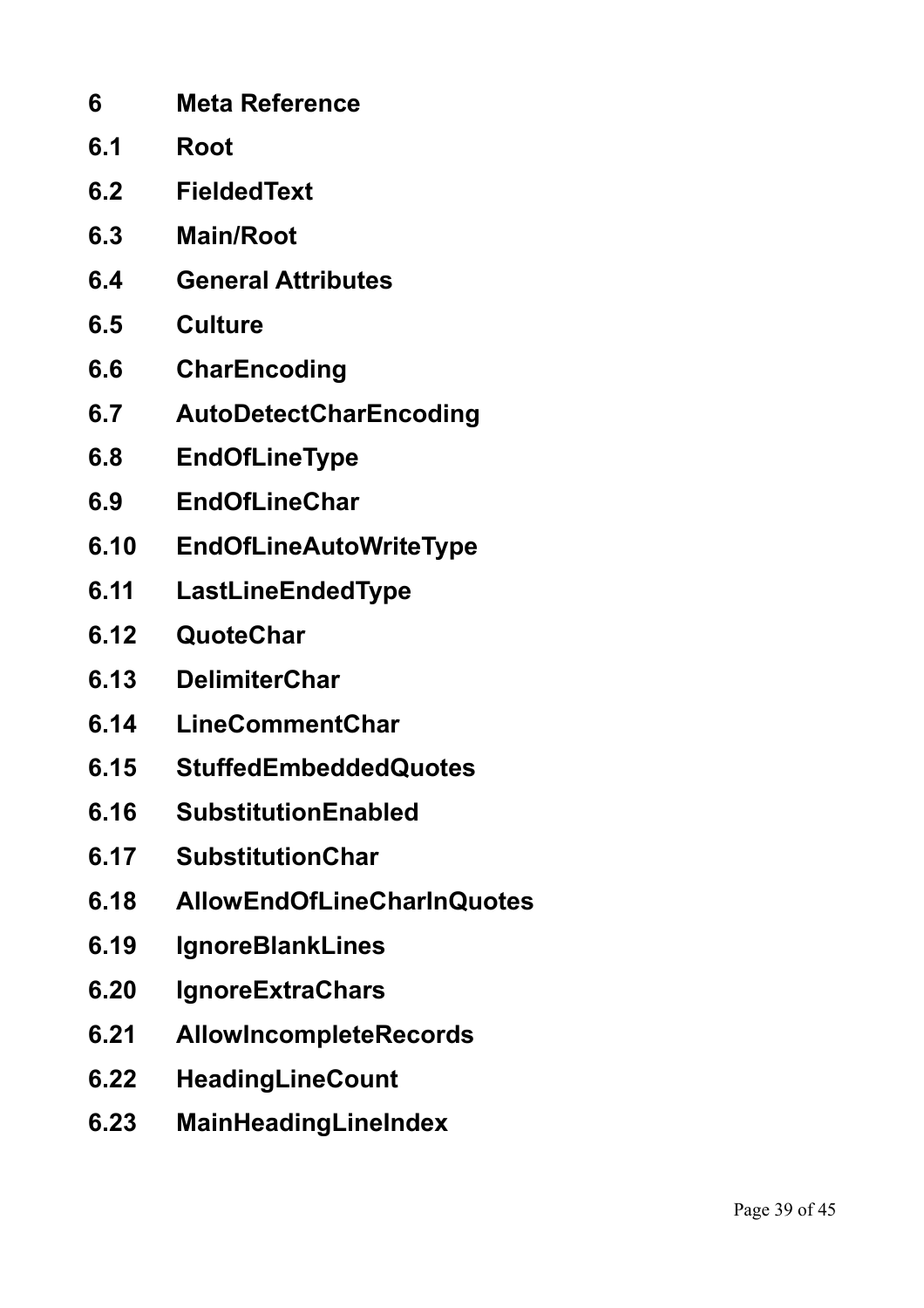- **6.24 HeadingConstraint**
- **6.25 HeadingQuotedType**
- **6.26 HeadingAlwaysWriteOptionalQuote**
- **6.27 HeadingWritePrefixSpace**
- **6.28 HeadingPadAlignment**
- **6.29 HeadingPadCharType**
- **6.30 HeadingPadChar**
- **6.31 HeadingTruncateType**
- **6.32 HeadingTruncateChar**
- **6.33 HeadingEndOfValueChar**
- **6.34 Design Only Attributes**
- **6.35 NewBooleanFieldFalseText**
- **6.36 NewBooleanFieldTrueText**
- **6.37 NewIntegerFieldFormat**
- **6.38 NewFloatFieldFormat**
- **6.39 NewDateTimeFieldFormat**
- **6.40 NewDecimalFieldFormat**
- **6.41 NewBooleanFieldStyles**
- **6.42 NewIntegerFieldStyles**
- **6.43 NewFloatFieldStyles**
- **6.44 NewDateTimeFieldStyles**
- **6.45 NewDecimalFieldStyles**
- **6.46 Elements**
- **6.47 Field**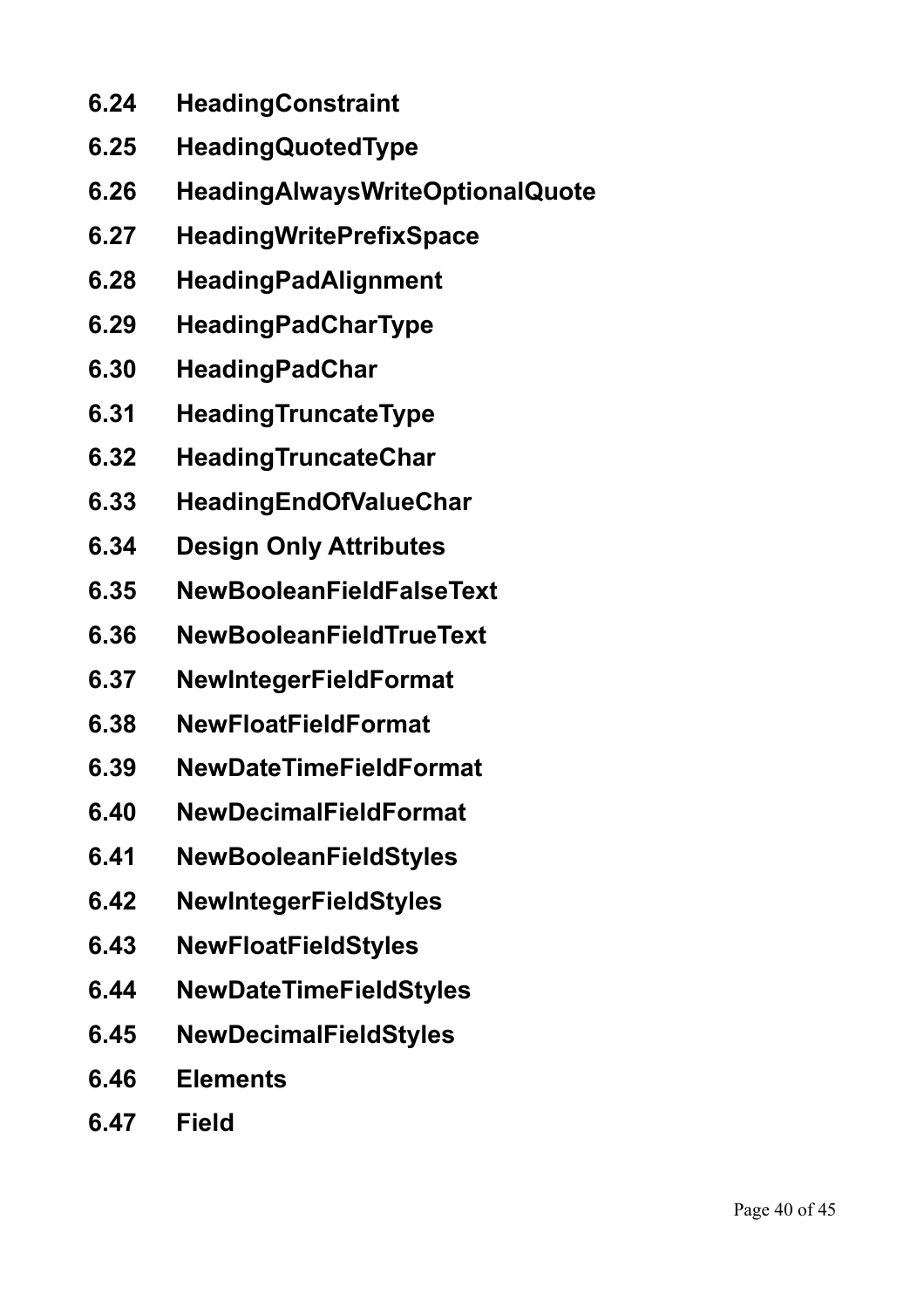- **6.48 Substitution**
- **6.49 Sequence**
- **6.50 Field**
- **6.51 Attributes**
- **6.52 DataType**
- **6.53 Index**
- **6.54 Id**
- **6.55 Name**
- **6.56 FixedWidth**
- **6.57 Width**
- **6.58 HeadingConstraint**
- **6.59 Constant**
- **6.60 ValueQuotedType**
- **6.61 ValueAlwaysWriteOptionalQuote**
- **6.62 ValueWritePrefixSpace**
- **6.63 ValuePadAlignment**
- **6.64 ValuePadCharType**
- **6.65 ValuePadChar**
- **6.66 ValueTruncateType**
- **6.67 ValueTruncateChar**
- **6.68 ValueEndOfValueChar**
- **6.69 ValueNullChar**
- **6.70 HeadingQuotedType**
- **6.71 HeadingAlwaysWriteOptionalQuote**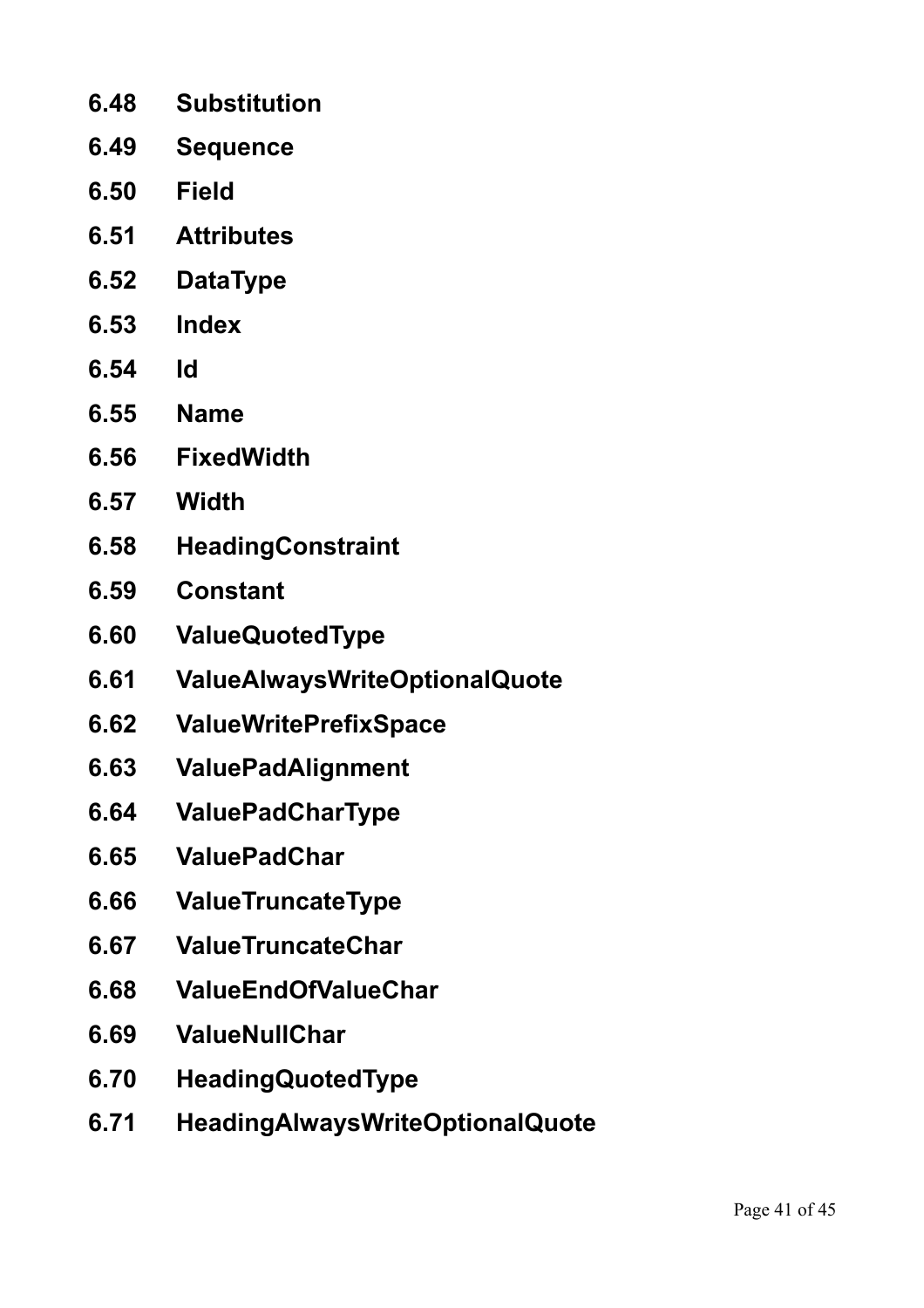- **6.72 HeadingWritePrefixSpace**
- **6.73 HeadingPadAlignment**
- **6.74 HeadingPadCharType**
- **6.75 HeadingPadChar**
- **6.76 HeadingTruncateType**
- **6.77 HeadingTruncateChar**
- **6.78 HeadingEndOfValueChar**
- **6.79 Headings**
- **6.80 Null**
- **6.81 Value**
- **6.82 Format**
- **6.83 Styles**
- **6.84 FalseText**
- **6.85 TrueText**
- **6.86 Elements**
- **6.87 Substitution**
- **6.88 Attributes**
- **6.89 Type**
- **6.90 Token**
- **6.91 Value**
- **6.92 Elements**
- **6.93 Sequence**
- **6.94 Attributes**
- **6.95 Name**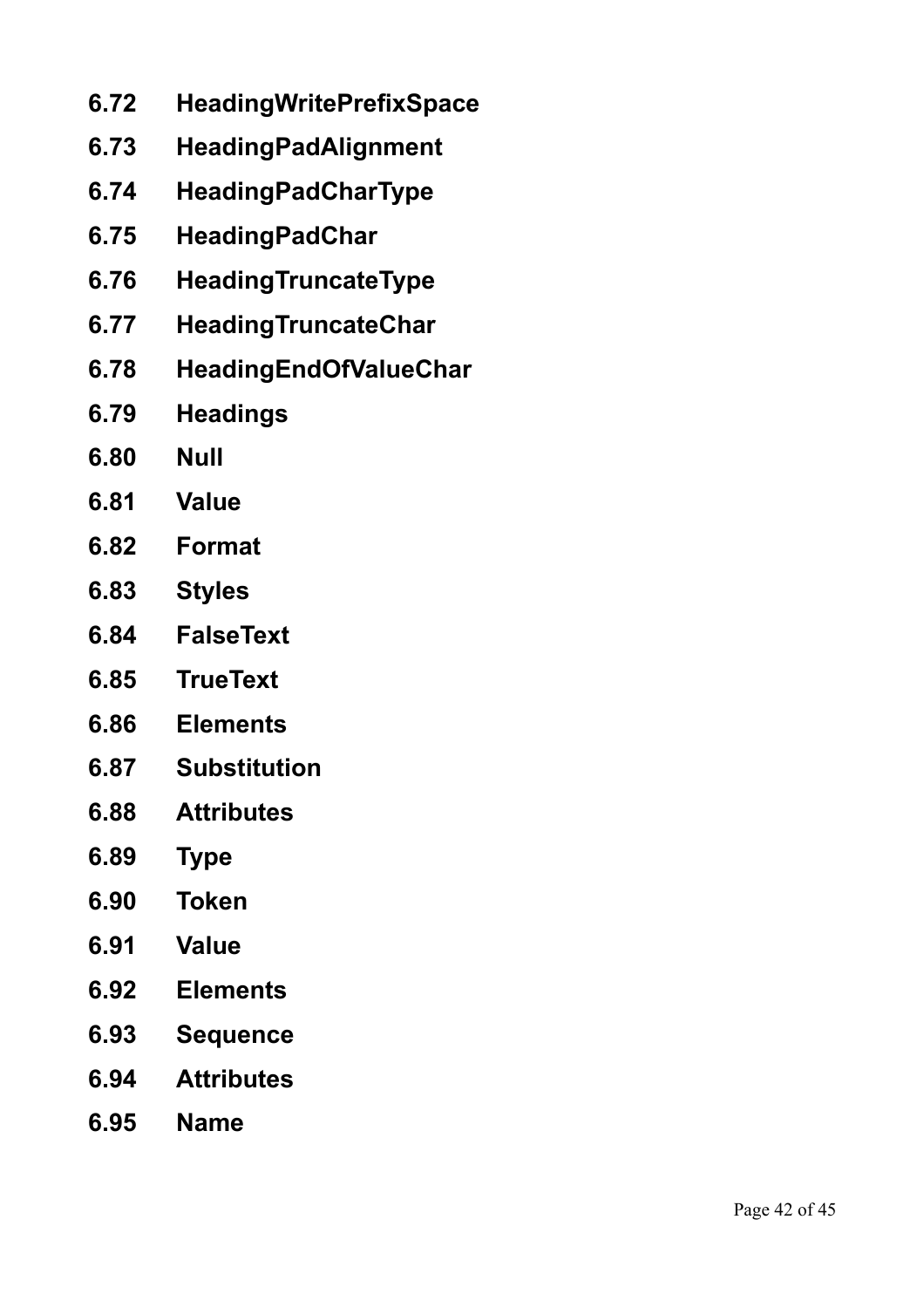- **6.96 Root 6.97 FieldIndices**
- **6.98 Elements**
- **6.99 Item**
- **6.100 SequenceItem**
- **6.101 Attributes**
- **6.102 Index**
- **6.103 FieldIndex**
- **6.104 Elements**
- **6.105 Redirect**
- **6.106 Redirects**
- **6.107 Attributes**
- **6.108 Index**
- **6.109 Type**
- **6.110 SequenceName**
- **6.111 InvokationDelay**
- **6.112 Elements**

# **7 Other standards and conventions**

Following are some recommendations on how other standards and conventions can incorporate Fielded Text files

# **7.1 Mime Type**

The Mime Type "text/fielded" be reserved for Fielded Text content

# **7.2 File Name Extensions**

- a) The extension "ftx" be used in names for files which contain Declared Fielded Text content.
- b) The extension "ftm" be used in names for files which contain Fielded Text Meta data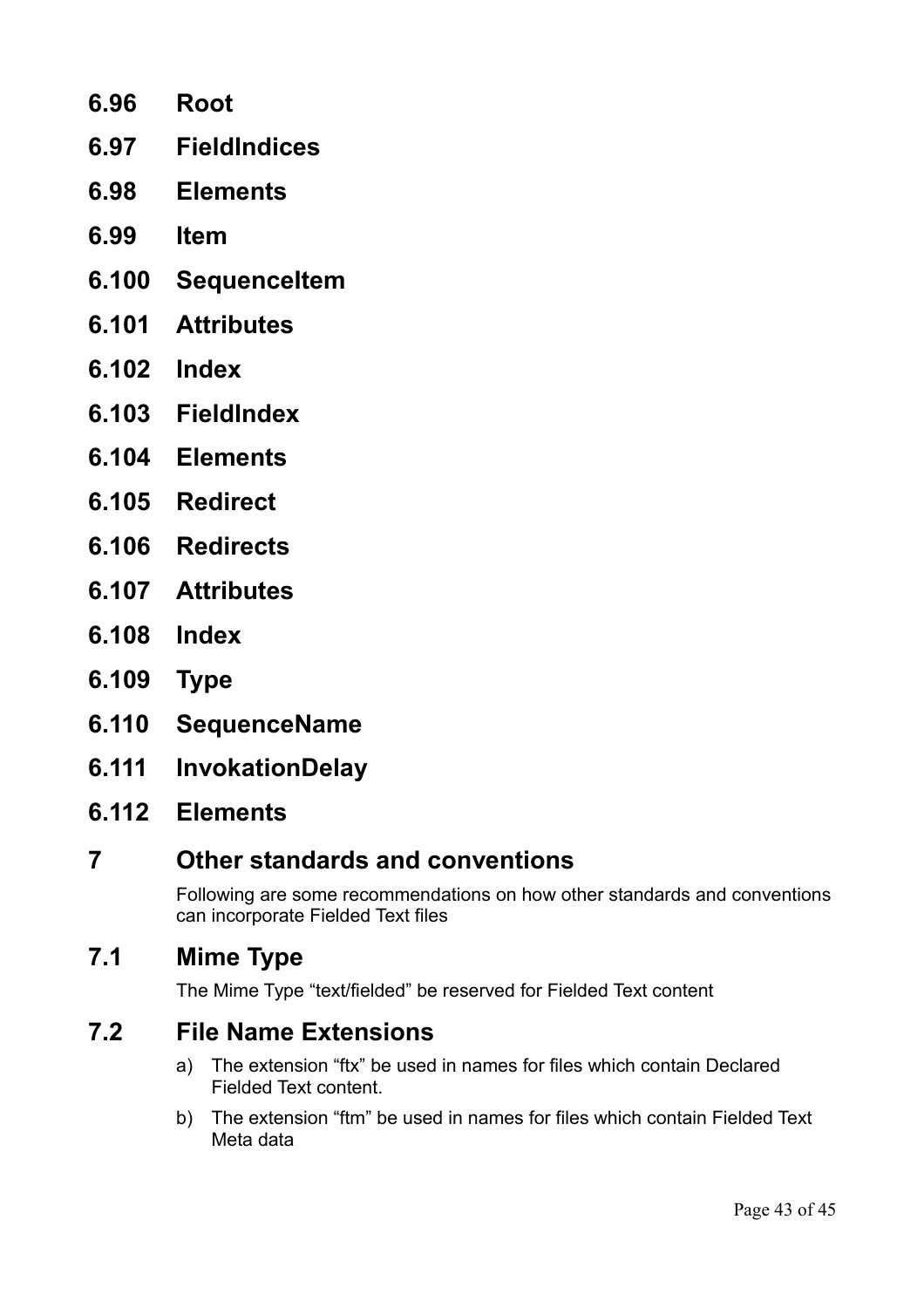# **8 Acknowledgements**

**NFT 11** 

# **9 Appendices**

**9.1 Appreviations**

EoL End Of Line

# **9.2 Fielded Text Versions**

**9.2.1 Version 1.0**

Initial release

**9.2.2 Version 1.1**

The following changes were made in Version 1.1

a) Culture is ignored when testing for string equality

In version 1.0, it was specified that string equality tests should take into account the linguistics from the specified culture. For example, if a German Culture, was specified, then the character "ß" would be equivalent to the string "ss". However this capability would more likely causing confusion as users would most likely either not be aware of what the linguistic rules are in a culture. Even if they were, they probably would not expect them to apply when comparing text files. Accordingly, in version 1.1 of FieldedText, it was decided that equality would be determined by comparing strings on a character by character basis and language linguistics would not be taken into account.

b) Removed XML substitution types.

In version 1.0, 5 predefined substitution types were defined to assist with text included in XML elements. These were:

- XmlCharLT
- XmlCharGT
- XmlCharAmp
- XmlCharApos
- XmlCharQuot

Providing support for encoding of characters in XML (or other text envelopes) is not in the scope of this standard and accordingly these predefined substitution types have been removed.

c) Added Character Standard Formatting. Meta character properties can also be represented in a numeric character reference format.

Standard character formatting enables all characters to safely included in Meta files. This includes characters which are not valid XML characters and characters do not have good graphic representations in commonly used fonts (typically called non-printable characters). These characters can